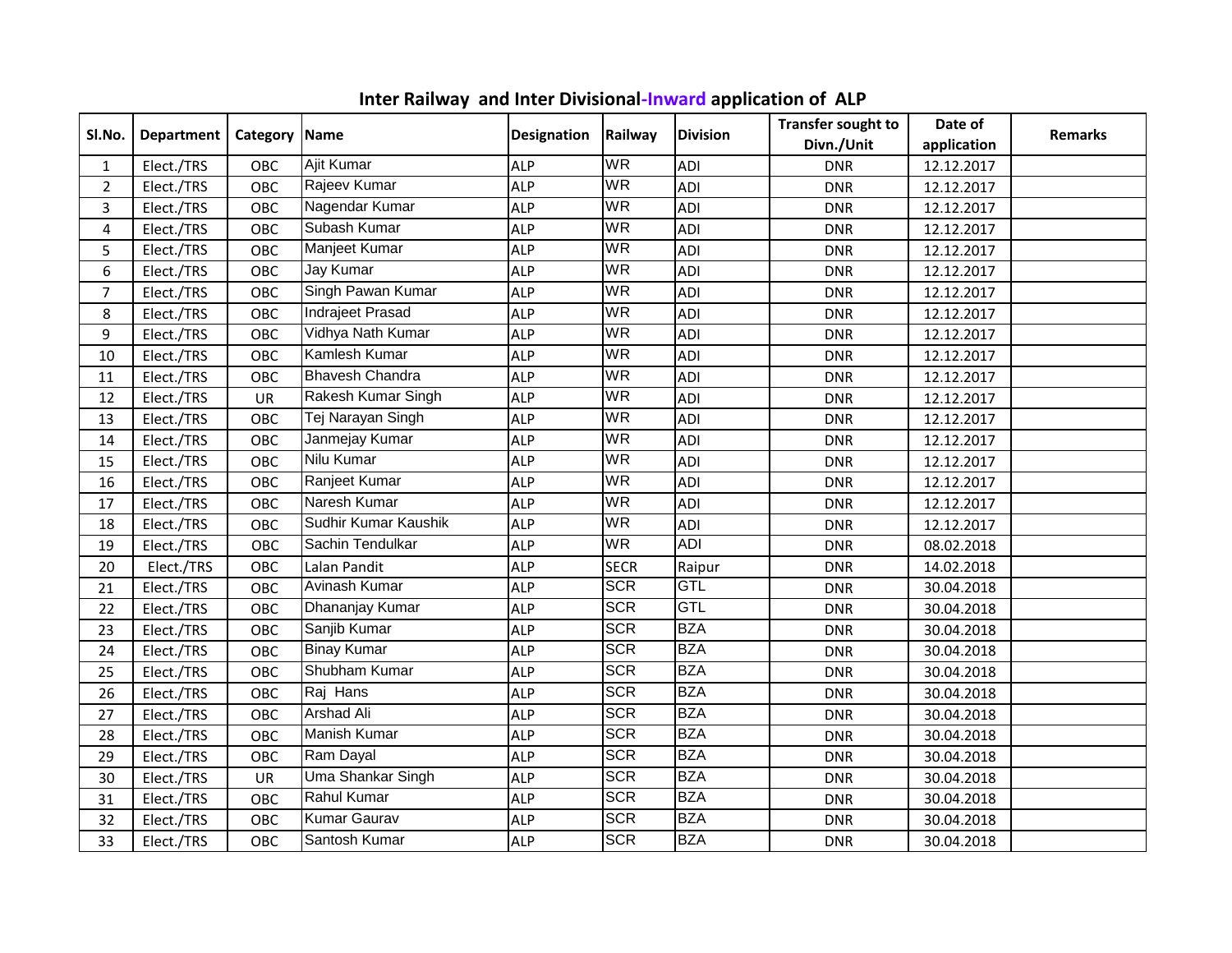| 34 | Elect./TRS | OBC       | Raj Kumar            | <b>ALP</b> | <b>SCR</b> | <b>BZA</b>        | <b>DNR</b> | 30.04.2018 |  |
|----|------------|-----------|----------------------|------------|------------|-------------------|------------|------------|--|
| 35 | Elect./TRS | OBC       | <b>Umesh Kumar</b>   | <b>ALP</b> | <b>SCR</b> | <b>BZA</b>        | <b>DNR</b> | 30.04.2018 |  |
| 36 | Elect./TRS | <b>UR</b> | AJIT Kumar Verma     | <b>ALP</b> | <b>SCR</b> | <b>BZA</b>        | <b>DNR</b> | 30.04.2018 |  |
| 37 | Elect./TRS | OBC       | Rajeev Kumar         | <b>ALP</b> | <b>SCR</b> | <b>BZA</b>        | <b>DNR</b> | 30.04.2018 |  |
| 38 | Elect./TRS | OBC       | Mani Ranjan          | <b>ALP</b> | <b>SCR</b> | <b>BZA</b>        | <b>DNR</b> | 30.04.2018 |  |
| 39 | Elect./TRS | OBC       | Sudhir Kumar         | <b>ALP</b> | <b>SCR</b> | <b>BZA</b>        | <b>DNR</b> | 30.04.2018 |  |
| 40 | Elect./TRS | OBC       | Pramod Kumar         | <b>ALP</b> | <b>SCR</b> | <b>BZA</b>        | <b>DNR</b> | 30.04.2018 |  |
| 41 | Elect./TRS | OBC       | Vinay Kumar          | <b>ALP</b> | <b>SCR</b> | <b>BZA</b>        | <b>DNR</b> | 30.04.2018 |  |
| 42 | Elect./TRS | OBC       | Kamlesh Kumar        | <b>ALP</b> | <b>SCR</b> | <b>BZA</b>        | <b>DNR</b> | 30.04.2018 |  |
| 43 | Elect./TRS | OBC       | <b>Brijesh Kumar</b> | <b>ALP</b> | <b>SCR</b> | <b>BZA</b>        | <b>DNR</b> | 30.04.2018 |  |
| 44 | Elect./TRS | OBC       | Rajeev Ranjan Kumar  | <b>ALP</b> | <b>SCR</b> | <b>BZA</b>        | <b>DNR</b> | 30.04.2018 |  |
| 45 | Elect./TRS | OBC       | Sumantha Kumar Ray   | <b>ALP</b> | <b>SCR</b> | <b>BZA</b>        | <b>DNR</b> | 30.04.2018 |  |
| 46 | Elect./TRS | OBC       | <b>Bibhor Kumar</b>  | <b>ALP</b> | <b>SCR</b> | <b>BZA</b>        | <b>DNR</b> | 30.04.2018 |  |
| 47 | Elect./TRS | OBC       | Anuraj Kumar Patel   | <b>ALP</b> | <b>SCR</b> | <b>BZA</b>        | <b>DNR</b> | 30.04.2018 |  |
| 48 | Elect./TRS | OBC       | Rahul Kumar          | <b>ALP</b> | <b>SCR</b> | <b>BZA</b>        | <b>DNR</b> | 30.04.2018 |  |
| 49 | Elect./TRS | SC        | Pankaj Kumar Das     | <b>ALP</b> | <b>SCR</b> | <b>SC</b>         | <b>DNR</b> | 30.04.2018 |  |
| 50 | Elect./TRS | OBC       | <b>Rohit Kumar</b>   | <b>ALP</b> | <b>SCR</b> | <b>SC</b>         | <b>DNR</b> | 30.04.2018 |  |
| 51 | Elect./TRS | OBC       | Amrendra Kumar       | <b>ALP</b> | <b>SCR</b> | <b>SC</b>         | <b>DNR</b> | 30.04.2018 |  |
| 52 | Elect./TRS | OBC       | Rohit Kumar          | <b>ALP</b> | <b>SCR</b> | <b>SC</b>         | <b>DNR</b> | 30.04.2018 |  |
| 53 | Elect./TRS | OBC       | Anup Kumar           | <b>ALP</b> | <b>SCR</b> | <b>SC</b>         | <b>DNR</b> | 30.04.2018 |  |
| 54 | Elect./TRS | OBC       | Sanjay Kumar         | <b>ALP</b> | <b>SCR</b> | <b>SC</b>         | <b>DNR</b> | 30.04.2018 |  |
| 55 | Elect./TRS | OBC       | Shrijay Kumar        | <b>ALP</b> | <b>SCR</b> | $ \overline{SC} $ | <b>DNR</b> | 30.04.2018 |  |
| 56 | Elect./TRS | OBC       | Ranjai Kumar         | <b>ALP</b> | <b>SCR</b> | <b>SC</b>         | <b>DNR</b> | 30.04.2018 |  |
| 57 | Elect./TRS | OBC       | Rajeev Ranjan        | <b>ALP</b> | <b>SCR</b> | <b>SC</b>         | <b>DNR</b> | 30.04.2018 |  |
| 58 | Elect./TRS | OBC       | <b>Binod Kumar</b>   | <b>ALP</b> | <b>SCR</b> | <b>SC</b>         | <b>DNR</b> | 30.04.2018 |  |
| 59 | Elect./TRS | OBC       | Ramesh Kumar Sharma  | <b>ALP</b> | <b>SCR</b> | $ \overline{SC} $ | <b>DNR</b> | 30.04.2018 |  |
| 60 | Elect./TRS | OBC       | <b>Baliram Sah</b>   | <b>ALP</b> | <b>SCR</b> | $ \mathrm{SC} $   | <b>DNR</b> | 30.04.2018 |  |
| 61 | Elect./TRS | OBC       | Prakash Kumar        | <b>ALP</b> | <b>SCR</b> | $ \overline{SC} $ | <b>DNR</b> | 30.04.2018 |  |
| 62 | Elect./TRS | OBC       | Santosh Kumar BS     | <b>ALP</b> | <b>SCR</b> | <b>SC</b>         | <b>DNR</b> | 30.04.2018 |  |
| 63 | Elect./TRS | OBC       | Aditya Kumar Aman    | <b>ALP</b> | <b>SCR</b> | <b>SC</b>         | <b>DNR</b> | 30.04.2018 |  |
| 64 | Elect./TRS | OBC       | Raviansh Kumar       | <b>ALP</b> | <b>SCR</b> | <b>SC</b>         | <b>DNR</b> | 30.04.2018 |  |
| 65 | Elect./TRS | OBC       | Amit Kumar           | <b>ALP</b> | <b>SCR</b> | $ \overline{SC} $ | <b>DNR</b> | 30.04.2018 |  |
| 66 | Elect./TRS | OBC       | Uma Shankar          | <b>ALP</b> | <b>SCR</b> | $ \overline{SC} $ | <b>DNR</b> | 30.04.2018 |  |
| 67 | Elect./TRS | OBC       | Chandra Bindu Kumar  | <b>ALP</b> | <b>SCR</b> | <b>SC</b>         | <b>DNR</b> | 30.04.2018 |  |
| 68 | Elect./TRS | OBC       | <b>Barun Kumar</b>   | <b>ALP</b> | <b>SCR</b> | <b>SC</b>         | <b>DNR</b> | 30.04.2018 |  |
| 69 | Elect./TRS | OBC       | Pankaj Kumar         | <b>ALP</b> | <b>SCR</b> | <b>SC</b>         | <b>DNR</b> | 30.04.2018 |  |
| 70 | Elect./TRS | <b>UR</b> | Mukesh Kumar Pathak  | <b>ALP</b> | <b>SCR</b> | <b>SC</b>         | <b>DNR</b> | 30.04.2018 |  |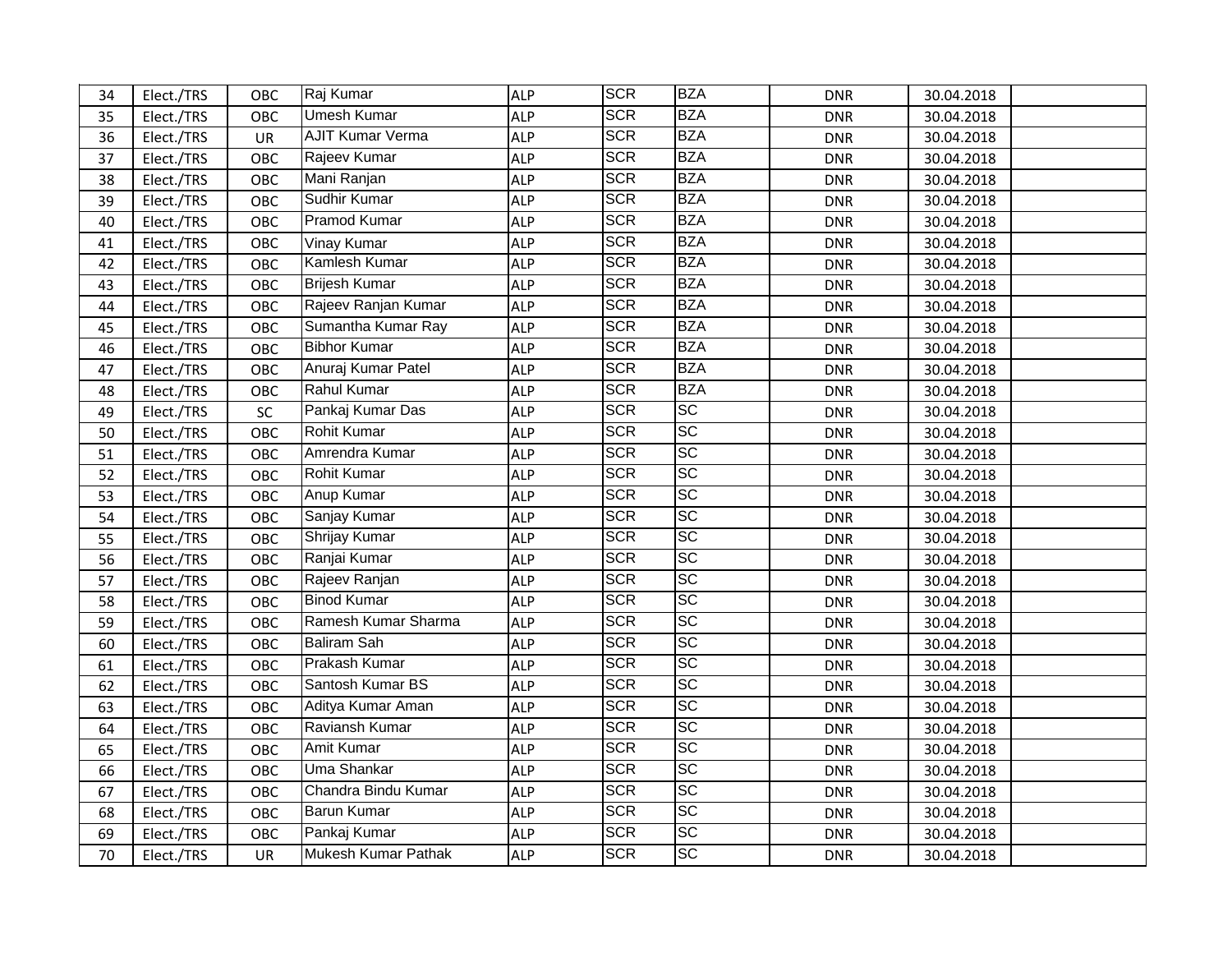| 71  | Elect./TRS | UR        | <b>Vicky Singh</b>      | <b>ALP</b> | <b>SCR</b> | <b>SC</b>         | <b>DNR</b> | 30.04.2018 |  |
|-----|------------|-----------|-------------------------|------------|------------|-------------------|------------|------------|--|
| 72  | Elect./TRS | OBC       | Ranjeet Kumar           | <b>ALP</b> | <b>SCR</b> | <b>SC</b>         | <b>DNR</b> | 30.04.2018 |  |
| 73  | Elect./TRS | OBC       | Ravi Shankar Kumar      | <b>ALP</b> | <b>SCR</b> | <b>SC</b>         | <b>DNR</b> | 30.04.2018 |  |
| 74  | Elect./TRS | OBC       | Sandeep Kumar           | <b>ALP</b> | <b>SCR</b> | <b>SC</b>         | <b>DNR</b> | 30.04.2018 |  |
| 75  | Elect./TRS | OBC       | Rajeev Kumar            | <b>ALP</b> | <b>SCR</b> | <b>SC</b>         | <b>DNR</b> | 30.04.2018 |  |
| 76  | Elect./TRS | OBC       | Dinesh Kumar-II         | <b>ALP</b> | <b>SCR</b> | <b>BZA</b>        | <b>DNR</b> | 30.04.2018 |  |
| 77  | Elect./TRS | OBC       | Mritunjay Kumar         | <b>ALP</b> | <b>SCR</b> | <b>BZA</b>        | <b>DNR</b> | 30.04.2018 |  |
| 78  | Elect./TRS | OBC       | Raj Kumar               | <b>ALP</b> | <b>SCR</b> | <b>BZA</b>        | <b>DNR</b> | 30.04.2018 |  |
| 79  | Elect./TRS | OBC       | Ashutosh Kumar          | <b>ALP</b> | <b>SCR</b> | <b>BZA</b>        | <b>DNR</b> | 30.04.2018 |  |
| 80  | Elect./TRS | OBC       | Rakesh Kumar            | <b>ALP</b> | <b>SCR</b> | <b>BZA</b>        | <b>DNR</b> | 30.04.2018 |  |
| 81  | Elect./TRS | OBC       | Chandan Kumar Sharma    | <b>ALP</b> | <b>SCR</b> | <b>SC</b>         | <b>DNR</b> | 30.04.2018 |  |
| 82  | Elect./TRS | OBC       | Mithlendra Kumar        | <b>ALP</b> | <b>SCR</b> | <b>SC</b>         | <b>DNR</b> | 30.04.2018 |  |
| 83  | Elect./TRS | UR        | Saroj Kumar Pandey      | <b>ALP</b> | <b>SCR</b> | <b>SC</b>         | <b>DNR</b> | 30.04.2018 |  |
| 84  | Elect./TRS | OBC       | Onkar Kumar             | <b>ALP</b> | <b>SCR</b> | <b>SC</b>         | <b>DNR</b> | 30.04.2018 |  |
| 85  | Elect./TRS | OBC       | Ashish Kumar            | <b>ALP</b> | <b>SCR</b> | <b>SC</b>         | <b>DNR</b> | 30.04.2018 |  |
| 86  | Elect./TRS | OBC       | <b>Biresh Kumar</b>     | <b>ALP</b> | <b>SCR</b> | <b>SC</b>         | <b>DNR</b> | 30.04.2018 |  |
| 87  | Elect./TRS | OBC       | Narendra Kumar          | <b>ALP</b> | <b>SCR</b> | <b>SC</b>         | <b>DNR</b> | 30.04.2018 |  |
| 88  | Elect./TRS | OBC       | Sampath Kumar           | <b>ALP</b> | <b>SCR</b> | <b>SC</b>         | <b>DNR</b> | 30.04.2018 |  |
| 89  | Elect./TRS | OBC       | Mithilesh Kumar         | <b>ALP</b> | <b>SCR</b> | $ \overline{SC} $ | <b>DNR</b> | 30.04.2018 |  |
| 90  | Elect./TRS | OBC       | Rajeev Ranjan           | <b>ALP</b> | <b>SCR</b> | <b>SC</b>         | <b>DNR</b> | 30.04.2018 |  |
| 91  | Elect./TRS | OBC       | Shravan Kumar           | <b>ALP</b> | <b>SCR</b> | $ \overline{SC} $ | <b>DNR</b> | 30.04.2018 |  |
| 92  | Elect./TRS | OBC       | Pintu Kumar             | <b>ALP</b> | <b>SCR</b> | <b>SC</b>         | <b>DNR</b> | 30.04.2018 |  |
| 93  | Elect./TRS | OBC       | Nand Kishor Pal         | <b>ALP</b> | <b>SCR</b> | <b>SC</b>         | <b>DNR</b> | 30.04.2018 |  |
| 94  | Elect./TRS | OBC       | <b>Nitish Kumar</b>     | <b>ALP</b> | <b>SCR</b> | <b>SC</b>         | <b>DNR</b> | 30.04.2018 |  |
| 95  | Elect./TRS | OBC       | Anuj Kumar              | <b>ALP</b> | <b>SCR</b> | <b>SC</b>         | <b>DNR</b> | 30.04.2018 |  |
| 96  | Elect./TRS | OBC       | Nagmani Kumar           | <b>ALP</b> | <b>SCR</b> | <b>SC</b>         | <b>DNR</b> | 30.04.2018 |  |
| 97  | Elect./TRS | OBC       | Rajeev Ranjan Prabhakar | <b>ALP</b> | <b>SCR</b> | <b>SC</b>         | <b>DNR</b> | 30.04.2018 |  |
| 98  | Elect./TRS | OBC       | Priyanshu Pranav        | <b>ALP</b> | <b>SCR</b> | <b>SC</b>         | <b>DNR</b> | 30.04.2018 |  |
| 99  | Elect./TRS | OBC       | <b>Shankar Prasad</b>   | <b>ALP</b> | <b>SCR</b> | <b>SC</b>         | <b>DNR</b> | 30.04.2018 |  |
| 100 | Elect./TRS | OBC       | Vikram Kumar            | <b>ALP</b> | <b>SCR</b> | <b>SC</b>         | <b>DNR</b> | 30.04.2018 |  |
| 101 | Elect./TRS | OBC       | Rajesh Kumar            | <b>ALP</b> | <b>SCR</b> | <b>SC</b>         | <b>DNR</b> | 30.04.2018 |  |
| 102 | Elect./TRS | OBC       | Ranjeet Kumar           | <b>ALP</b> | <b>SCR</b> | <b>SC</b>         | <b>DNR</b> | 30.04.2018 |  |
| 103 | Elect./TRS | OBC       | <b>Tushar Kumar</b>     | <b>ALP</b> | <b>SCR</b> | <b>SC</b>         | <b>DNR</b> | 30.04.2018 |  |
| 104 | Elect./TRS | OBC       | <b>Brajesh Kumar</b>    | <b>ALP</b> | <b>SCR</b> | <b>SC</b>         | <b>DNR</b> | 30.04.2018 |  |
| 105 | Elect./TRS | OBC       | <b>Kumar Madhav</b>     | <b>ALP</b> | <b>SCR</b> | <b>SC</b>         | <b>DNR</b> | 30.04.2018 |  |
| 106 | Elect./TRS | OBC       | Anil Kumar Singh Yadav  | <b>ALP</b> | <b>SCR</b> | <b>SC</b>         | <b>DNR</b> | 30.04.2018 |  |
| 107 | Elect./TRS | <b>UR</b> | <b>Udit Kumar</b>       | <b>ALP</b> | <b>SCR</b> | <b>SC</b>         | <b>DNR</b> | 30.04.2018 |  |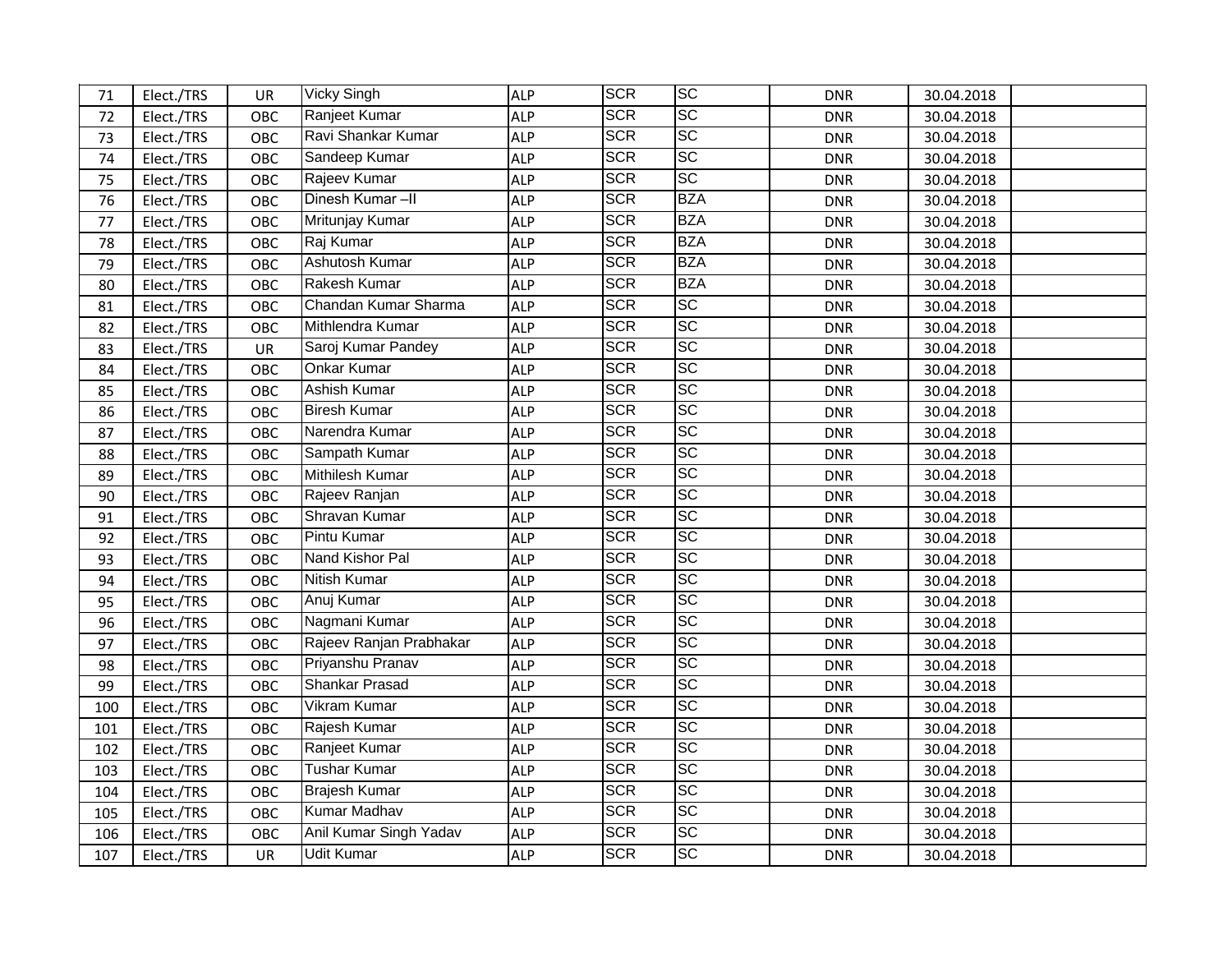| 108 | Elect./TRS | UR        | <b>Rahul Kumar</b>   | <b>ALP</b> | <b>SCR</b> | <b>SC</b>  | <b>DNR</b> | 30.04.2018 |  |
|-----|------------|-----------|----------------------|------------|------------|------------|------------|------------|--|
| 109 | Elect./TRS | OBC       | Subodh Kumar         | <b>ALP</b> | <b>SCR</b> | <b>SC</b>  | <b>DNR</b> | 30.04.2018 |  |
| 110 | Elect./TRS | OBC       | Satish Kumar         | <b>ALP</b> | <b>SCR</b> | <b>SC</b>  | <b>DNR</b> | 30.04.2018 |  |
| 111 | Elect./TRS | OBC       | Santosh Kumar Sah    | <b>ALP</b> | <b>SCR</b> | <b>SC</b>  | <b>DNR</b> | 30.04.2018 |  |
| 112 | Elect./TRS | OBC       | Rajnish Kumar        | <b>ALP</b> | <b>SCR</b> | <b>SC</b>  | <b>DNR</b> | 30.04.2018 |  |
| 113 | Elect./TRS | OBC       | <b>Bimlesh Kumar</b> | <b>ALP</b> | <b>SCR</b> | <b>SC</b>  | <b>DNR</b> | 30.04.2018 |  |
| 114 | Elect./TRS | OBC       | Ravi Shankar Kumar   | <b>ALP</b> | <b>SCR</b> | <b>SC</b>  | <b>DNR</b> | 30.04.2018 |  |
| 115 | Elect./TRS | OBC       | Rajesh Kumar         | <b>ALP</b> | <b>SCR</b> | <b>SC</b>  | <b>DNR</b> | 30.04.2018 |  |
| 116 | Elect./TRS | OBC       | Anupam Kumar         | <b>ALP</b> | <b>SCR</b> | <b>SC</b>  | <b>DNR</b> | 30.04.2018 |  |
| 117 | Elect./TRS | OBC       | Dharmendra Kumar     | <b>ALP</b> | <b>SCR</b> | <b>SC</b>  | <b>DNR</b> | 30.04.2018 |  |
| 118 | Elect./TRS | OBC       | <b>Arun Kumar</b>    | <b>ALP</b> | <b>SCR</b> | <b>SC</b>  | <b>DNR</b> | 30.04.2018 |  |
| 119 | Elect./TRS | UR        | Ramakant Kumar Verma | <b>ALP</b> | <b>SCR</b> | <b>SC</b>  | <b>DNR</b> | 30.04.2018 |  |
| 120 | Elect./TRS | <b>UR</b> | Awadhesh Kumar Singh | <b>ALP</b> | <b>SCR</b> | <b>SC</b>  | <b>DNR</b> | 30.04.2018 |  |
| 121 | Elect./TRS | UR        | Vishal Kumar Verma   | <b>ALP</b> | <b>SCR</b> | <b>SC</b>  | <b>DNR</b> | 30.04.2018 |  |
| 122 | Elect./TRS | OBC       | Vinay Kumar          | <b>ALP</b> | <b>SCR</b> | <b>SC</b>  | <b>DNR</b> | 30.04.2018 |  |
| 123 | Elect./TRS | OBC       | Amarjeet Kumar       | <b>ALP</b> | <b>SCR</b> | <b>SC</b>  | <b>DNR</b> | 30.04.2018 |  |
| 124 | Elect./TRS | OBC       | Rajeev Kumar         | <b>ALP</b> | <b>SCR</b> | <b>SC</b>  | <b>DNR</b> | 30.04.2018 |  |
| 125 | Elect./TRS | UR        | Manoj Kumar Sinha    | <b>ALP</b> | <b>SCR</b> | <b>SC</b>  | <b>DNR</b> | 30.04.2018 |  |
| 126 | Elect./TRS | OBC       | Navlesh Kumar        | <b>ALP</b> | <b>SCR</b> | <b>SC</b>  | <b>DNR</b> | 30.04.2018 |  |
| 127 | Elect./TRS | OBC       | Vinay Anand          | <b>ALP</b> | <b>SCR</b> | <b>SC</b>  | <b>DNR</b> | 30.04.2018 |  |
| 128 | Elect./TRS | OBC       | Ajay Kumar- B        | <b>ALP</b> | <b>SCR</b> | <b>SC</b>  | <b>DNR</b> | 30.04.2018 |  |
| 129 | Elect./TRS | OBC       | Ajay Kumar- I        | <b>ALP</b> | <b>SCR</b> | <b>SC</b>  | <b>DNR</b> | 30.04.2018 |  |
| 130 | Elect./TRS | OBC       | Manjeet Kumar        | <b>ALP</b> | <b>SCR</b> | <b>SC</b>  | <b>DNR</b> | 30.04.2018 |  |
| 131 | Elect./TRS | OBC       | Niraj Kumar          | <b>ALP</b> | <b>SCR</b> | <b>SC</b>  | <b>DNR</b> | 30.04.2018 |  |
| 132 | Elect./TRS | OBC       | Vijay Kumar          | <b>ALP</b> | <b>SCR</b> | <b>SC</b>  | <b>DNR</b> | 30.04.2018 |  |
| 133 | Elect./TRS | OBC       | Jitendra Kumar       | <b>ALP</b> | <b>SCR</b> | <b>SC</b>  | <b>DNR</b> | 30.04.2018 |  |
| 134 | Elect./TRS | OBC       | Ravi Kumar           | <b>ALP</b> | <b>SCR</b> | <b>SC</b>  | <b>DNR</b> | 30.04.2018 |  |
| 135 | Elect./TRS | UR        | Shivendra Kumar      | <b>ALP</b> | <b>SCR</b> | <b>SC</b>  | <b>DNR</b> | 30.04.2018 |  |
| 136 | Elect./TRS | OBC       | Pankaj Kumar Thakur  | <b>ALP</b> | <b>SCR</b> | <b>SC</b>  | <b>DNR</b> | 30.04.2018 |  |
| 137 | Elect./TRS | OBC       | Promod Kumar         | <b>ALP</b> | <b>SCR</b> | <b>SC</b>  | <b>DNR</b> | 30.04.2018 |  |
| 138 | Elect./TRS | OBC       | Vikash Kumar         | <b>ALP</b> | <b>SCR</b> | <b>SC</b>  | <b>DNR</b> | 30.04.2018 |  |
| 139 | Elect./TRS | OBC       | Himanshu Kumar       | <b>ALP</b> | <b>SCR</b> | <b>NED</b> | <b>DNR</b> | 30.04.2018 |  |
| 140 | Elect./TRS | OBC       | Suraj Kumar          | <b>ALP</b> | <b>SCR</b> | <b>NED</b> | <b>DNR</b> | 30.04.2018 |  |
| 141 | Elect./TRS | OBC       | Santosh Kumar        | <b>ALP</b> | <b>SCR</b> | <b>NED</b> | <b>DNR</b> | 30.04.2018 |  |
| 142 | Elect./TRS | OBC       | Pankaj Kumar Soni    | <b>ALP</b> | <b>SCR</b> | <b>NED</b> | <b>DNR</b> | 30.04.2018 |  |
| 143 | Elect./TRS | OBC       | Deepak Kumar         | <b>ALP</b> | <b>SCR</b> | <b>GTL</b> | <b>DNR</b> | 30.04.2018 |  |
| 144 | Elect./TRS | OBC       | Avinash Kumar        | <b>ALP</b> | <b>SCR</b> | GTL        | <b>DNR</b> | 30.04.2018 |  |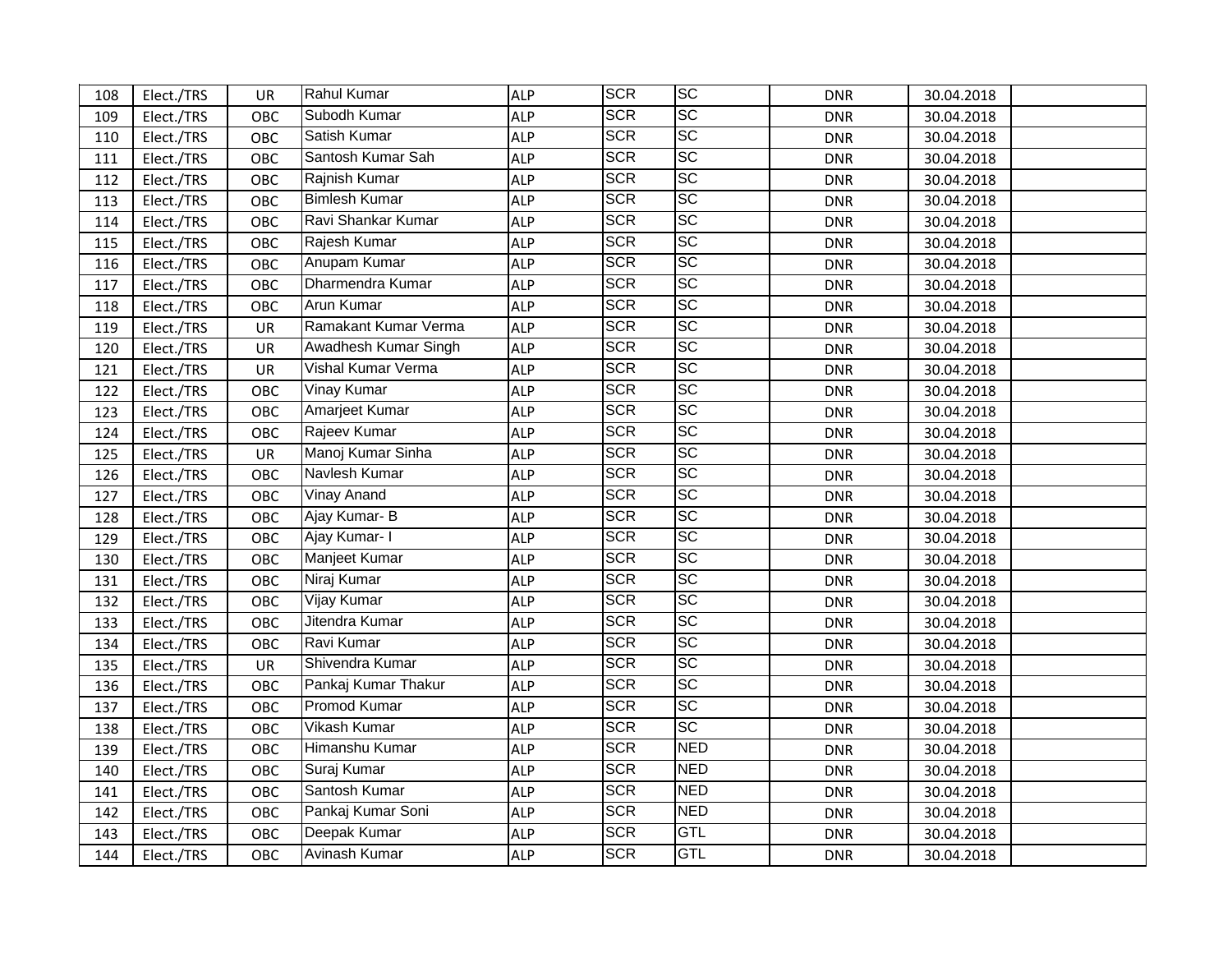| 145 | Elect./TRS | OBC        | Suryakant Kumar           | <b>ALP</b> | <b>SCR</b> | <b>GTL</b> | <b>DNR</b> | 30.04.2018 |  |
|-----|------------|------------|---------------------------|------------|------------|------------|------------|------------|--|
| 146 | Elect./TRS | OBC        | Amit Kumar                | <b>ALP</b> | <b>SCR</b> | GTL        | <b>DNR</b> | 30.04.2018 |  |
| 147 | Elect./TRS | OBC        | Vishvjit Kumar            | <b>ALP</b> | <b>SCR</b> | <b>GTL</b> | <b>DNR</b> | 30.04.2018 |  |
| 148 | Elect./TRS | OBC        | Ranjit Kumar              | <b>ALP</b> | <b>SCR</b> | GTL        | <b>DNR</b> | 30.04.2018 |  |
| 149 | Elect./TRS | OBC        | Sanjay Kumar              | <b>ALP</b> | <b>SCR</b> | GTL        | <b>DNR</b> | 30.04.2018 |  |
| 150 | Elect./TRS | UR         | Niraj Kumar               | <b>ALP</b> | <b>SCR</b> | GTL        | <b>DNR</b> | 30.04.2018 |  |
| 151 | Elect./TRS | OBC        | Sanjay Kumar Pandey       | <b>ALP</b> | <b>SCR</b> | GTL        | <b>DNR</b> | 30.04.2018 |  |
| 152 | Elect./TRS | OBC        | Satya Raj                 | <b>ALP</b> | <b>SCR</b> | GTL        | <b>DNR</b> | 30.04.2018 |  |
| 153 | Elect./TRS | UR         | Ganesh Saw                | <b>ALP</b> | <b>SCR</b> | GTL        | <b>DNR</b> | 30.04.2018 |  |
| 154 | Elect./TRS | SC         | Sujit Kumar Sinha         | <b>ALP</b> | <b>SCR</b> | GTL        | <b>DNR</b> | 30.04.2018 |  |
| 155 | Elect./TRS | OBC        | Vinay Kumar Paswan        | <b>ALP</b> | <b>SCR</b> | GTL        | <b>DNR</b> | 30.04.2018 |  |
| 156 | Elect./TRS | OBC        | Devendra Kumar            | <b>ALP</b> | <b>SCR</b> | GTL        | <b>DNR</b> | 30.04.2018 |  |
| 157 | Elect./TRS | OBC        | Rounak Kumar              | <b>ALP</b> | <b>SCR</b> | GTL        | <b>DNR</b> | 30.04.2018 |  |
| 158 | Elect./TRS | OBC        | Chandan Kumar             | <b>ALP</b> | <b>SCR</b> | GTL        | <b>DNR</b> | 30.04.2018 |  |
| 159 | Elect./TRS | OBC        | Abhay Kumar               | <b>ALP</b> | <b>SCR</b> | GTL        | <b>DNR</b> | 30.04.2018 |  |
| 160 | Elect./TRS | OBC        | <b>Ashuthosh Kumar</b>    | <b>ALP</b> | <b>SCR</b> | GTL        | <b>DNR</b> | 30.04.2018 |  |
| 161 | Elect./TRS | OBC        | Alok Ranjan               | <b>ALP</b> | <b>SCR</b> | <b>GTL</b> | <b>DNR</b> | 30.04.2018 |  |
| 162 | Elect./TRS | OBC        | Vimlesh Kumar Arya        | <b>ALP</b> | <b>SCR</b> | GTL        | <b>DNR</b> | 30.04.2018 |  |
| 163 | Elect./TRS | SC         | Nishupal Kumar            | <b>ALP</b> | <b>SCR</b> | GTL        | <b>DNR</b> | 30.04.2018 |  |
| 164 | Elect./TRS | OBC        | Jee Choudhar              | <b>ALP</b> | <b>SCR</b> | GTL        | <b>DNR</b> | 30.04.2018 |  |
| 165 | Elect./TRS | OBC        | Suman Kumar               | <b>ALP</b> | <b>SCR</b> | GTL        | <b>DNR</b> | 30.04.2018 |  |
| 166 | Elect./TRS | OBC        | Ajeet Kumar               | <b>ALP</b> | <b>SCR</b> | GTL        | <b>DNR</b> | 30.04.2018 |  |
| 167 | Elect./TRS | OBC        | Dipak Kumar Singh         | <b>ALP</b> | <b>SCR</b> | GTL        | <b>DNR</b> | 30.04.2018 |  |
| 168 | Elect./TRS | OBC        | Rakesh Kumar              | <b>ALP</b> | <b>SCR</b> | GTL        | <b>DNR</b> | 30.04.2018 |  |
| 169 | Elect./TRS | OBC        | Mukesh Kumar              | <b>ALP</b> | <b>SCR</b> | GTL        | <b>DNR</b> | 30.04.2018 |  |
| 170 | Elect./TRS | OBC        | <b>Brajesh Kumar</b>      | <b>ALP</b> | <b>SCR</b> | <b>GTL</b> | <b>DNR</b> | 30.04.2018 |  |
| 171 | Elect./TRS | OBC        | Rajesh Prasad             | <b>ALP</b> | <b>SCR</b> | GTL        | <b>DNR</b> | 30.04.2018 |  |
| 172 | Elect./TRS | OBC        | Md.Mojahidul Aansari      | <b>ALP</b> | <b>SCR</b> | GTL        | <b>DNR</b> | 30.04.2018 |  |
| 173 | Elect./TRS | OBC        | Chandan Kumar             | <b>ALP</b> | <b>SCR</b> | GTL        | <b>DNR</b> | 30.04.2018 |  |
| 174 | Elect./TRS | OBC        | Om Prakash                | <b>ALP</b> | <b>SCR</b> | GTL        | <b>DNR</b> | 30.04.2018 |  |
| 175 | Elect./TRS | OBC        | Prem Ranjan               | <b>ALP</b> | <b>SCR</b> | <b>GTL</b> | <b>DNR</b> | 30.04.2018 |  |
| 176 | Elect./TRS | OBC        | Sujit Kumar               | <b>ALP</b> | <b>SCR</b> | <b>GTL</b> | <b>DNR</b> | 30.04.2018 |  |
| 177 | Elect./TRS | OBC        | Divakar Kumar             | <b>ALP</b> | <b>SCR</b> | <b>GTL</b> | <b>DNR</b> | 30.04.2018 |  |
| 178 | Elect./TRS | OBC        | Triveni Viswakarma        | <b>ALP</b> | <b>SCR</b> | GTL        | <b>DNR</b> | 30.04.2018 |  |
| 179 | Elect./TRS | OBC        | Harish Kumar Singh        | <b>ALP</b> | <b>SCR</b> | GTL        | <b>DNR</b> | 30.04.2018 |  |
| 180 | Elect./TRS | OBC        | Seema Kumari              | <b>ALP</b> | <b>SCR</b> | GTL        | DNR        | 30.04.2018 |  |
| 181 | Elect./TRS | <b>OBC</b> | <b>Ganesh Kumar Singh</b> | <b>ALP</b> | <b>SCR</b> | <b>GTL</b> | <b>DNR</b> | 30.04.2018 |  |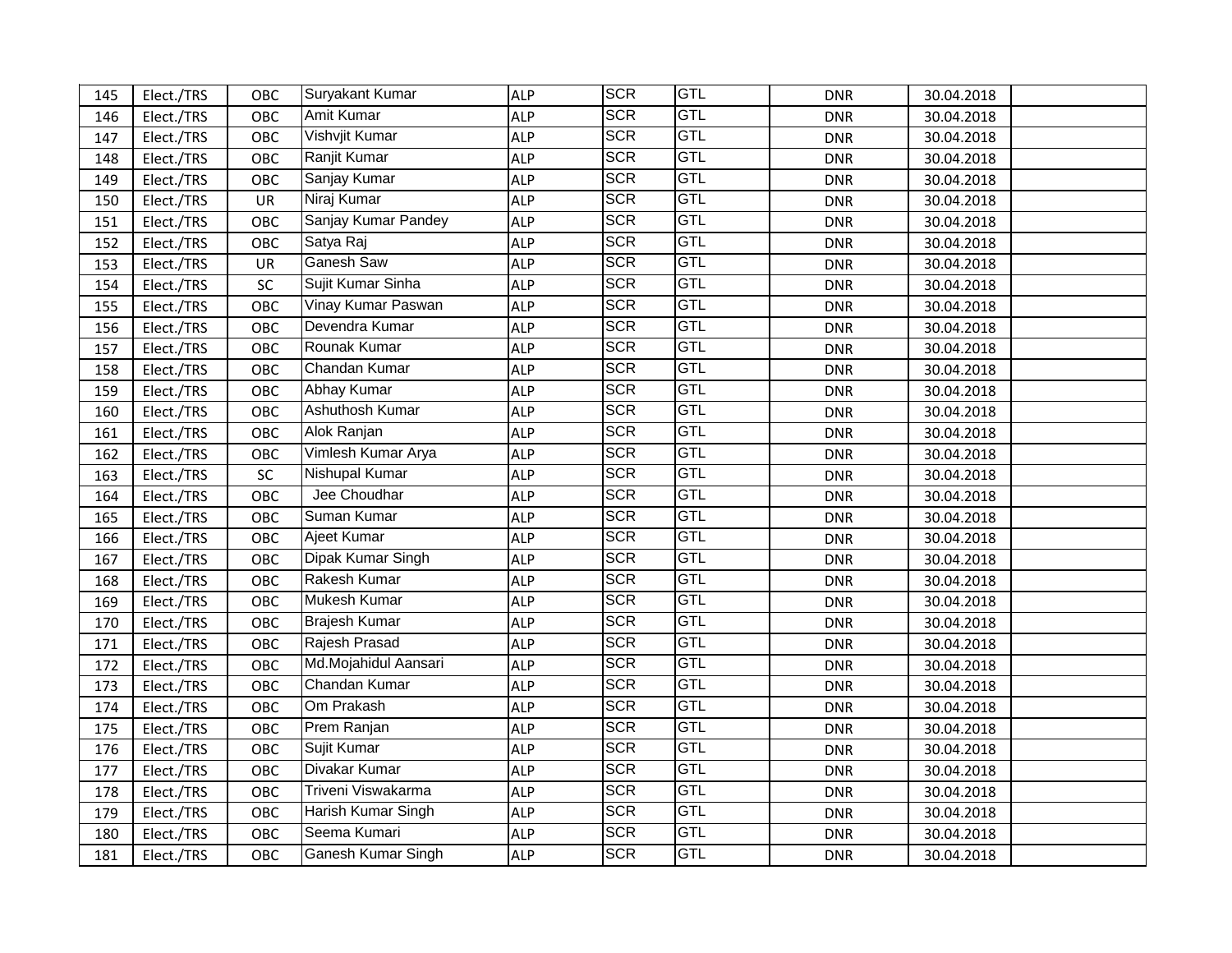| 182 | Elect./TRS | OBC       | Sanjay Kumar            | <b>ALP</b> | <b>SCR</b>  | <b>GTL</b>        | <b>DNR</b> | 30.04.2018 |               |
|-----|------------|-----------|-------------------------|------------|-------------|-------------------|------------|------------|---------------|
| 183 | Elect./TRS | OBC       | Dharmesh Kumar          | <b>ALP</b> | <b>SCR</b>  | <b>SC</b>         | <b>DNR</b> | 30.04.2018 |               |
| 184 | Elect./TRS | OBC       | Dharmendra Kumar        | <b>ALP</b> | <b>SCR</b>  | <b>SC</b>         | <b>DNR</b> | 30.04.2018 |               |
| 185 | Elect./TRS | OBC       | Akhilesh Kumar          | <b>ALP</b> | <b>SCR</b>  | GTL               | <b>DNR</b> | 30.04.2018 |               |
| 186 | Elect./TRS | OBC       | Sujeet Kumar            | <b>ALP</b> | <b>SCR</b>  | <b>GTL</b>        | <b>DNR</b> | 30.04.2018 |               |
| 187 | Elect./TRS | OBC       | Deepak Kumar            | <b>ALP</b> | <b>SCR</b>  | <b>GTL</b>        | <b>DNR</b> | 30.04.2018 |               |
| 188 | Elect./TRS | OBC       | Sanjeev Kumar Gupta     | <b>ALP</b> | <b>SCR</b>  | GTL               | <b>DNR</b> | 30.04.2018 |               |
| 189 | Elect./TRS | OBC       | Rajesh Prasad Sinha     | <b>ALP</b> | <b>NER</b>  | <b>LKO</b>        | <b>DNR</b> | 03.05.2018 |               |
| 190 | Elect./TRS | OBC       | Ajay Kumar              | <b>ALP</b> | CR          | <b>CSTM</b>       | <b>DNR</b> | 04.05.2018 |               |
| 191 | Elect./TRS | OBC       | Sanjay Kumar            | <b>ALP</b> | <b>NCR</b>  | <b>JHANSI</b>     | <b>DNR</b> | 07.05.2018 |               |
| 192 | Elect./TRS | OBC       | Satish Kumar            | <b>ALP</b> | <b>ECR</b>  | <b>SPJ</b>        | <b>DNR</b> | 09.05.2018 |               |
| 193 | Elect./TRS | OBC       | Prakash Chandra Bharti  | <b>ALP</b> | <b>ECR</b>  | <b>SPJ</b>        | <b>DNR</b> | 09.05.2018 |               |
| 194 | Elect./TRS | OBC       | Nirmal Kumar            | <b>ALP</b> | ECR         | <b>SPJ</b>        | <b>DNR</b> | 09.05.2018 |               |
| 195 | Elect./TRS | OBC       | Aman Raj                | <b>ALP</b> | <b>ECR</b>  | <b>SPJ</b>        | <b>DNR</b> | 09.05.2018 |               |
| 196 | Elect./TRS | OBC       | Shiv Shankar Kumar      | <b>ALP</b> | ECR         | <b>SPJ</b>        | <b>DNR</b> | 09.05.2018 |               |
| 197 | Elect./TRS | UR        | Manoj Kumar             | <b>ALP</b> | ECR         | <b>SPJ</b>        | <b>DNR</b> | 09.05.2018 |               |
| 198 | Elect./TRS | OBC       | <b>Ajay Anand Singh</b> | <b>ALP</b> | <b>ECR</b>  | <b>SPJ</b>        | <b>DNR</b> | 09.05.2018 |               |
| 199 | Elect./TRS | OBC       | Rakesh Kumar            | <b>ALP</b> | <b>ECR</b>  | <b>SPJ</b>        | <b>DNR</b> | 09.05.2018 |               |
| 200 | Elect./TRS | OBC       | Asif Nazir              | <b>ALP</b> | <b>ECR</b>  | <b>SPJ</b>        | <b>DNR</b> | 09.05.2018 |               |
| 201 | Elect./TRS | OBC       | Mahesh Kumar            | <b>ALP</b> | CR          | <b>CSTM</b>       | <b>DNR</b> | 11.05.2018 |               |
| 202 | Elect./TRS | OBC       | Manoj Kumar             | <b>ALP</b> | CR          | <b>CSTM</b>       | <b>DNR</b> | 11.05.2018 |               |
| 203 | Elect./TRS | OBC       | Rajesh Kumar            | <b>ALP</b> | <b>WR</b>   | RJT               | <b>DNR</b> | 14.05.2018 |               |
| 204 | Elect./TRS | OBC       | Mobarak Husain          | <b>ALP</b> | <b>CR</b>   | <b>CST Mumbai</b> | <b>DNR</b> | 11.06.2018 |               |
| 205 | Elect./TRS | <b>UR</b> | Aqib Khurshid           | <b>ALP</b> | CR          | CST Mumbai        | <b>DNR</b> | 11.06.2018 |               |
| 206 | Elect./TRS | UR        | Rakesh kumar            | <b>ALP</b> | CR          | <b>CST Mumbai</b> | <b>DNR</b> | 11.06.2018 |               |
| 207 | Elect./TRS | OBC       | Md. Naushad             | <b>ALP</b> | CR          | <b>CST Mumbai</b> | <b>DNR</b> | 11.06.2018 |               |
| 208 | Elect./TRS | OBC       | Nitish Kumar            | <b>ALP</b> | <b>NFR</b>  | <b>TSK</b>        | <b>DNR</b> | 11.06.2018 | <b>SPOUSE</b> |
| 209 | Elect./TRS | <b>UR</b> | Ranjit Kumar Pal        | <b>ALP</b> | <b>WR</b>   | <b>BRC</b>        | <b>DNR</b> | 18.06.2018 |               |
| 210 | Elect./TRS | OBC       | Santosh Kumar           | <b>ALP</b> | <b>ER</b>   | <b>ASN</b>        | <b>DNR</b> | 20.06.2018 |               |
| 211 | Elect./TRS | OBC       | Jitendra Kumar          | <b>ALP</b> | ER          | <b>ASN</b>        | <b>DNR</b> | 20.06.2018 |               |
| 212 | Elect./TRS | OBC       | Sanjay Kumar            | <b>ALP</b> | ER          | <b>ASN</b>        | <b>DNR</b> | 20.06.2018 |               |
| 213 | Elect./TRS | OBC       | Asgar Husain            | <b>ALP</b> | ER          | <b>ASN</b>        | <b>DNR</b> | 20.06.2018 |               |
| 214 | Elect./TRS | OBC       | Ranjay Kumar            | <b>ALP</b> | <b>ECoR</b> | <b>SBP</b>        | <b>DNR</b> | 20.06.2018 |               |
| 215 | Elect./TRS | OBC       | Manoj Kumar Sah         | <b>ALP</b> | <b>WR</b>   | <b>BRC</b>        | <b>DNR</b> | 28.06.2018 |               |
| 216 | Elect./TRS | OBC       | Md.Arif                 | <b>ALP</b> | WR          | <b>ADI</b>        | <b>DNR</b> | 29.06.2018 |               |
| 217 | Elect./TRS | OBC       | <b>Anil Kumar</b>       | <b>ALP</b> | WR          | <b>ADI</b>        | <b>DNR</b> | 29.06.2018 |               |
| 218 | Elect./TRS | <b>UR</b> | Pawan Kumar             | <b>ALP</b> | CR          | <b>CST Mumbai</b> | <b>DNR</b> | 03.07.2018 |               |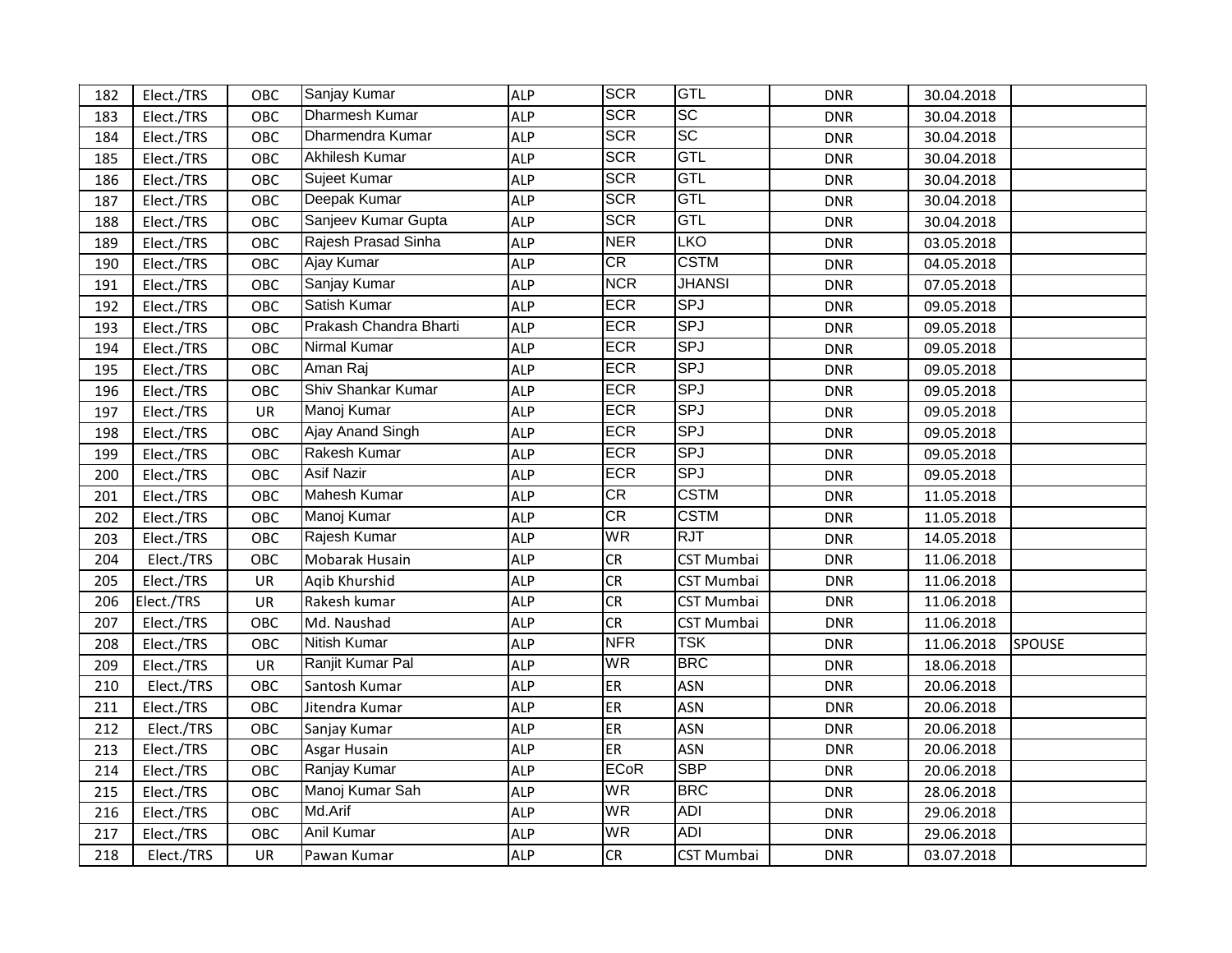| 219 | Elect./TRS | OBC        | Awadhesh kumar Singh | <b>ALP</b> | <b>SCR</b>  | <b>SC</b>  | <b>DNR</b> | 03.07.2018 |        |
|-----|------------|------------|----------------------|------------|-------------|------------|------------|------------|--------|
| 220 | Elect./TRS | OBC        | Divakar Prasad       | <b>ALP</b> | <b>ECR</b>  | <b>SEE</b> | <b>DNR</b> | 11.07.2018 |        |
| 221 | Elect./TRS | OBC        | Brajesh Kumar        | <b>ALP</b> | <b>SER</b>  | <b>CKP</b> | <b>DNR</b> | 12.07.2018 |        |
| 222 | Elect./TRS | OBC        | Om Shankar Verma     | <b>ALP</b> | <b>SER</b>  | <b>CKP</b> | <b>DNR</b> | 12.07.2018 |        |
| 223 | Elect./TRS | OBC        | Rajesh Kr. Ranjan    | <b>ALP</b> | <b>SER</b>  | <b>CKP</b> | <b>DNR</b> | 12.07.2018 |        |
| 224 | Elect./TRS | UR         | Griyesh Kumar        | <b>ALP</b> | <b>NCR</b>  | Jhanshi    | <b>DNR</b> | 18.07.2018 |        |
| 225 | Elect./TRS | OBC        | Pankaj Kumar         | <b>ALP</b> | <b>CR</b>   | Mumbai     | <b>DNR</b> | 19.07.2018 |        |
| 226 | Elect./TRS | OBC        | Deepak Kumar         | <b>ALP</b> | CR          | Mumbai     | <b>DNR</b> | 19.07.2018 |        |
| 227 | Elect./TRS | OBC        | Om Prakash           | <b>ALP</b> | <b>NCR</b>  | Agra       | <b>DNR</b> | 19.07.2018 |        |
| 228 | Elect./TRS | OBC        | Ravinandan Kumar     | <b>ALP</b> | ER          | <b>HWH</b> | <b>DNR</b> | 20.07.2018 | Spouse |
| 229 | Elect./TRS | OBC        | Shankar Kr. Singh    | <b>ALP</b> | CR          | Mumbai     | <b>DNR</b> | 20.07.2018 |        |
| 230 | Elect./TRS | OBC        | Rakesh Ranjan        | <b>ALP</b> | CR          | Mumbai     | <b>DNR</b> | 20.07.2018 |        |
| 231 | Elect./TRS | OBC        | Santosh Kumar        | <b>ALP</b> | CR          | Mumbai     | <b>DNR</b> | 20.07.2018 |        |
| 232 | Elect./TRS | OBC        | Ashok Kumar          | <b>ALP</b> | <b>WCR</b>  | Jabalpur   | <b>DNR</b> | 20.07.2018 |        |
| 233 | Elect./TRS | OBC        | Satyaveer Kumar      | <b>ALP</b> | <b>ECoR</b> | <b>WAT</b> | <b>DNR</b> | 20.07.2018 |        |
| 234 | Elect./TRS | OBC        | Vinod Kumar          | <b>ALP</b> | <b>NCR</b>  | Agra       | <b>DNR</b> | 23.07.2018 |        |
| 235 | Elect./TRS | OBC        | Kanhaiya Lal Soni    | <b>ALP</b> | <b>NCR</b>  | Allahabad  | <b>DNR</b> | 24.07.2018 |        |
| 236 | Elect./TRS | OBC        | Abhishek Kumar       | <b>ALP</b> | CR          | Bhusawal   | <b>DNR</b> | 06.08.2018 |        |
| 237 | Elect./TRS | OBC        | Ramanuj Singh        | <b>ALP</b> | <b>SECR</b> | Raipur     | <b>DNR</b> | 23.08.2018 |        |
| 238 | Elect./TRS | OBC        | R Ranjan Rakesh      | <b>ALP</b> | <b>ECR</b>  | <b>SPJ</b> | <b>DNR</b> | 23.08.2018 |        |
| 239 | Elect./TRS | UR         | <b>Bharat Kumar</b>  | <b>ALP</b> | WR          | Vadodara   | <b>DNR</b> | 27.08.2018 |        |
| 240 | Elect./TRS | UR         | Sanjay Kumar         | <b>ALP</b> | <b>ECoR</b> | <b>SBP</b> | <b>DNR</b> | 28.08.2018 |        |
| 241 | Elect./TRS | OBC        | Vijay Kumar          | <b>ALP</b> | <b>SER</b>  | Ranchi     | <b>DNR</b> | 04.09.2018 |        |
| 242 | Elect./TRS | OBC        | Danish Kumar         | <b>ALP</b> | <b>CR</b>   | <b>CR</b>  | <b>DNR</b> | 04.09.2018 |        |
| 243 | Elect./TRS | OBC        | Shatrudhan Sinha     | <b>ALP</b> | CR          | <b>CR</b>  | <b>DNR</b> | 07.09.2018 |        |
| 244 | Elect./TRS | OBC        | Vicky Kumar          | <b>ALP</b> | CR          | <b>CR</b>  | <b>DNR</b> | 07.09.2018 |        |
| 245 | Elect./TRS | OBC        | Md. Inamuddin        | <b>ALP</b> | CR          | <b>CR</b>  | <b>DNR</b> | 07.09.2018 |        |
| 246 | Elect./TRS | OBC        | Shubham Kumar        | <b>ALP</b> | CR          | CR         | <b>DNR</b> | 07.09.2018 |        |
| 247 | Elect./TRS | OBC        | Pankaj Kumar         | <b>ALP</b> | CR          | CR         | <b>DNR</b> | 07.09.2018 |        |
| 248 | Elect./TRS | OBC        | Kumar Gandarbhraj    | <b>ALP</b> | CR          | CR         | <b>DNR</b> | 07.09.2018 |        |
| 249 | Elect./TRS | UR         | Pankaj Kumar         | <b>ALP</b> | <b>SECR</b> | Raipur     | <b>DNR</b> | 19.09.2018 |        |
| 250 | Elect./TRS | UR         | Jay Mangal Kumar     | <b>ALP</b> | <b>SER</b>  | Ranchi     | <b>DNR</b> | 26.09.2018 |        |
| 251 | Elect./TRS | OBC        | Mukesh Kumar         | <b>ALP</b> | <b>WCR</b>  | Jabalpur   | <b>DNR</b> | 26.09.2018 |        |
| 252 | Elect./TRS | OBC        | Pravind Kumar Sinha  | <b>ALP</b> | CR          | Bhusawal   | <b>DNR</b> | 26.09.2018 |        |
| 253 | Elect./TRS | OBC        | Miss. Rina Kumari    | <b>ALP</b> | <b>ECR</b>  | <b>SPJ</b> | <b>DNR</b> | 28.09.2018 |        |
| 254 | Elect./TRS | OBC        | Sushil Kumar         | <b>ALP</b> | WR          | <b>BRC</b> | DNR        | 28.09.2018 |        |
| 255 | Elect./TRS | <b>OBC</b> | Rajesh Kumar         | <b>ALP</b> | WR          | <b>BRC</b> | <b>DNR</b> | 28.09.2018 |        |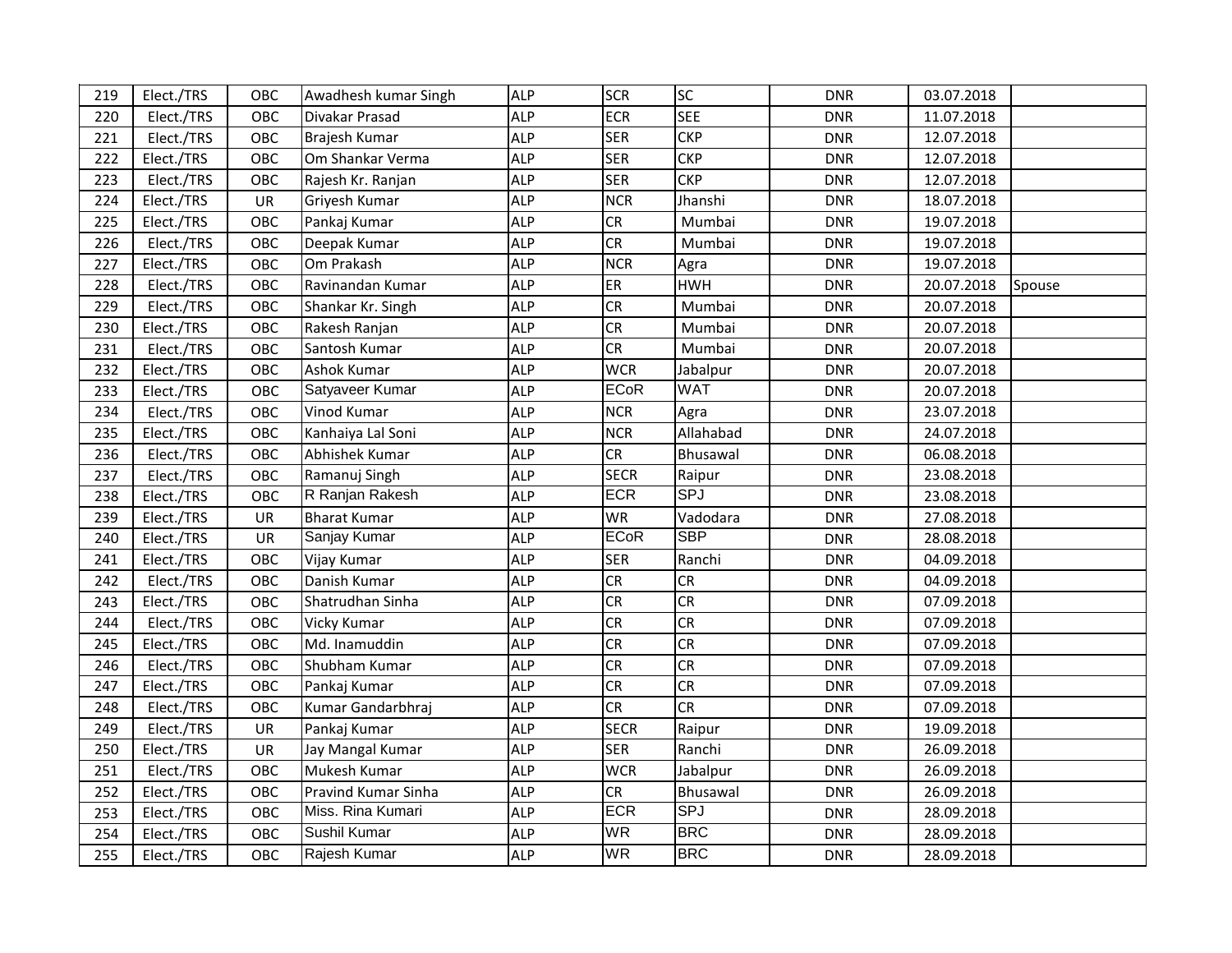| 256 | Elect./TRS | OBC       | Praveen Kumar       | <b>ALP</b> | ER          | <b>MLDT</b>       | <b>DNR</b> | 10.10.2018 |  |
|-----|------------|-----------|---------------------|------------|-------------|-------------------|------------|------------|--|
| 257 | Elect./TRS | OBC       | Raju Kumar          | <b>ALP</b> | <b>SECR</b> | <b>BSP</b>        | <b>DNR</b> | 12.10.2018 |  |
| 258 | Elect./TRS | OBC       | Mukesh Kumar        | <b>ALP</b> | WR          | Ratlam            | <b>DNR</b> | 30.10.2018 |  |
| 259 | Elect./TRS | OBC       | Govind Rajan        | <b>ALP</b> | ECR         | <b>SPJ</b>        | <b>DNR</b> | 30.10.2018 |  |
| 260 | Elect./TRS | OBC       | Miss.Pinki Kumari   | <b>ALP</b> | <b>ECR</b>  | <b>SPJ</b>        | <b>DNR</b> | 30.10.2018 |  |
| 261 | Elect./TRS | UR        | Rajeev Ranjan Kumar | <b>ALP</b> | <b>NCR</b>  | Agra              | <b>DNR</b> | 09.11.2018 |  |
| 262 | Elect./TRS | OBC       | Chandan Kumar       | <b>ALP</b> | <b>NCR</b>  | Agra              | <b>DNR</b> | 09.11.2018 |  |
| 263 | Elect./TRS | OBC       | Ranjeet Kumar       | <b>ALP</b> | <b>CR</b>   | Mumbai            | <b>DNR</b> | 16.11.2018 |  |
| 264 | Elect./TRS | OBC       | Ram Pukar Kumar     | <b>ALP</b> | <b>WCR</b>  | Jabalpur          | <b>DNR</b> | 19.11.2018 |  |
| 265 | Elect./TRS | OBC       | Anuj Kumar          | <b>ALP</b> | <b>NER</b>  | <b>BSP</b>        | <b>DNR</b> | 19.11.2018 |  |
| 266 | Elect./TRS | OBC       | Pankaj Kumar        | <b>ALP</b> | <b>NR</b>   | <b>UMB</b>        | <b>DNR</b> | 20.11.2018 |  |
| 267 | Elect./TRS | UR        | Lallan Pra          | <b>ALP</b> | <b>SCR</b>  | <b>GUNTUR</b>     | <b>DNR</b> | 04.12.2018 |  |
| 268 | Elect./TRS | OBC       | <b>Bharat Kumar</b> | <b>ALP</b> | <b>WCR</b>  | Jabalpur          | <b>DNR</b> | 17.12.2018 |  |
| 269 | Elect./TRS | OBC       | <b>Bharat Kumar</b> | <b>ALP</b> | <b>WCR</b>  | Bhopal            | <b>DNR</b> | 17.12.2018 |  |
| 270 | Elect./TRS | OBC       | Santosh Kumar       | <b>ALP</b> | <b>ECR</b>  | <b>SPJ</b>        | <b>DNR</b> | 17.12.2018 |  |
| 271 | Elect./TRS | OBC       | Satish Kumar        | <b>ALP</b> | <b>ECR</b>  | <b>SPJ</b>        | <b>DNR</b> | 17.12.2018 |  |
| 272 | Elect./TRS | OBC       | Indrajeet Narayan   | <b>ALP</b> | CR          | Bhusawal          | <b>DNR</b> | 20.12.2018 |  |
| 273 | Elect./TRS | UR        | Sunil Kumar         | <b>ALP</b> | CR          | <b>CST Mumbai</b> | <b>DNR</b> | 21.12.2018 |  |
| 274 | Elect./TRS | OBC       | Rajni Kant Choubey  | <b>ALP</b> | <b>NCR</b>  | <b>ALD</b>        | <b>DNR</b> | 24.12.2018 |  |
| 275 | Elect./TRS | OBC       | Pramod Kumar        | <b>ALP</b> | <b>SCR</b>  | GTL               | <b>DNR</b> | 28.12.2018 |  |
| 276 | Elect./TRS | OBC       | RaviKant Kumar      | <b>ALP</b> | <b>SCR</b>  | <b>NED</b>        | <b>DNR</b> | 14.01.2019 |  |
| 277 | Elect./TRS | OBC       | Sukesh Kumar        | <b>ALP</b> | <b>SCR</b>  | <b>NED</b>        | <b>DNR</b> | 14.01.2019 |  |
| 278 | Elect./TRS | OBC       | Amitesh Kumar       | <b>ALP</b> | <b>SCR</b>  | <b>NED</b>        | <b>DNR</b> | 14.01.2019 |  |
| 279 | Elect./TRS | OBC       | Ranjeet Kumar       | <b>ALP</b> | <b>SCR</b>  | <b>NED</b>        | <b>DNR</b> | 14.01.2019 |  |
| 280 | Elect./TRS | OBC       | Prem Shankar Kumar  | <b>ALP</b> | <b>SCR</b>  | <b>NED</b>        | <b>DNR</b> | 14.01.2019 |  |
| 281 | Elect./TRS | OBC       | <b>Bablu Kumar</b>  | <b>ALP</b> | <b>SCR</b>  | <b>NED</b>        | <b>DNR</b> | 14.01.2019 |  |
| 282 | Elect./TRS | OBC       | Ranjeet Kumar       | <b>ALP</b> | <b>SCR</b>  | <b>NED</b>        | <b>DNR</b> | 14.01.2019 |  |
| 283 | Elect./TRS | OBC       | Naveen Kumar        | <b>ALP</b> | <b>SCR</b>  | <b>NED</b>        | <b>DNR</b> | 14.01.2019 |  |
| 284 | Elect./TRS | OBC       | <b>Anat Kumar</b>   | <b>ALP</b> | <b>SCR</b>  | <b>NED</b>        | <b>DNR</b> | 14.01.2019 |  |
| 285 | Elect./TRS | OBC       | Abdhesh Kumar       | <b>ALP</b> | <b>SCR</b>  | <b>NED</b>        | <b>DNR</b> | 14.01.2019 |  |
| 286 | Elect./TRS | OBC       | Rohan Kumar         | <b>ALP</b> | <b>SCR</b>  | <b>NED</b>        | <b>DNR</b> | 14.01.2019 |  |
| 287 | Elect./TRS | OBC       | Rinku Kumar         | <b>ALP</b> | <b>SCR</b>  | <b>NED</b>        | <b>DNR</b> | 14.01.2019 |  |
| 288 | Elect./TRS | OBC       | Vinay Kumar         | <b>ALP</b> | <b>SCR</b>  | <b>GTL</b>        | <b>DNR</b> | 14.01.2019 |  |
| 289 | Elect./TRS | OBC       | Abhimanu Kumar      | <b>ALP</b> | <b>SCR</b>  | GTL               | <b>DNR</b> | 14.01.2019 |  |
| 290 | Elect./TRS | OBC       | Deepak Kumar        | <b>ALP</b> | <b>SCR</b>  | <b>GTL</b>        | <b>DNR</b> | 14.01.2019 |  |
| 291 | Elect./TRS | OBC       | Ramavtar Singh      | <b>ALP</b> | <b>SCR</b>  | <b>GTL</b>        | <b>DNR</b> | 14.01.2019 |  |
| 292 | Elect./TRS | <b>SC</b> | Kundan Kumar        | <b>ALP</b> | <b>SCR</b>  | <b>HYB</b>        | <b>DNR</b> | 14.01.2019 |  |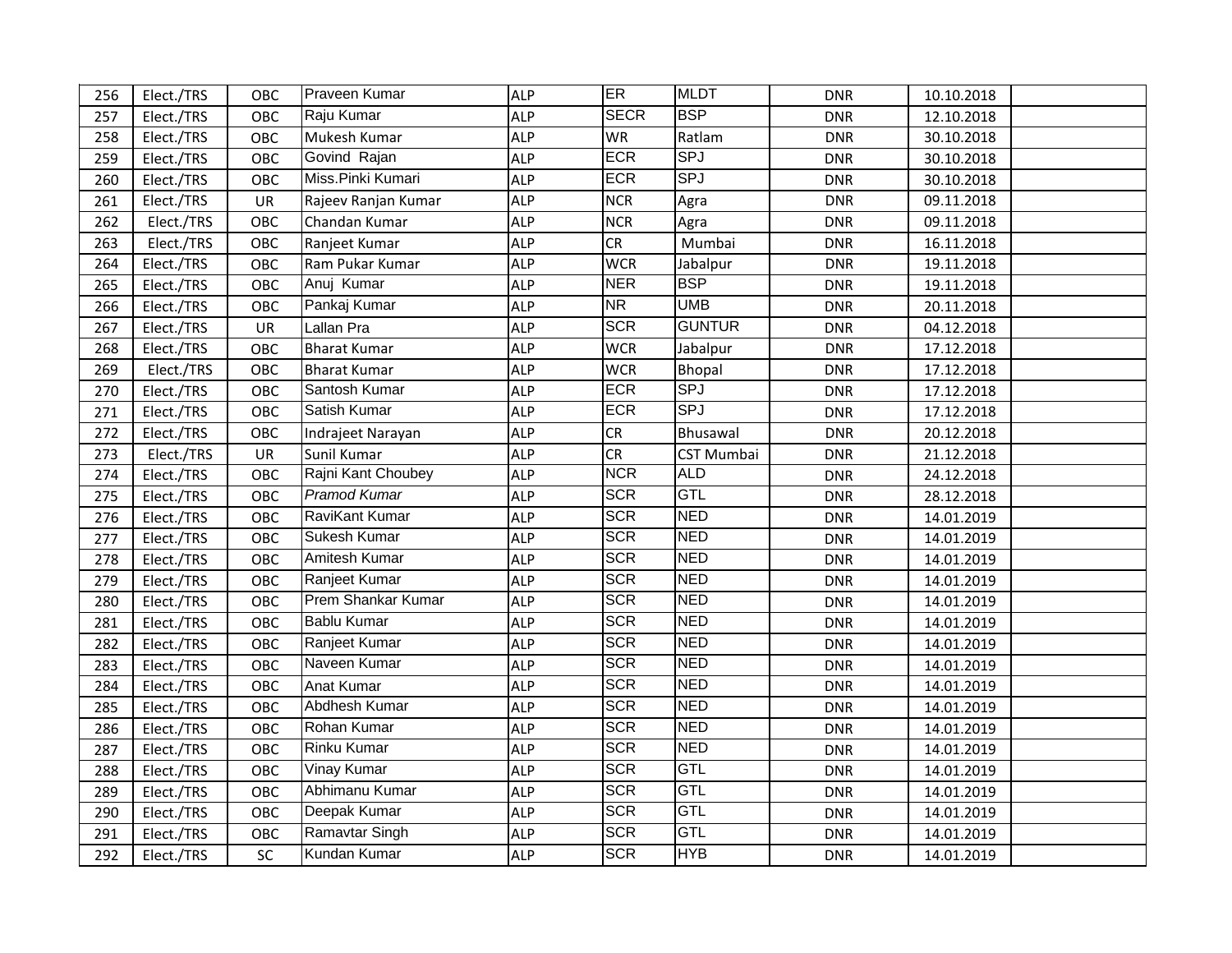| 293 | Elect./TRS | OBC       | <b>Randir Pandit</b>       | <b>ALP</b> | <b>NE</b>  | <b>UMB</b> | <b>DNR</b> | 14.01.2019 |  |
|-----|------------|-----------|----------------------------|------------|------------|------------|------------|------------|--|
| 294 | Elect./TRS | SC        | Indrajit Kumar             | <b>ALP</b> | <b>SWR</b> | Bengaluru  | <b>DNR</b> | 16.01.2019 |  |
| 295 | Elect./TRS | OBC       | Rajeev Kumar               | <b>ALP</b> | <b>SWR</b> | Bengaluru  | <b>DNR</b> | 16.01.2019 |  |
| 296 | Elect./TRS | OBC       | Pramod Kumar               | <b>ALP</b> | <b>SWR</b> | Bengaluru  | <b>DNR</b> | 16.01.2019 |  |
| 297 | Elect./TRS | OBC       | Rakesh Kumar               | <b>ALP</b> | <b>SWR</b> | Bengaluru  | <b>DNR</b> | 16.01.2019 |  |
| 298 | Elect./TRS | OBC       | Shashikant Kumar           | <b>ALP</b> | <b>SWR</b> | Bengaluru  | <b>DNR</b> | 16.01.2019 |  |
| 299 | Elect./TRS | UR        | Satyendra Kumar            | <b>ALP</b> | <b>SWR</b> | Bengaluru  | <b>DNR</b> | 16.01.2019 |  |
| 300 | Elect./TRS | OBC       | Indrajeet Kumar            | <b>ALP</b> | <b>SWR</b> | Bengaluru  | <b>DNR</b> | 16.01.2019 |  |
| 301 | Elect./TRS | OBC       | Subodh Kumar               | <b>ALP</b> | <b>SWR</b> | Bengaluru  | <b>DNR</b> | 16.01.2019 |  |
| 302 | Elect./TRS | OBC       | Janmejay Singh             | <b>ALP</b> | <b>SWR</b> | Bengaluru  | <b>DNR</b> | 16.01.2019 |  |
| 303 | Elect./TRS | OBC       | Raushan Raj Ranjan         | <b>ALP</b> | <b>SWR</b> | Bengaluru  | <b>DNR</b> | 16.01.2019 |  |
| 304 | Elect./TRS | UR        | Ranjan Kumar               | <b>ALP</b> | <b>SWR</b> | Bengaluru  | <b>DNR</b> | 16.01.2019 |  |
| 305 | Elect./TRS | OBC       | Rakesh Roshan              | <b>ALP</b> | <b>SWR</b> | Bengaluru  | <b>DNR</b> | 16.01.2019 |  |
| 306 | Elect./TRS | SC        | <b>AJAY KUMAR</b>          | <b>ALP</b> | CR         | <b>SUR</b> | <b>DNR</b> | 23.01.2019 |  |
| 307 | Elect./TRS | SC        | <b>VIDHYA BHUSAN KUMAR</b> | <b>ALP</b> | CR         | <b>SUR</b> | <b>DNR</b> | 23.01.2019 |  |
| 308 | Elect./TRS | OBC       | Dilip Kumar                | <b>ALP</b> | <b>NR</b>  | FZR        | <b>DNR</b> | 30.01.2019 |  |
| 309 | Elect./TRS | OBC       | Kaushal Kumar Nirala       | <b>ALP</b> | <b>SCR</b> | GTL        | <b>DNR</b> | 05.02.2019 |  |
| 310 | Elect./TRS | OBC       | Saket Kumar                | <b>ALP</b> | <b>SCR</b> | GTL        | <b>DNR</b> | 05.02.2019 |  |
| 311 | Elect./TRS | <b>UR</b> | Shravan Kumar              | <b>ALP</b> | <b>WR</b>  | <b>BRC</b> | <b>DNR</b> | 05.02.2019 |  |
| 312 | Elect./TRS | OBC       | Ajay Kumar                 | <b>ALP</b> | <b>WCR</b> | <b>JBP</b> | <b>DNR</b> | 08.02.2019 |  |
| 313 | Elect./TRS | UR        | Statrughan kumar Singh     | <b>ALP</b> | <b>SWR</b> | <b>UBL</b> | <b>DNR</b> | 15.02.2019 |  |
| 314 | Elect./TRS | UR        | Manoranjan Kumar Singh     | <b>ALP</b> | <b>SWR</b> | <b>UBL</b> | <b>DNR</b> | 15.02.2019 |  |
| 315 | Elect./TRS | <b>UR</b> | Raghvendra Pandey          | <b>ALP</b> | <b>SWR</b> | <b>UBL</b> | <b>DNR</b> | 15.02.2019 |  |
| 316 | Elect./TRS | OBC       | Sanjiv Kumar Sinha         | <b>ALP</b> | <b>SWR</b> | <b>UBL</b> | <b>DNR</b> | 15.02.2019 |  |
| 317 | Elect./TRS | OBC       | Vipin Kumar                | <b>ALP</b> | <b>SWR</b> | <b>UBL</b> | <b>DNR</b> | 15.02.2019 |  |
| 318 | Elect./TRS | OBC       | Pankaj Kumar               | <b>ALP</b> | <b>SWR</b> | <b>UBL</b> | <b>DNR</b> | 15.02.2019 |  |
| 319 | Elect./TRS | OBC       | Satish Chandra Prakash     | <b>ALP</b> | <b>SWR</b> | <b>UBL</b> | <b>DNR</b> | 15.02.2019 |  |
| 320 | Elect./TRS | OBC       | Vivek Ranjan Bharti        | <b>ALP</b> | E.Co.R     | <b>WAT</b> | <b>DNR</b> | 19.02.2019 |  |
| 321 | Elect./TRS | <b>UR</b> | Sahil Kumar                | <b>ALP</b> | E.Co.R     | <b>WAT</b> | <b>DNR</b> | 19.02.2019 |  |
| 322 | Elect./TRS | OBC       | Kanchan Kumar              | <b>ALP</b> | <b>SWR</b> | <b>UBL</b> | <b>DNR</b> | 21.02.2019 |  |
| 323 | Elect./TRS | OBC       | Pankaj Kumar               | <b>ALP</b> | <b>SWR</b> | <b>MYS</b> | <b>DNR</b> | 21.02.2019 |  |
| 324 | Elect./TRS | OBC       | <b>Bala Bankktswer</b>     | <b>ALP</b> | <b>SWR</b> | <b>MYS</b> | <b>DNR</b> | 21.02.2019 |  |
| 325 | Elect./TRS | OBC       | Dipak Kumar                | <b>ALP</b> | <b>SWR</b> | <b>MYS</b> | <b>DNR</b> | 21.02.2019 |  |
| 326 | Elect./TRS | OBC       | Ajeet Kumar Kushuaha       | <b>ALP</b> | <b>SWR</b> | <b>MYS</b> | <b>DNR</b> | 21.02.2019 |  |
| 327 | Elect./TRS | OBC       | Rahul kumar                | <b>ALP</b> | <b>SWR</b> | <b>MYS</b> | <b>DNR</b> | 21.02.2019 |  |
| 328 | Elect./TRS | OBC       | Jyoti Prakash Kushwaha     | <b>ALP</b> | <b>SWR</b> | <b>MYS</b> | <b>DNR</b> | 21.02.2019 |  |
| 329 | Elect./TRS | OBC       | Rajeev Ranjan              | <b>ALP</b> | <b>SWR</b> | <b>MYS</b> | <b>DNR</b> | 21.02.2019 |  |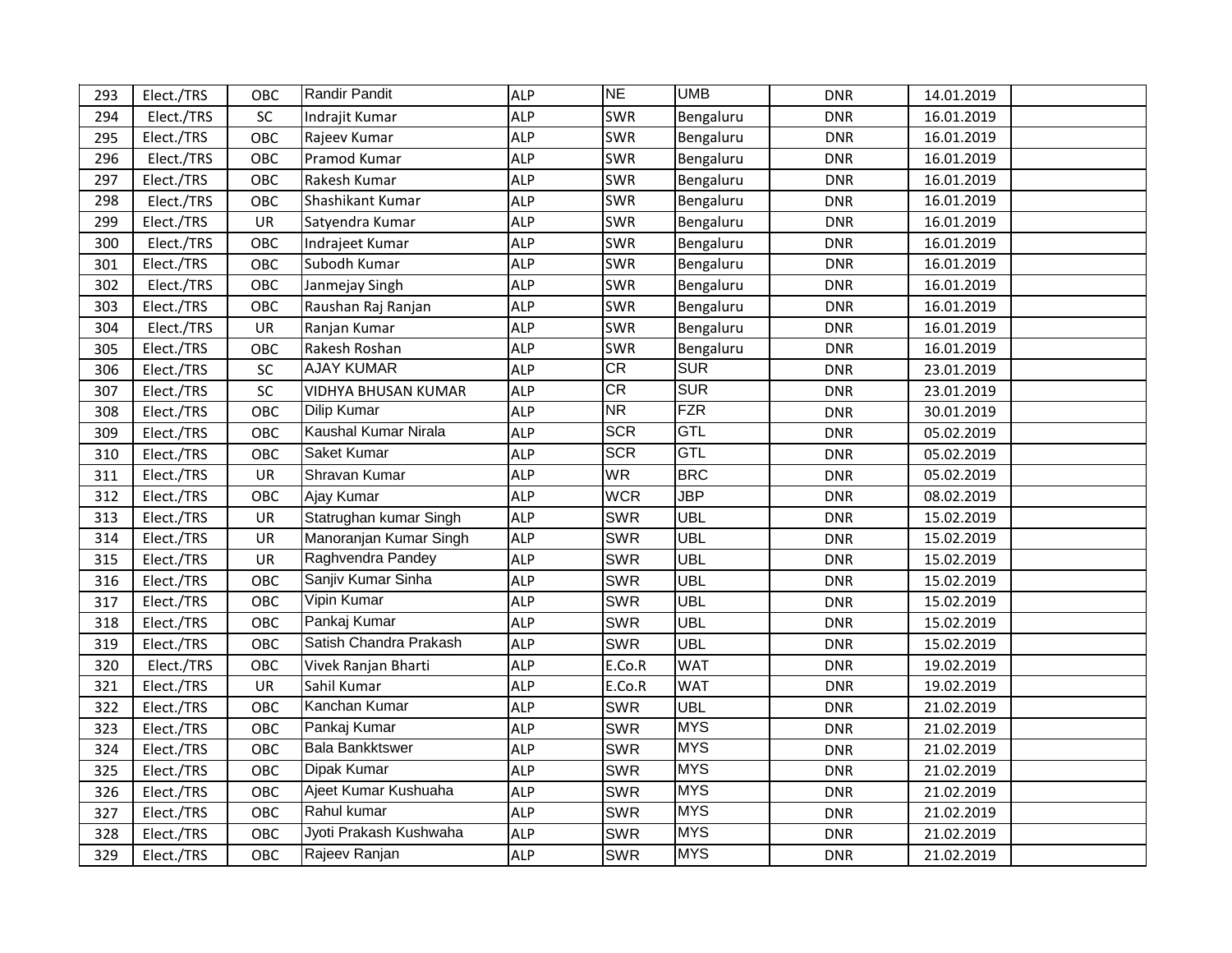| 330 | Elect./TRS | OBC        | Vivekananda Kumar        | <b>ALP</b> | <b>SWR</b> | <b>MYS</b>                | <b>DNR</b> | 21.02.2019 |  |
|-----|------------|------------|--------------------------|------------|------------|---------------------------|------------|------------|--|
| 331 | Elect./TRS | OBC        | Sunil Kumar              | <b>ALP</b> | SWR        | <b>MYS</b>                | <b>DNR</b> | 21.02.2019 |  |
| 332 | Elect./TRS | OBC        | Vikash Kumar             | <b>ALP</b> | <b>SWR</b> | <b>MYS</b>                | <b>DNR</b> | 21.02.2019 |  |
| 333 | Elect./TRS | OBC        | Pawan Kumar              | <b>ALP</b> | <b>SWR</b> | <b>MYS</b>                | <b>DNR</b> | 21.02.2019 |  |
| 334 | Elect./TRS | OBC        | Ajeet Kumar Yadav        | <b>ALP</b> | SWR        | <b>MYS</b>                | <b>DNR</b> | 21.02.2019 |  |
| 335 | Elect./TRS | OBC        | Ravi Shankar Sharma      | <b>ALP</b> | SWR        | <b>MYS</b>                | <b>DNR</b> | 21.02.2019 |  |
| 336 | Elect./TRS | OBC        | Sanjay Kumar Singh       | <b>ALP</b> | SWR        | <b>MYS</b>                | <b>DNR</b> | 21.02.2019 |  |
| 337 | Elect./TRS | OBC        | Manish Kumar             | <b>ALP</b> | SWR        | <b>MYS</b>                | <b>DNR</b> | 21.02.2019 |  |
| 338 | Elect./TRS | OBC        | Prakash Ravi             | <b>ALP</b> | <b>SWR</b> | <b>MYS</b>                | <b>DNR</b> | 21.02.2019 |  |
| 339 | Elect./TRS | OBC        | Ramesh Kumar             | <b>ALP</b> | <b>SWR</b> | <b>MYS</b>                | <b>DNR</b> | 21.02.2019 |  |
| 340 | Elect./TRS | OBC        | Om Prakash Singh         | <b>ALP</b> | <b>SWR</b> | Bengaluru                 | <b>DNR</b> | 22.02.2019 |  |
| 341 | Elect./TRS | OBC        | Ravindra Kumar           | <b>ALP</b> | CR         | Bhusawal                  | <b>DNR</b> | 25.02.2019 |  |
| 342 | Elect./TRS | OBC        | Santosh Kumar "K"        | <b>ALP</b> | <b>SWR</b> | <b>HUBLI</b>              | <b>DNR</b> | 25.02.2019 |  |
| 343 | Elect./TRS | OBC        | Sanjay Kumar             | <b>ALP</b> | CR         | <b>CSTM</b>               | <b>DNR</b> | 26.02.2019 |  |
| 344 | Elect./TRS | OBC        | Nitish Kumar             | <b>ALP</b> | <b>WCR</b> | $\overline{\mathsf{JBP}}$ | <b>DNR</b> | 27.02.2019 |  |
| 345 | Elect./TRS | OBC        | <b>Kumar Dhiraj</b>      | <b>ALP</b> | <b>SWR</b> | <b>HUBLI</b>              | <b>DNR</b> | 01.03.2019 |  |
| 346 | Elect./TRS | OBC        | <b>Anil Kumar</b>        | <b>ALP</b> | <b>NCR</b> | <b>JHANSI</b>             | <b>DNR</b> | 05.03.2019 |  |
| 347 | Elect./TRS | OBC        | Kapish Ranjan            | <b>ALP</b> | E.Co.R     | <b>WAT</b>                | <b>DNR</b> | 08.03.2019 |  |
| 348 | Elect./TRS | OBC        | Amit Kumar Mehta         | <b>ALP</b> | <b>ECR</b> | <b>SEE</b>                | <b>DNR</b> | 11.03.2019 |  |
| 349 | Elect./TRS | OBC        | Prashant Kumar           | <b>ALP</b> | <b>SWR</b> | <b>MYS</b>                | <b>DNR</b> | 12.03.2019 |  |
| 350 | Elect./TRS | OBC        | <b>Bipin Kumar</b>       | <b>ALP</b> | <b>SWR</b> | <b>UBL</b>                | <b>DNR</b> | 12.03.2019 |  |
| 351 | Elect./TRS | UR         | Sunjit kumar             | <b>ALP</b> | <b>SWR</b> | <b>UBL</b>                | <b>DNR</b> | 12.03.2019 |  |
| 352 | Elect./TRS | OBC        | <b>Nityanand Mishra</b>  | <b>ALP</b> | <b>SWR</b> | <b>UBL</b>                | <b>DNR</b> | 12.03.2019 |  |
| 353 | Elect./TRS | OBC        | <b>Pintu Kumar</b>       | <b>ALP</b> | <b>SWR</b> | <b>UBL</b>                | <b>DNR</b> | 12.03.2019 |  |
| 354 | Elect./TRS | OBC        | Rajesh Kumar             | <b>ALP</b> | <b>SWR</b> | <b>UBL</b>                | <b>DNR</b> | 12.03.2019 |  |
| 355 | Elect./TRS | OBC        | Abhishek Gaurav          | <b>ALP</b> | <b>SWR</b> | <b>UBL</b>                | <b>DNR</b> | 12.03.2019 |  |
| 356 | Elect./TRS | OBC        | Nishant Kumar            | <b>ALP</b> | <b>SWR</b> | <b>UBL</b>                | <b>DNR</b> | 12.03.2019 |  |
| 357 | Elect./TRS | OBC        | <b>Gokhul Kumar</b>      | <b>ALP</b> | <b>SWR</b> | <b>UBL</b>                | <b>DNR</b> | 12.03.2019 |  |
| 358 | Elect./TRS | OBC        | <b>Vivekanand Prasad</b> | <b>ALP</b> | <b>SWR</b> | <b>UBL</b>                | <b>DNR</b> | 13.03.2019 |  |
| 359 | Elect./TRS | OBC        | Subodh Kumar             | <b>ALP</b> | <b>SWR</b> | <b>UBL</b>                | <b>DNR</b> | 13.03.2019 |  |
| 360 | Elect./TRS | OBC        | Mukesh Kumar             | <b>ALP</b> | <b>SWR</b> | <b>UBL</b>                | <b>DNR</b> | 13.03.2019 |  |
| 361 | Elect./TRS | OBC        | Kundan Kumar             | <b>ALP</b> | <b>SWR</b> | <b>UBL</b>                | <b>DNR</b> | 13.03.2019 |  |
| 362 | Elect./TRS | OBC        | Rakesh Kumar S           | <b>ALP</b> | <b>SWR</b> | <b>UBL</b>                | <b>DNR</b> | 13.03.2019 |  |
| 363 | Elect./TRS | OBC        | Vikash Yadav             | <b>ALP</b> | <b>SWR</b> | <b>UBL</b>                | <b>DNR</b> | 13.03.2019 |  |
| 364 | Elect./TRS | OBC        | <b>Binod Kumar</b>       | <b>ALP</b> | <b>SWR</b> | <b>UBL</b>                | <b>DNR</b> | 13.03.2019 |  |
| 365 | Elect./TRS | <b>OBC</b> | Rajeet Kumar             | <b>ALP</b> | <b>SWR</b> | <b>UBL</b>                | DNR        | 13.03.2019 |  |
| 366 | Elect./TRS | OBC        | <b>Birendra Kumar</b>    | <b>ALP</b> | <b>SWR</b> | <b>UBL</b>                | <b>DNR</b> | 13.03.2019 |  |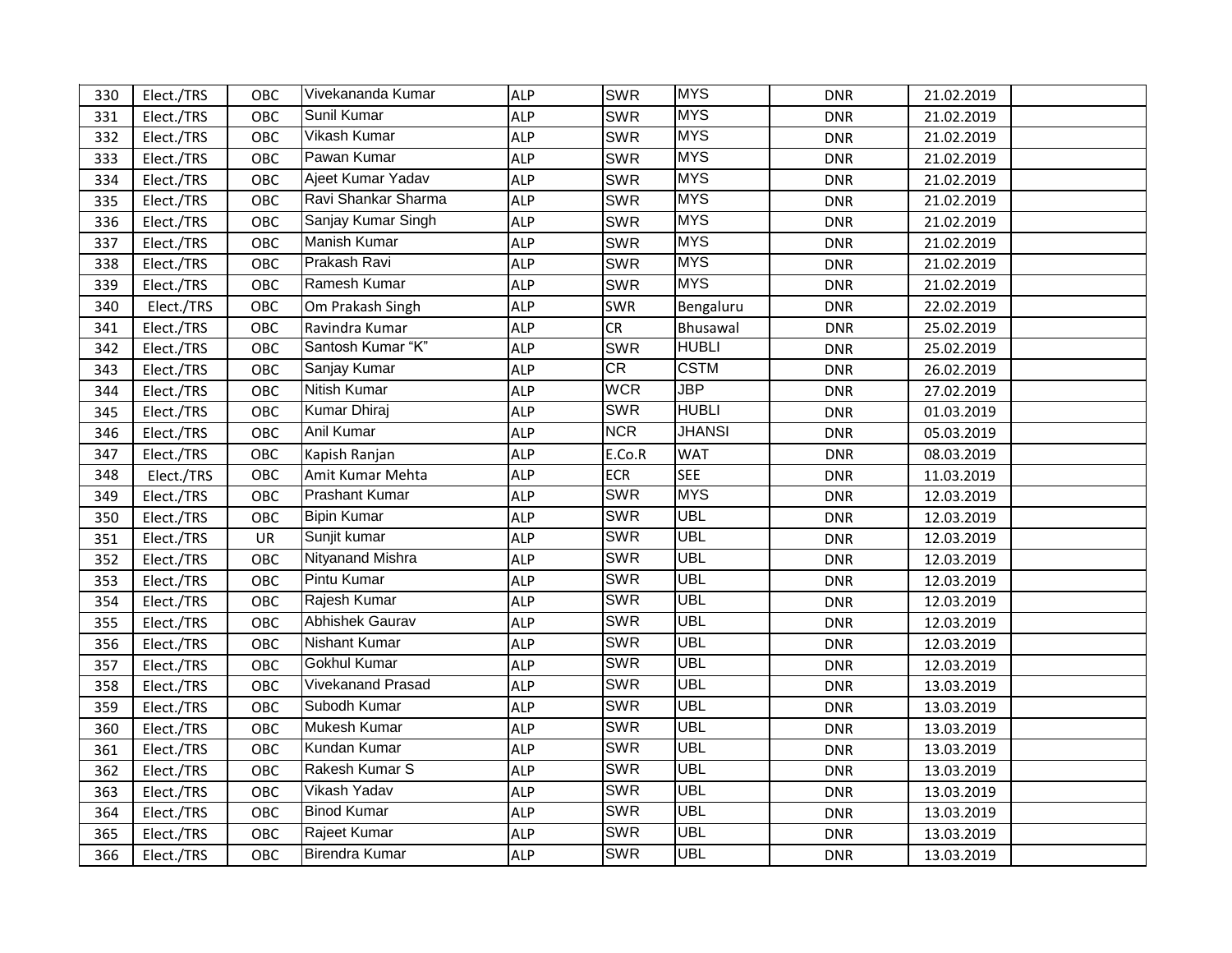| 367 | Elect./TRS | OBC       | Radhesyam Prasad       | <b>ALP</b> | <b>SWR</b>  | <b>UBL</b>                | <b>DNR</b> | 13.03.2019 |  |
|-----|------------|-----------|------------------------|------------|-------------|---------------------------|------------|------------|--|
| 368 | Elect./TRS | OBC       | <b>Bundel Kumar</b>    | <b>ALP</b> | <b>SWR</b>  | <b>UBL</b>                | <b>DNR</b> | 13.03.2019 |  |
| 369 | Elect./TRS | OBC       | Raju Kumar Chaurasiya  | <b>ALP</b> | <b>SWR</b>  | <b>UBL</b>                | <b>DNR</b> | 13.03.2019 |  |
| 370 | Elect./TRS | OBC       | <b>Babloo Kumar</b>    | <b>ALP</b> | <b>SWR</b>  | <b>UBL</b>                | <b>DNR</b> | 13.03.2019 |  |
| 371 | Elect./TRS | OBC       | Prasenjeet Kumar       | <b>ALP</b> | <b>SWR</b>  | <b>UBL</b>                | <b>DNR</b> | 13.03.2019 |  |
| 372 | Elect./TRS | OBC       | Gyan Kumar             | <b>ALP</b> | <b>SWR</b>  | <b>UBL</b>                | <b>DNR</b> | 13.03.2019 |  |
| 373 | Elect./TRS | OBC       | Rohit Kumar            | <b>ALP</b> | <b>SWR</b>  | <b>UBL</b>                | <b>DNR</b> | 13.03.2019 |  |
| 374 | Elect./TRS | OBC       | Priyanshu Kumar        | <b>ALP</b> | <b>SWR</b>  | <b>UBL</b>                | <b>DNR</b> | 13.03.2019 |  |
| 375 | Elect./TRS | UR        | Rajan Sharma           | <b>ALP</b> | <b>SWR</b>  | <b>UBL</b>                | <b>DNR</b> | 13.03.2019 |  |
| 376 | Elect./TRS | OBC       | Akhilesh Thakur        | <b>ALP</b> | <b>SWR</b>  | <b>UBL</b>                | <b>DNR</b> | 13.03.2019 |  |
| 377 | Elect./TRS | OBC       | Gautam Kumar           | <b>ALP</b> | <b>SWR</b>  | <b>UBL</b>                | <b>DNR</b> | 13.03.2019 |  |
| 378 | Elect./TRS | OBC       | Abhishek Kumar         | <b>ALP</b> | <b>SWR</b>  | <b>UBL</b>                | <b>DNR</b> | 13.03.2019 |  |
| 379 | Elect./TRS | OBC       | Ranjan Kumar           | <b>ALP</b> | <b>SCR</b>  | <b>GTL</b>                | <b>DNR</b> | 16.03.2019 |  |
| 380 | Elect./TRS | OBC       | Abhishek Nandan        | <b>ALP</b> | <b>SECR</b> | Raipur                    | <b>DNR</b> | 27.03.2019 |  |
| 381 | Elect./TRS | OBC       | Rajiv Kumar            | <b>ALP</b> | <b>WCR</b>  | $\overline{\mathsf{JBP}}$ | <b>DNR</b> | 27.03.2019 |  |
| 382 | Elect./TRS | OBC       | Kaushlendra Kumar      | <b>ALP</b> | <b>SWR</b>  | Bengaluru                 | <b>DNR</b> | 01.04.2019 |  |
| 383 | Elect./TRS | UR        | Sujeet Kumar Pandey    | <b>ALP</b> | E.Co.R      | <b>WAT</b>                | <b>DNR</b> | 01.04.2019 |  |
| 384 | Elect./TRS | OBC       | Lalan Kumar            | <b>ALP</b> | E.Co.R      | <b>WAT</b>                | <b>DNR</b> | 01.04.2019 |  |
| 385 | Elect./TRS | OBC       | Ravi Ranjan Kumar      | <b>ALP</b> | E.Co.R      | <b>WAT</b>                | <b>DNR</b> | 01.04.2019 |  |
| 386 | Elect./TRS | UR        | Sujeet Kumar Pandey    | <b>ALP</b> | E.Co.R      | <b>WAT</b>                | <b>DNR</b> | 01.04.2019 |  |
| 387 | Elect./TRS | OBC       | Shailendra Kumar       | <b>ALP</b> | <b>SWR</b>  | <b>UBL</b>                | <b>DNR</b> | 11.04.2019 |  |
| 388 | Elect./TRS | OBC       | Pramod Kumar           | <b>ALP</b> | <b>SWR</b>  | <b>UBL</b>                | <b>DNR</b> | 11.04.2019 |  |
| 389 | Elect./TRS | OBC       | Shashi Bhushan Narayan | <b>ALP</b> | E.Co.R      | <b>WAT</b>                | <b>DNR</b> | 12.04.2019 |  |
| 390 | Elect./TRS | OBC       | Suman Kumar            | <b>ALP</b> | E.Co.R      | <b>WAT</b>                | <b>DNR</b> | 16.04.2019 |  |
| 391 | Elect./TRS | OBC       | Rakesh Kumar Roy       | <b>ALP</b> | E.Co.R      | <b>WAT</b>                | <b>DNR</b> | 16.04.2019 |  |
| 392 | Elect./TRS | OBC       | Guddu Kumar            | <b>ALP</b> | CR          | <b>MUMBAI</b>             | <b>DNR</b> | 16.04.2019 |  |
| 393 | Elect./TRS | UR        | Rabindra Kumar         | <b>ALP</b> | CR          | <b>MUMBAI</b>             | <b>DNR</b> | 16.04.2019 |  |
| 394 | Elect./TRS | OBC       | Sanjay Kumar           | <b>ALP</b> | <b>SWR</b>  | <b>UBL</b>                | <b>DNR</b> | 27.05.2019 |  |
| 395 | Elect./TRS | OBC       | Pawan Kumar            | <b>ALP</b> | <b>WCR</b>  | Jabalpur                  | <b>DNR</b> | 08.06.2019 |  |
| 396 | Elect./TRS | UR        | Deepak Kumar           | <b>ALP</b> | <b>WCR</b>  | Itarasi                   | <b>DNR</b> | 14.06.2019 |  |
| 397 | Elect./TRS | OBC       | Dipu Kumar             | <b>ALP</b> | <b>WCR</b>  | Itarasi                   | <b>DNR</b> | 14.06.2019 |  |
| 398 | Elect./TRS | UR        | Samar Sinha            | <b>ALP</b> | CR          | Bhusawal                  | <b>DNR</b> | 16.06.2019 |  |
| 399 | Elect./TRS | UR        | <b>Batoren Vedy</b>    | <b>ALP</b> | <b>WR</b>   | Vadodara                  | <b>DNR</b> | 18.06.2019 |  |
| 400 | Elect./TRS | OBC       | Sudhir Kumar           | <b>ALP</b> | <b>SWR</b>  | <b>UBL</b>                | <b>DNR</b> | 19.06.2019 |  |
| 401 | Elect./TRS | OBC       | Santosh Kumar          | <b>ALP</b> | <b>SWR</b>  | <b>UBL</b>                | <b>DNR</b> | 19.06.2019 |  |
| 402 | Elect./TRS | OBC       | Prabhash Kumar         | <b>ALP</b> | <b>SWR</b>  | <b>UBL</b>                | <b>DNR</b> | 19.06.2019 |  |
| 403 | Elect./TRS | <b>UR</b> | Ratnesh Kumar          | <b>ALP</b> | <b>SWR</b>  | <b>UBL</b>                | <b>DNR</b> | 19.06.2019 |  |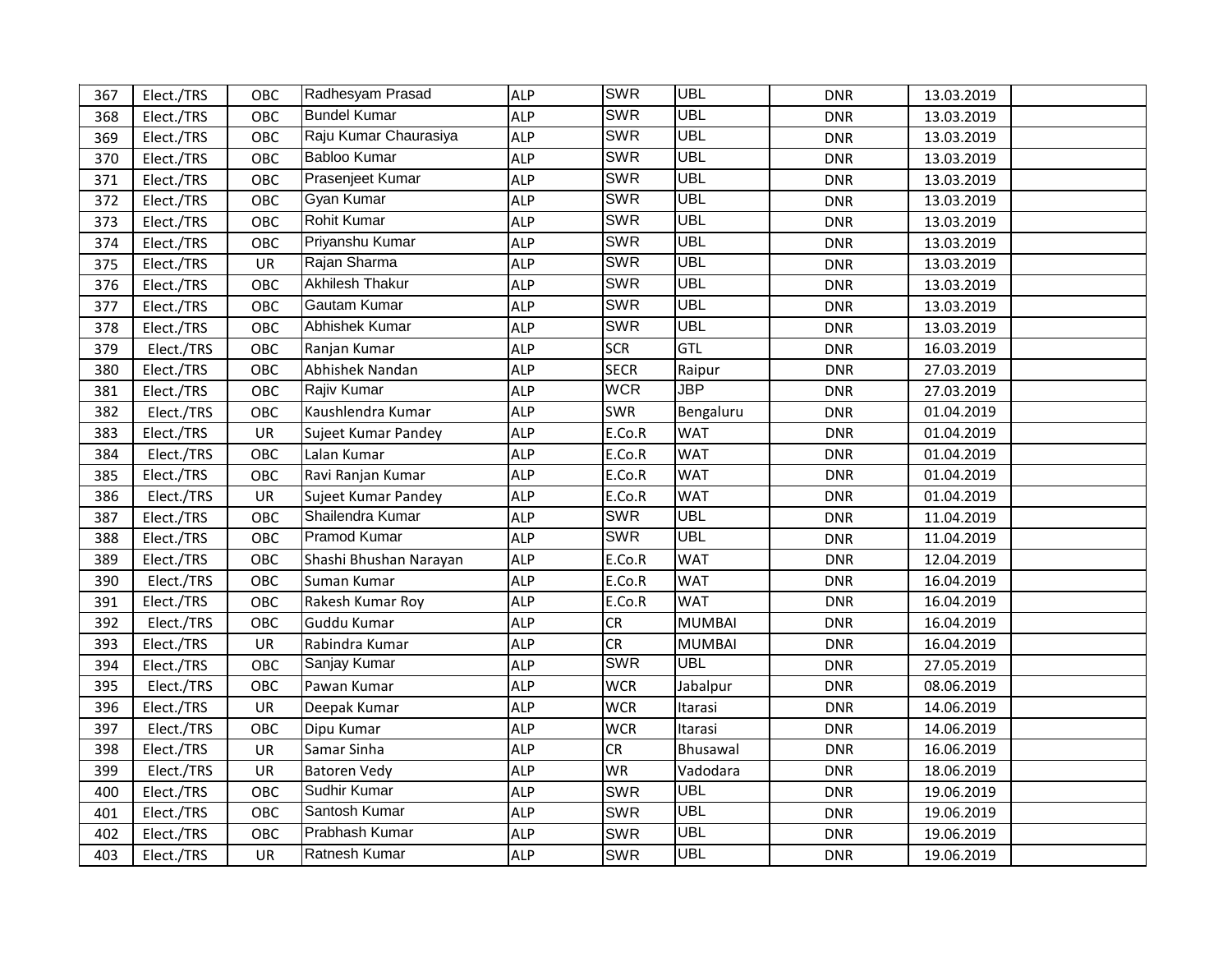| 404 | Elect./TRS | OBC | Chandan Kumar Sahani     | <b>ALP</b> | <b>SWR</b>  | <b>UBL</b>     | <b>DNR</b> | 20.06.2019 |  |
|-----|------------|-----|--------------------------|------------|-------------|----------------|------------|------------|--|
| 405 | Elect./TRS | OBC | Sani Kumar               | <b>ALP</b> | <b>SWR</b>  | <b>UBL</b>     | <b>DNR</b> | 20.06.2019 |  |
| 406 | Elect./TRS | OBC | Indrajeet kumar          | <b>ALP</b> | <b>SECR</b> | <b>RAIPUR</b>  | <b>DNR</b> | 25.06.2019 |  |
| 407 | Elect./TRS | OBC | <b>Balmukund Prasad</b>  | <b>ALP</b> | <b>SWR</b>  | <b>UBL</b>     | <b>DNR</b> | 29.06.2019 |  |
| 408 | Elect./TRS | OBC | Ramesh Kumar             | <b>ALP</b> | <b>NER</b>  | <b>LKO</b>     | <b>DNR</b> | 30.06.2019 |  |
| 409 | Elect./TRS | OBC | <b>Binod Prakash</b>     | <b>ALP</b> | <b>NER</b>  | <b>LKO</b>     | <b>DNR</b> | 15.07.2019 |  |
| 410 | Elect./TRS | OBC | Ganesh Pradad Gupta      | <b>ALP</b> | <b>NER</b>  | EKO            | <b>DNR</b> | 15.07.2019 |  |
| 411 | Elect./TRS | OBC | Pradeep Kumar            | <b>ALP</b> | <b>WCR</b>  | JBL            | <b>DNR</b> | 15.07.2019 |  |
| 412 | Elect./TRS | OBC | Dinesh Prasad            | <b>ALP</b> | <b>WCR</b>  | <b>JBL</b>     | <b>DNR</b> | 15.07.2019 |  |
| 413 | Elect./TRS | OBC | Santosh KUmar            | <b>ALP</b> | <b>WCR</b>  | JBL            | <b>DNR</b> | 15.07.2019 |  |
| 414 | Elect./TRS | SC  | Ravi ranjana Kumar       | <b>ALP</b> | <b>WCR</b>  | JBL            | <b>DNR</b> | 15.07.2019 |  |
| 415 | Elect./TRS | OBC | Rohit Anand Chaudhary    | <b>ALP</b> | <b>WCR</b>  | <b>JBL</b>     | <b>DNR</b> | 15.07.2019 |  |
| 416 | Elect./TRS | UR  | Rajesh Kumar             | <b>ALP</b> | <b>WCR</b>  | JBL            | <b>DNR</b> | 15.07.2019 |  |
| 417 | Elect./TRS | OBC | Shashi Kanth SIngh       | <b>ALP</b> | <b>WCR</b>  | JBL            | <b>DNR</b> | 15.07.2019 |  |
| 418 | Elect./TRS | OBC | Santosh Kumar            | <b>ALP</b> | <b>WCR</b>  | JBL            | <b>DNR</b> | 16.07.2019 |  |
| 419 | Elect./TRS | OBC | Ranvir Nath Mehta        | <b>ALP</b> | <b>SECR</b> | <b>RAIPUR</b>  | <b>DNR</b> | 17.07.2019 |  |
| 420 | Elect./TRS | OBC | Ashok Kumar              | <b>ALP</b> | <b>NWR</b>  | <b>BIKANER</b> | <b>DNR</b> | 22.07.2019 |  |
| 421 | Elect./TRS | OBC | <b>Manish Kumar</b>      | <b>ALP</b> | <b>SCR</b>  | GTL            | <b>DNR</b> | 22.07.2019 |  |
| 422 | Elect./TRS | OBC | Aman Kumar Gupta         | <b>ALP</b> | <b>SCR</b>  | <b>BZA</b>     | <b>DNR</b> | 22.07.2019 |  |
| 423 | Elect./TRS | OBC | Pankaj Kumar             | <b>ALP</b> | <b>SCR</b>  | <b>GTL</b>     | <b>DNR</b> | 22.07.2019 |  |
| 424 | Elect./TRS | OBC | Vikash Kumar             | <b>ALP</b> | <b>SCR</b>  | GTL            | <b>DNR</b> | 22.07.2019 |  |
| 425 | Elect./TRS | OBC | Udheshya Baibhav         | <b>ALP</b> | <b>SCR</b>  | GTL            | <b>DNR</b> | 22.07.2019 |  |
| 426 | Elect./TRS | OBC | Kundan Kumar             | <b>ALP</b> | <b>SCR</b>  | <b>GTL</b>     | <b>DNR</b> | 22.07.2019 |  |
| 427 | Elect./TRS | OBC | Bablu Kumar Azad         | <b>ALP</b> | <b>SCR</b>  | GTL            | <b>DNR</b> | 22.07.2019 |  |
| 428 | Elect./TRS | OBC | Saurav Abhishek          | <b>ALP</b> | <b>SCR</b>  | GTL            | <b>DNR</b> | 22.07.2019 |  |
| 429 | Elect./TRS | OBC | <b>Shashikant SHARMA</b> | <b>ALP</b> | <b>SCR</b>  | <b>GTL</b>     | <b>DNR</b> | 22.07.2019 |  |
| 430 | Elect./TRS | OBC | Subhash Kumar            | <b>ALP</b> | <b>SCR</b>  | GTL            | <b>DNR</b> | 22.07.2019 |  |
| 431 | Elect./TRS | OBC | Munesh Prasad            | <b>ALP</b> | <b>SCR</b>  | GTL            | <b>DNR</b> | 22.07.2019 |  |
| 432 | Elect./TRS | OBC | <b>Atish Kumar</b>       | <b>ALP</b> | <b>SCR</b>  | GTL            | <b>DNR</b> | 22.07.2019 |  |
| 433 | Elect./TRS | OBC | Nikhilesh Kumar Chandra  | <b>ALP</b> | <b>SCR</b>  | GTL            | <b>DNR</b> | 22.07.2019 |  |
| 434 | Elect./TRS | OBC | Rajiv Kumar Ray          | <b>ALP</b> | <b>SCR</b>  | <b>GTL</b>     | <b>DNR</b> | 22.07.2019 |  |
| 435 | Elect./TRS | OBC | Vijay Kumar              | <b>ALP</b> | <b>SCR</b>  | GTL            | <b>DNR</b> | 22.07.2019 |  |
| 436 | Elect./TRS | OBC | Aman Raj                 | <b>ALP</b> | <b>SCR</b>  | <b>GTL</b>     | <b>DNR</b> | 22.07.2019 |  |
| 437 | Elect./TRS | OBC | Sandeep Kumar            | <b>ALP</b> | <b>SCR</b>  | GTL            | <b>DNR</b> | 22.07.2019 |  |
| 438 | Elect./TRS | OBC | <b>Pranav Kumar</b>      | <b>ALP</b> | <b>SCR</b>  | GTL            | <b>DNR</b> | 22.07.2019 |  |
| 439 | Elect./TRS | OBC | Reetesh Kumar            | <b>ALP</b> | <b>SCR</b>  | GTL            | <b>DNR</b> | 22.07.2019 |  |
| 440 | Elect./TRS | OBC | Vikash Kumar             | <b>ALP</b> | <b>SCR</b>  | <b>GTL</b>     | <b>DNR</b> | 22.07.2019 |  |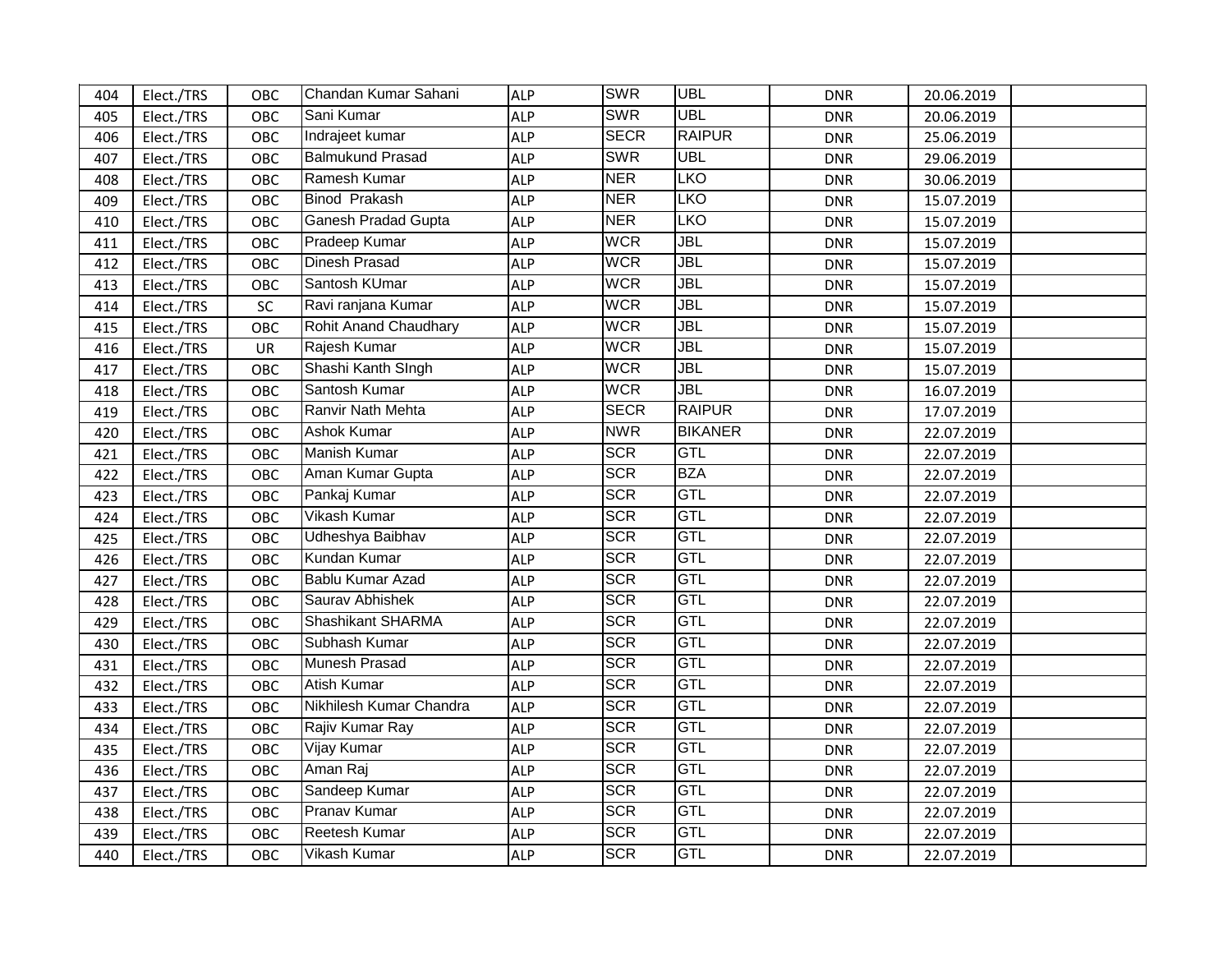| 441 | Elect./TRS | OBC | Sukesh Kumar        | <b>ALP</b> | <b>SCR</b>  | <b>GTL</b>                | <b>DNR</b> | 22.07.2019 |  |
|-----|------------|-----|---------------------|------------|-------------|---------------------------|------------|------------|--|
| 442 | Elect./TRS | OBC | Kauleshwar Kumar    | <b>ALP</b> | <b>SCR</b>  | GTL                       | <b>DNR</b> | 22.07.2019 |  |
| 443 | Elect./TRS | OBC | Saurabh Kumar       | <b>ALP</b> | <b>SCR</b>  | GTL                       | <b>DNR</b> | 22.07.2019 |  |
| 444 | Elect./TRS | UR  | <b>Arbind Kumar</b> | <b>ALP</b> | <b>SCR</b>  | GTL                       | <b>DNR</b> | 22.07.2019 |  |
| 445 | Elect./TRS | OBC | Uma Shankar Singh   | <b>ALP</b> | <b>SCR</b>  | GTL                       | <b>DNR</b> | 22.07.2019 |  |
| 446 | Elect./TRS | OBC | Ravikesh Kumar      | <b>ALP</b> | <b>SCR</b>  | <b>GTL</b>                | <b>DNR</b> | 22.07.2019 |  |
| 447 | Elect./TRS | OBC | Sunny Kant Kumar    | <b>ALP</b> | <b>SCR</b>  | <b>HYB</b>                | <b>DNR</b> | 22.07.2019 |  |
| 448 | Elect./TRS | OBC | Pankaj Kumar        | <b>ALP</b> | <b>SCR</b>  | <b>HYB</b>                | <b>DNR</b> | 22.07.2019 |  |
| 449 | Elect./TRS | OBC | <b>Bablu Kumar</b>  | <b>ALP</b> | <b>SCR</b>  | <b>HYB</b>                | <b>DNR</b> | 22.07.2019 |  |
| 450 | Elect./TRS | UR  | Dileep Kumar        | <b>ALP</b> | <b>SCR</b>  | <b>HYB</b>                | <b>DNR</b> | 22.07.2019 |  |
| 451 | Elect./TRS | OBC | Prakash Kumar Singh | <b>ALP</b> | <b>SCR</b>  | <b>HYB</b>                | <b>DNR</b> | 22.07.2019 |  |
| 452 | Elect./TRS | OBC | <b>ANiket Kumar</b> | <b>ALP</b> | <b>SCR</b>  | <b>HYB</b>                | <b>DNR</b> | 22.07.2019 |  |
| 453 | Elect./TRS | SC  | Rohit Kumar         | <b>ALP</b> | <b>SCR</b>  | <b>HYB</b>                | <b>DNR</b> | 22.07.2019 |  |
| 454 | Elect./TRS | OBC | Santosh Ravi Das    | <b>ALP</b> | <b>SCR</b>  | <b>HYB</b>                | <b>DNR</b> | 22.07.2019 |  |
| 455 | Elect./TRS | OBC | <b>Vishal Kumar</b> | <b>ALP</b> | <b>SCR</b>  | <b>HYB</b>                | <b>DNR</b> | 22.07.2019 |  |
| 456 | Elect./TRS | OBC | Ravi ranjan Kumar   | <b>ALP</b> | <b>SCR</b>  | <b>HYB</b>                | <b>DNR</b> | 22.07.2019 |  |
| 457 | Elect./TRS | OBC | <b>Vikash Kumar</b> | <b>ALP</b> | <b>SCR</b>  | <b>HYB</b>                | <b>DNR</b> | 22.07.2019 |  |
| 458 | Elect./TRS | UR  | Pankaj Kumar singh  | <b>ALP</b> | <b>SECR</b> | Raipur                    | <b>DNR</b> | 23.07.2019 |  |
| 459 | Elect./TRS | OBC | Shyam Kumar         | <b>ALP</b> | <b>WCR</b>  | <b>JBL</b>                | <b>DNR</b> | 30.07.2019 |  |
| 460 | Elect./TRS | OBC | Surendra Kumar      | <b>ALP</b> | <b>WR</b>   | RJT                       | <b>DNR</b> | 31.07.2019 |  |
| 461 | Elect./TRS | OBC | Raman Kumar         | <b>ALP</b> | <b>WR</b>   | <b>RJT</b>                | <b>DNR</b> | 31.07.2019 |  |
| 462 | Elect./TRS | OBC | Dilraj David        | <b>ALP</b> | WR          | <b>RJT</b>                | <b>DNR</b> | 31.07.2019 |  |
| 463 | Elect./TRS | OBC | Ranvir Kumar Aarya  | <b>ALP</b> | CR          | Bhusawal                  | <b>DNR</b> | 02.08.2019 |  |
| 464 | Elect./TRS | OBC | <b>Nitish Kumar</b> | <b>ALP</b> | <b>JBP</b>  | $\overline{\textsf{JBP}}$ | <b>DNR</b> | 03.08.2019 |  |
| 465 | Elect./TRS | OBC | Birendra Kumar      | <b>ALP</b> | <b>JBP</b>  | $\overline{\mathsf{JBP}}$ | <b>DNR</b> | 03.08.2019 |  |
| 466 | Elect./TRS | OBC | Pankaj Kumar        | <b>ALP</b> | <b>JBP</b>  | $\overline{\mathsf{JBP}}$ | <b>DNR</b> | 03.08.2019 |  |
| 467 | Elect./TRS | OBC | Piyush Kumar        | <b>ALP</b> | <b>CR</b>   | <b>SUR</b>                | <b>DNR</b> | 07.08.2019 |  |
| 468 | Elect./TRS | OBC | Rakesh Kumar        | <b>ALP</b> | CR          | <b>SUR</b>                | <b>DNR</b> | 07.08.2019 |  |
| 469 | Elect./TRS | OBC | JItendra Kumar      | <b>ALP</b> | CR          | <b>SUR</b>                | <b>DNR</b> | 07.08.2019 |  |
| 470 | Elect./TRS | OBC | Gyan Prakash        | <b>ALP</b> | <b>CR</b>   | <b>SUR</b>                | <b>DNR</b> | 07.08.2019 |  |
| 471 | Elect./TRS | OBC | Anil kumar mahto    | <b>ALP</b> | <b>JBP</b>  | $\overline{\text{JBP}}$   | <b>DNR</b> | 07.08.2019 |  |
| 472 | Elect./TRS | OBC | Subodh kumar        | <b>ALP</b> | <b>SWR</b>  | <b>UBL</b>                | <b>DNR</b> | 07.08.2019 |  |
| 473 | Elect./TRS | OBC | <b>Brind Kumar</b>  | <b>ALP</b> | <b>WR</b>   | <b>RJT</b>                | <b>DNR</b> | 09.08.2019 |  |
| 474 | Elect./TRS | OBC | Dharmendra Kumar    | <b>ALP</b> | <b>CR</b>   | <b>SUR</b>                | <b>DNR</b> | 09.08.2019 |  |
| 475 | Elect./TRS | OBC | Md. Suhail Alam     | <b>ALP</b> | CR          | <b>SUR</b>                | <b>DNR</b> | 09.08.2019 |  |
| 476 | Elect./TRS | OBC | Md. Salim Ansari    | <b>ALP</b> | CR          | <b>SUR</b>                | <b>DNR</b> | 09.08.2019 |  |
| 477 | Elect./TRS | OBC | <b>Anand Bharti</b> | <b>ALP</b> | E.Co.R      | <b>SBP</b>                | <b>DNR</b> | 09.09.2019 |  |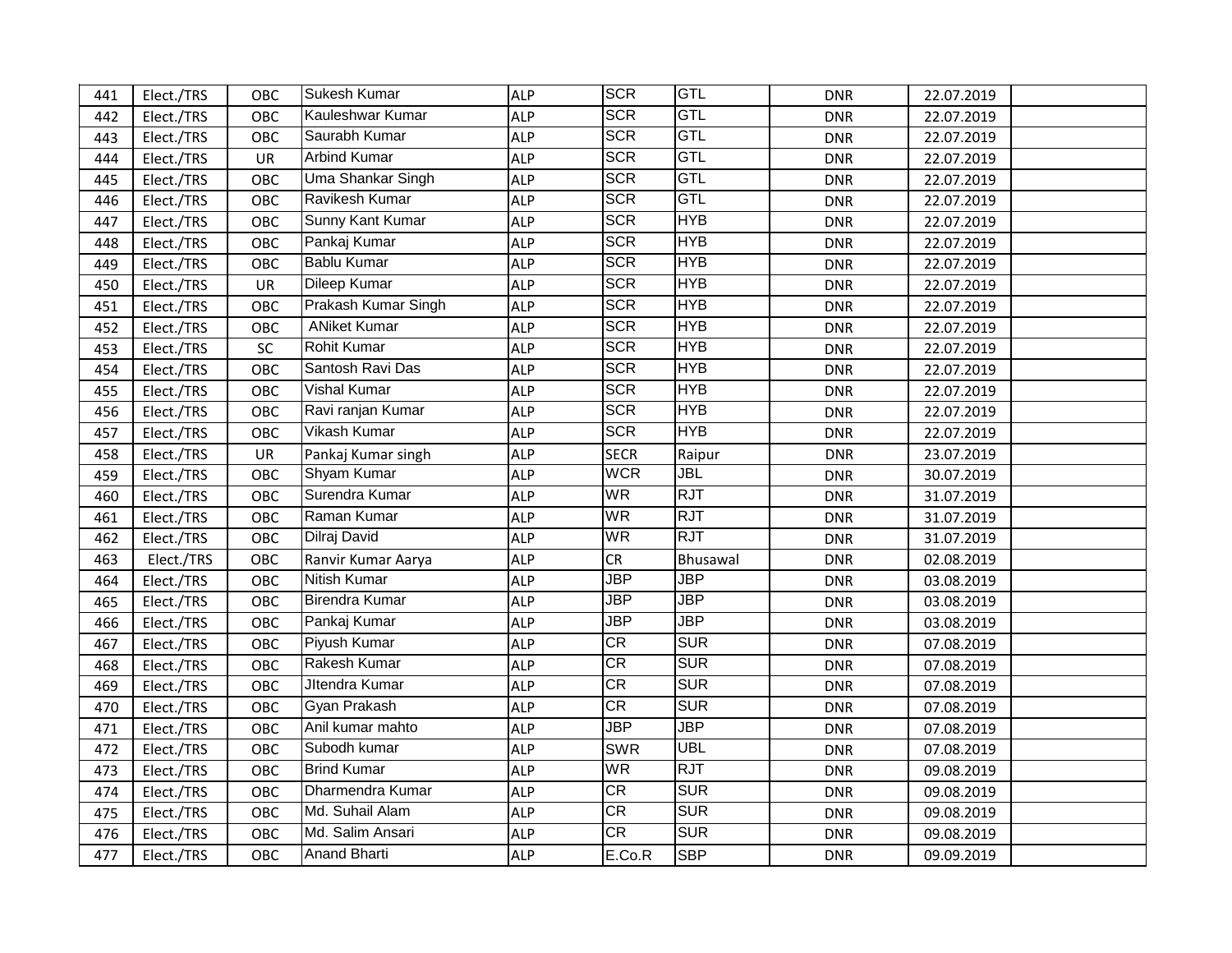| 478 | Elect./TRS | OBC       | Bhu Prakash               | <b>ALP</b> | S.E.R      | Ranchi          | <b>DNR</b> | 16.09.2019 |  |
|-----|------------|-----------|---------------------------|------------|------------|-----------------|------------|------------|--|
| 479 | Elect./TRS | OBC       | Subodh Kumar Vidyarthi    | <b>ALP</b> | <b>WR</b>  | <b>ADI</b>      | <b>DNR</b> | 27.09.2019 |  |
| 480 | Elect./TRS | OBC       | <b>Ritesh Kumar</b>       | <b>ALP</b> | E.Co.R     | <b>SBP</b>      | <b>DNR</b> | 03.10.2019 |  |
| 481 | Elect./TRS | <b>UR</b> | Satya Narayan             | <b>ALP</b> | E.Co.R     | <b>SBP</b>      | <b>DNR</b> | 03.10.2019 |  |
| 482 | Elect./TRS | OBC       | Sultana Praveen           | <b>ALP</b> | KLPS/IC    | KLPS/IC         | <b>DNR</b> | 09.10.2019 |  |
| 483 | Elect./TRS | OBC       | Amarjeet kumar            | <b>ALP</b> | <b>SWR</b> | <b>MYS</b>      | <b>DNR</b> | 18.10.2019 |  |
| 484 | Elect./TRS | OBC       | Pankaj kumar              | <b>ALP</b> | W.C.R      | Ratlam          | <b>DNR</b> | 24.10.2019 |  |
| 485 | Elect./TRS | OBC       | Jyoti Lal                 | <b>ALP</b> | <b>NER</b> | LKO             | <b>DNR</b> | 30.10.2019 |  |
| 486 | Elect./TRS | OBC       | Shailendra kumar          | <b>ALP</b> | W.C.R      | <b>RATLAM</b>   | <b>DNR</b> | 31.10.2019 |  |
| 487 | Elect./TRS | OBC       | Abhinash kumar            | <b>ALP</b> | <b>WCR</b> | <b>JBL</b>      | <b>DNR</b> | 13.11.2019 |  |
| 488 | Elect./TRS | OBC       | R. Kumar Vidhyarthi       | <b>ALP</b> | <b>SWR</b> | <b>UBL</b>      | <b>DNR</b> | 03.12.2019 |  |
| 489 | Elect./TRS | OBC       | <b>JEETENDRA KUMAR</b>    | <b>ALP</b> | E.Co.R     | <b>SBP</b>      | <b>DNR</b> | 11.12.2019 |  |
| 490 | Elect./TRS | OBC       | <b>AJAY KUMAR</b>         | <b>ALP</b> | <b>WCR</b> | JBL             | <b>DNR</b> | 16.12.2019 |  |
| 491 | Elect./TRS | <b>UR</b> | Md. Shamshad Alam         | <b>ALP</b> | <b>WCR</b> | <b>UBL</b>      | <b>DNR</b> | 16.12.2019 |  |
| 492 | Elect./TRS | OBC       | Sanjeev kumar             | <b>ALP</b> | W.C.R      | <b>JABALPUR</b> | <b>DNR</b> | 20.12.2019 |  |
| 493 | Elect./TRS | UR        | <b>AMIT KUMAR 'S'</b>     | <b>ALP</b> | <b>SCR</b> | <b>NED</b>      | <b>DNR</b> | 20.12.2019 |  |
| 494 | Elect./TRS | UR        | <b>TUSHAR SRIVASTAVA</b>  | <b>ALP</b> | <b>SCR</b> | <b>NED</b>      | <b>DNR</b> | 20.12.2019 |  |
| 495 | Elect./TRS | UR        | <b>RAVI KUMAR</b>         | <b>ALP</b> | <b>SCR</b> | <b>NED</b>      | <b>DNR</b> | 20.12.2019 |  |
| 496 | Elect./TRS | <b>UR</b> | <b>ROUSHAN KUMAR</b>      | <b>ALP</b> | <b>SCR</b> | <b>NED</b>      | <b>DNR</b> | 20.12.2019 |  |
| 497 | Elect./TRS | <b>UR</b> | <b>HEMANT KUMAR</b>       | <b>ALP</b> | <b>SCR</b> | <b>NED</b>      | <b>DNR</b> | 20.12.2019 |  |
| 498 | Elect./TRS | <b>UR</b> | <b>AJAY KUMAR</b>         | <b>ALP</b> | <b>SCR</b> | <b>NED</b>      | <b>DNR</b> | 20.12.2019 |  |
| 499 | Elect./TRS | <b>UR</b> | <b>MRITUNJAY KUMAR</b>    | <b>ALP</b> | <b>SCR</b> | <b>NED</b>      | <b>DNR</b> | 20.12.2019 |  |
| 500 | Elect./TRS | OBC       | <b>CHANDAN KUMAR</b>      | <b>ALP</b> | <b>SCR</b> | <b>NED</b>      | <b>DNR</b> | 20.12.2019 |  |
| 501 | Elect./TRS | OBC       | <b>CHANDAN KUMAR'S'</b>   | <b>ALP</b> | <b>SCR</b> | <b>NED</b>      | <b>DNR</b> | 20.12.2019 |  |
| 502 | Elect./TRS | UR        | <b>KAUSHAL NANDAN</b>     | <b>ALP</b> | <b>SCR</b> | <b>NED</b>      | <b>DNR</b> | 20.12.2019 |  |
| 503 | Elect./TRS | OBC       | <b>NITESH KUMAR SINGH</b> | <b>ALP</b> | <b>SCR</b> | <b>NED</b>      | <b>DNR</b> | 20.12.2019 |  |
| 504 | Elect./TRS | OBC       | <b>KAUSHAL NANDAN</b>     | <b>ALP</b> | <b>SCR</b> | <b>NED</b>      | <b>DNR</b> | 20.12.2019 |  |
| 505 | Elect./TRS | OBC       | <b>NAVEEN SHANKAR</b>     | <b>ALP</b> | <b>SCR</b> | <b>NED</b>      | <b>DNR</b> | 20.12.2019 |  |
| 506 | Elect./TRS | OBC       | <b>AMBEDKAR KUMAR</b>     | <b>ALP</b> | <b>SCR</b> | <b>NED</b>      | <b>DNR</b> | 20.12.2019 |  |
| 507 | Elect./TRS | OBC       | <b>RANVIJAY KUMAR</b>     | <b>ALP</b> | <b>SCR</b> | <b>NED</b>      | <b>DNR</b> | 20.12.2019 |  |
| 508 | Elect./TRS | OBC       | <b>SUJIT KUMAR</b>        | <b>ALP</b> | <b>SCR</b> | <b>NED</b>      | <b>DNR</b> | 20.12.2019 |  |
| 509 | Elect./TRS | UR        | <b>BIRENDRA KUMAR PD.</b> | <b>ALP</b> | <b>SCR</b> | <b>NED</b>      | <b>DNR</b> | 20.12.2019 |  |
| 510 | Elect./TRS | OBC       | RAVI SHANKAR UPADHAY      | <b>ALP</b> | <b>SCR</b> | <b>NED</b>      | <b>DNR</b> | 20.12.2019 |  |
| 511 | Elect./TRS | OBC       | <b>SATISH KUMAR</b>       | <b>ALP</b> | <b>SCR</b> | <b>NED</b>      | <b>DNR</b> | 20.12.2019 |  |
| 512 | Elect./TRS | OBC       | <b>REJWANA ANSARI</b>     | <b>ALP</b> | <b>NER</b> | <b>GKP</b>      | <b>DNR</b> | 20.12.2019 |  |
| 513 | Elect./TRS | OBC       | <b>RAKESH RAJ</b>         | <b>ALP</b> | <b>SWR</b> | <b>UBL</b>      | <b>DNR</b> | 21.12.2019 |  |
| 514 | Elect./TRS | <b>SC</b> | Prem Ranjan               | <b>ALP</b> | <b>ECR</b> | <b>DHN</b>      | <b>DNR</b> | 24.12.2019 |  |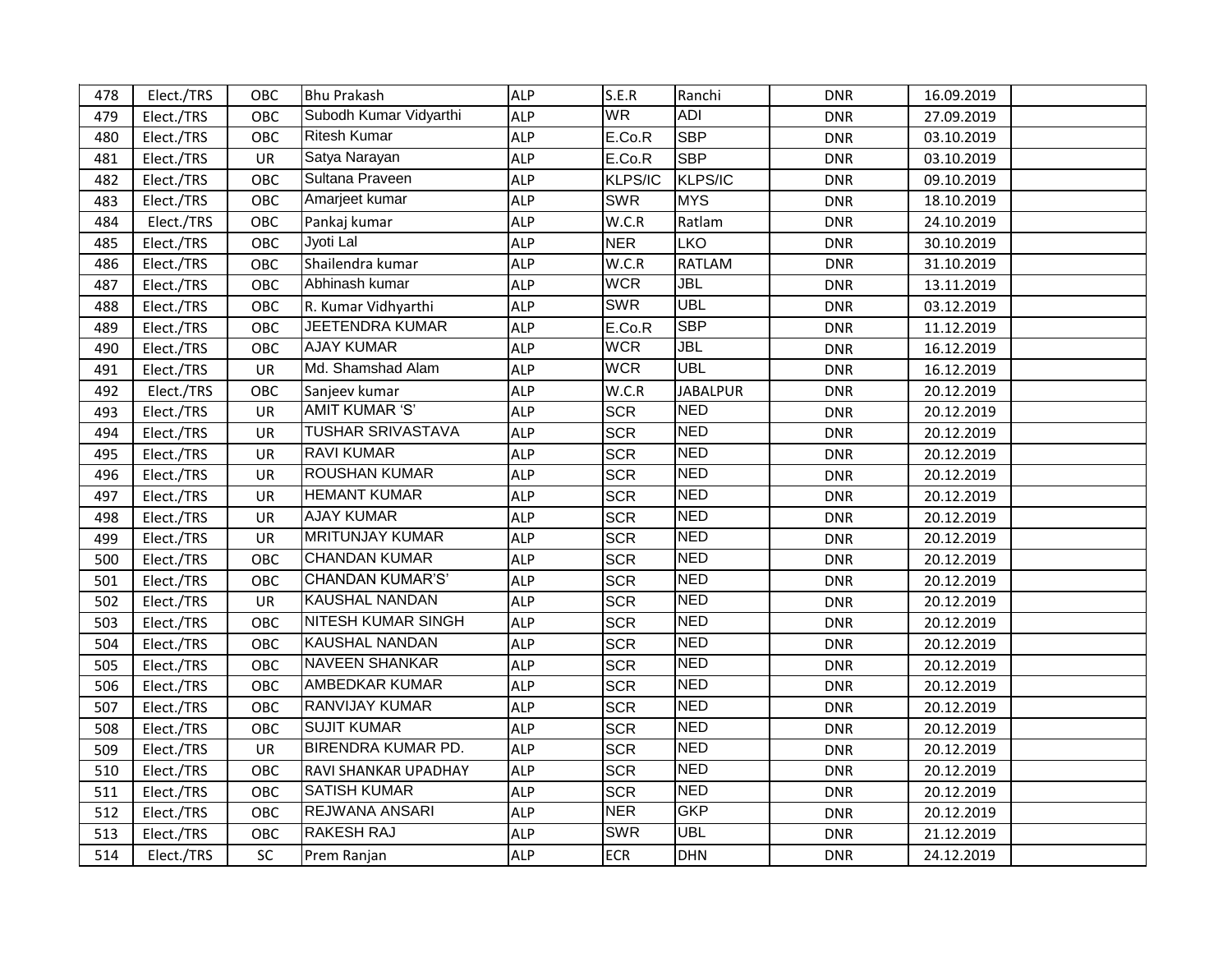| 515 | Elect./TRS | UR         | <b>SHAILESH KUMAR</b>      | <b>ALP</b> | <b>ECR</b> | <b>MGS</b> | <b>DNR</b> | 04.02.2020 |
|-----|------------|------------|----------------------------|------------|------------|------------|------------|------------|
| 516 | Elect./TRS | UR.        | <b>ANISH KUMAR</b>         | <b>ALP</b> | <b>ECR</b> | <b>DDU</b> | <b>DNR</b> | 04.02.2020 |
| 517 | Elect./TRS | OBC        | <b>ABHIJIT SINGH</b>       | <b>ALP</b> | <b>NER</b> | <b>BSB</b> | <b>DNR</b> | 04.02.2020 |
| 518 | Elect./TRS | <b>OBC</b> | <b>PARAS KUMAR</b>         | <b>ALP</b> | <b>ECR</b> | <b>DDU</b> | <b>DNR</b> | 04.02.2020 |
| 519 | Elect./TRS | <b>OBC</b> | PINKU KUMAR                | <b>ALP</b> | ECR        | <b>DDU</b> | <b>DNR</b> | 04.02.2020 |
| 520 | Elect./TRS | <b>UR</b>  | <b>MITHLESH KUMAR</b>      | <b>ALP</b> | <b>ECR</b> | <b>DDU</b> | <b>DNR</b> | 04.02.2020 |
| 521 | Elect./TRS | OBC        | <b>VIKASH KUMAR</b>        | <b>ALP</b> | <b>ECR</b> | <b>DDU</b> | <b>DNR</b> | 04.02.2020 |
| 522 | Elect./TRS | OBC        | <b>RANDHIR KUMAR</b>       | <b>ALP</b> | <b>ECR</b> | <b>DDU</b> | <b>DNR</b> | 04.02.2020 |
| 523 | Elect./TRS | OBC        | <b>MANIKANT</b>            | <b>ALP</b> | <b>ECR</b> | <b>DDU</b> | <b>DNR</b> | 04.02.2020 |
| 524 | Elect./TRS | OBC        | <b>NIRAJ KUMAR BHARTI</b>  | ALP        | <b>ECR</b> | <b>DDU</b> | <b>DNR</b> | 04.02.2020 |
| 525 | Elect./TRS | <b>OBC</b> | <b>NITISH KUMAR</b>        | ALP        | ECR        | <b>DDU</b> | <b>DNR</b> | 04.02.2020 |
| 526 | Elect./TRS | <b>OBC</b> | <b>RAVI BHUSHAN SHARMA</b> | <b>ALP</b> | <b>ECR</b> | <b>DDU</b> | <b>DNR</b> | 04.02.2020 |
| 527 | Elect./TRS | <b>OBC</b> | <b>DINESH KUMAR</b>        | <b>ALP</b> | <b>ECR</b> | <b>DDU</b> | <b>DNR</b> | 04.02.2020 |
| 528 | Elect./TRS | <b>OBC</b> | <b>GYAN CHAND KUMAR</b>    | <b>ALP</b> | <b>ECR</b> | <b>DDU</b> | <b>DNR</b> | 04.02.2020 |
| 529 | Elect./TRS | OBC        | <b>BIMLESH KUMAR</b>       | <b>ALP</b> | <b>ECR</b> | <b>DDU</b> | <b>DNR</b> | 04.02.2020 |
| 530 | Elect./TRS | OBC        | <b>RAHUL</b>               | <b>ALP</b> | <b>ECR</b> | <b>DDU</b> | <b>DNR</b> | 04.02.2020 |
| 531 | Elect./TRS | UR         | SHREENATH BHARDWAJ         | <b>ALP</b> | ECR        | <b>DDU</b> | <b>DNR</b> | 04.02.2020 |
| 532 | Elect./TRS | UR         | <b>VIRENDRA KUMAR</b>      | <b>ALP</b> | ECR        | <b>DDU</b> | <b>DNR</b> | 04.02.2020 |
| 533 | Elect./TRS | OBC        | <b>MURALI DHAR SINGH</b>   | <b>ALP</b> | <b>ECR</b> | DDU        | <b>DNR</b> | 04.02.2020 |
| 534 | Elect./TRS | <b>OBC</b> | <b>AMRIT ROY</b>           | <b>ALP</b> | <b>ECR</b> | DDU        | <b>DNR</b> | 04.02.2020 |
| 535 | Elect./TRS | OBC        | <b>SUDARSHAN KUMAR</b>     | <b>ALP</b> | <b>ECR</b> | <b>DDU</b> | <b>DNR</b> | 04.02.2020 |
| 536 | Elect./TRS | <b>SC</b>  | <b>RAJ KUMAR</b>           | <b>ALP</b> | <b>ECR</b> | <b>DDU</b> | <b>DNR</b> | 04.02.2020 |
| 537 | Elect./TRS | <b>SC</b>  | <b>JAY PRAKSAH PASWAN</b>  | <b>ALP</b> | ECR        | <b>DDU</b> | <b>DNR</b> | 04.02.2020 |
| 538 | Elect./TRS | OBC        | <b>NEERAJ KUMAR</b>        | <b>ALP</b> | ECR        | <b>DDU</b> | <b>DNR</b> | 04.02.2020 |
| 539 | Elect./TRS | OBC        | <b>ANUP KUMAR</b>          | <b>ALP</b> | <b>ECR</b> | <b>DDU</b> | <b>DNR</b> | 04.02.2020 |
| 540 | Elect./TRS | OBC        | <b>AASHISH KUMAR</b>       | <b>ALP</b> | <b>ECR</b> | DDU        | <b>DNR</b> | 04.02.2020 |
| 541 | Elect./TRS | OBC        | <b>RAMA SHANKAR KUMAR</b>  | <b>ALP</b> | <b>ECR</b> | DDU        | <b>DNR</b> | 04.02.2020 |
| 542 | Elect./TRS | <b>UR</b>  | <b>RAKESH KUMAR PAL</b>    | <b>ALP</b> | <b>ECR</b> | DDU        | <b>DNR</b> | 04.02.2020 |
| 543 | Elect./TRS | <b>UR</b>  | <b>PIYUSH</b>              | <b>ALP</b> | <b>ECR</b> | <b>DDU</b> | <b>DNR</b> | 04.02.2020 |
| 544 | Elect./TRS | OBC        | <b>ABHIJEET KUMAR</b>      | <b>ALP</b> | <b>ECR</b> | DDU        | <b>DNR</b> | 06.02.2020 |
| 545 | Elect./TRS | UR         | <b>AMIT KUMAR</b>          | <b>ALP</b> | <b>ECR</b> | <b>NED</b> | <b>DNR</b> | 12.02.2020 |
| 546 | Elect./TRS | OBC        | PANKAJ KUMAR               | <b>ALP</b> | <b>ECR</b> | <b>NED</b> | <b>DNR</b> | 12.02.2020 |
| 547 | Elect./TRS | OBC        | <b>RANDHIR KUMAR</b>       | <b>ALP</b> | <b>ECR</b> | <b>NED</b> | <b>DNR</b> | 12.02.2020 |
| 548 | Elect./TRS | UR         | <b>SANJEEV KUMAR</b>       | <b>ALP</b> | E.Co.R     | <b>WAT</b> | <b>DNR</b> | 17.02.2020 |
| 549 | Elect./TRS | OBC        | <b>MANISH KUMAR MISHRA</b> | <b>ALP</b> | <b>ECR</b> | <b>SEE</b> | <b>DNR</b> | 17.02.2020 |
| 550 | Elect./TRS | <b>OBC</b> | <b>ASHISH RANJAN</b>       | <b>ALP</b> | <b>ECR</b> | <b>SEE</b> | <b>DNR</b> | 17.02.2020 |
| 551 | Elect./TRS | <b>OBC</b> | <b>RANJIT KUMAR</b>        | <b>ALP</b> | <b>ECR</b> | <b>SEE</b> | <b>DNR</b> | 17.02.2020 |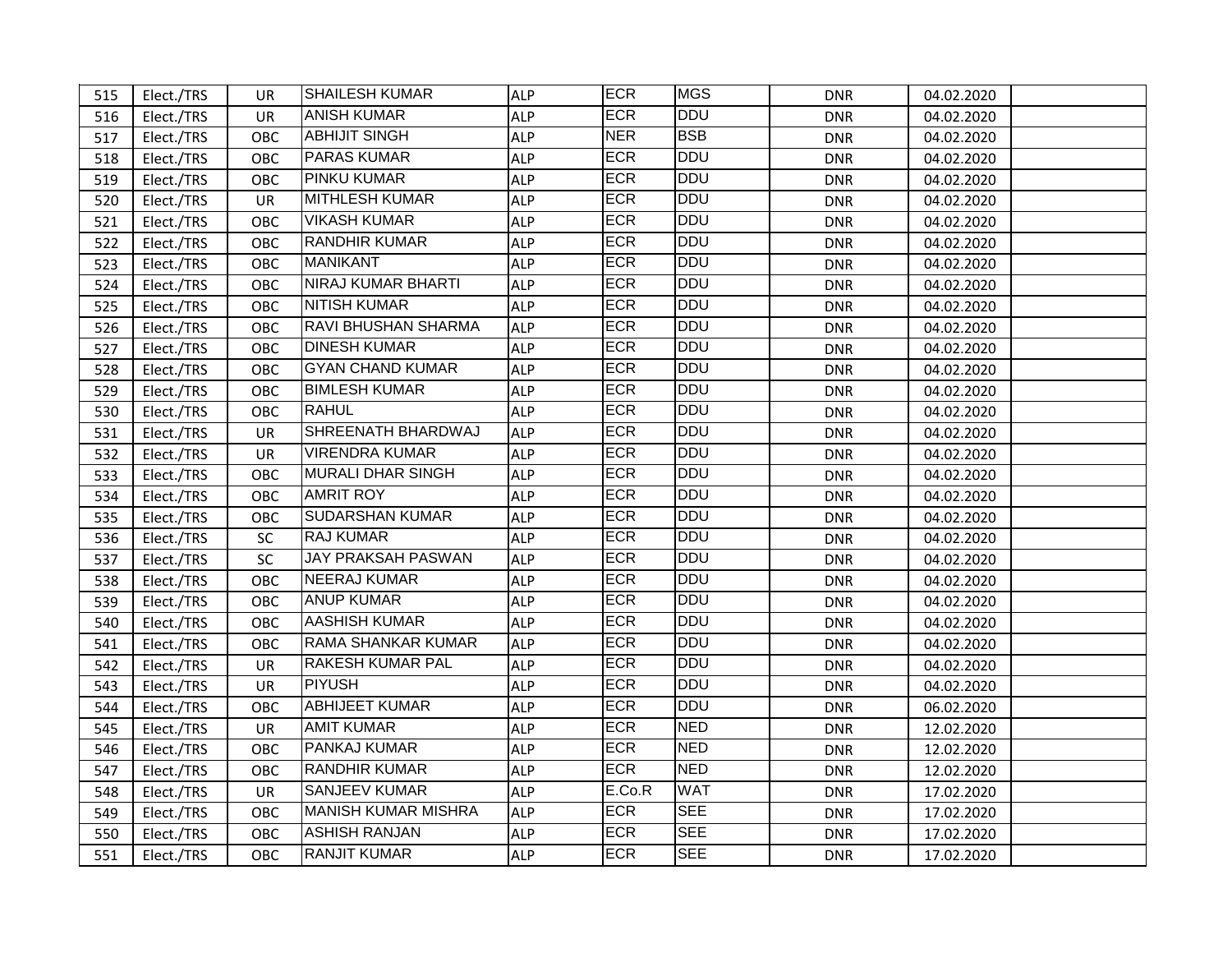| 552 | Elect./TRS | OBC        | IDABLOO KUMAR         | <b>ALP</b> | <b>ECR</b> | <b>SEE</b> | <b>DNR</b> | 17.02.2020 |               |
|-----|------------|------------|-----------------------|------------|------------|------------|------------|------------|---------------|
| 553 | Elect./TRS | OBC        | <b>AMIT KUMAR</b>     | <b>ALP</b> | <b>ECR</b> | <b>SEE</b> | <b>DNR</b> | 17.02.2020 |               |
| 554 | Elect./TRS | OBC        | <b>MUKESH KUMAR</b>   | <b>ALP</b> | <b>ECR</b> | <b>SEE</b> | <b>DNR</b> | 17.02.2020 |               |
| 555 | Elect./TRS | OBC        | <b>HIMANSHU KUMAR</b> | <b>ALP</b> | <b>ECR</b> | <b>SEE</b> | <b>DNR</b> | 17.02.2020 |               |
| 556 | Elect./TRS | OBC        | <b>ASHOK KUMAR</b>    | <b>ALP</b> | <b>ECR</b> | <b>SEE</b> | <b>DNR</b> | 17.02.2020 |               |
| 557 | Elect./TRS | OBC        | <b>SOM KUMAR</b>      | <b>ALP</b> | <b>ECR</b> | <b>SEE</b> | <b>DNR</b> | 17.02.2020 |               |
| 558 | Elect./TRS | OBC        | AJIT KUMAR AKELA      | <b>ALP</b> | <b>ECR</b> | <b>SEE</b> | <b>DNR</b> | 17.02.2020 |               |
| 559 | Elect./TRS | OBC        | PRABHAT MANI          | <b>ALP</b> | <b>ECR</b> | <b>SEE</b> | DNR        | 17.02.2020 |               |
| 560 | Elect./TRS | OBC        | <b>VINOD KUMAR</b>    | <b>ALP</b> | <b>ECR</b> | <b>SEE</b> | <b>DNR</b> | 17.02.2020 |               |
| 561 | Elect./TRS | OBC        | <b>ASHOK KUMAR</b>    | <b>ALP</b> | <b>ECR</b> | <b>SEE</b> | <b>DNR</b> | 17.02.2020 |               |
| 562 | Elect./TRS | OBC        | <b>JITENDRA KUMAR</b> | <b>ALP</b> | <b>ECR</b> | <b>SEE</b> | <b>DNR</b> | 17.02.2020 |               |
| 563 | Elect./TRS | OBC        | <b>SANJIT KUMAR</b>   | <b>ALP</b> | <b>ECR</b> | <b>SEE</b> | <b>DNR</b> | 17.02.2020 |               |
| 564 | Elect./TRS | SC         | <b>GAURAV KUMAR</b>   | <b>ALP</b> | <b>ECR</b> | <b>SEE</b> | <b>DNR</b> | 17.02.2020 |               |
| 565 | Elect./TRS | OBC        | Mukesh Kumar          | <b>ALP</b> | E.Co.R     | <b>WAT</b> | <b>DNR</b> | 14.05.2020 |               |
| 566 | Elect./TRS | OBC        | Randhir kumar-3       | <b>ALP</b> | <b>ECR</b> | <b>DDU</b> | <b>DNR</b> | 25.06.2020 |               |
| 567 | Elect./TRS | OBC        | Antil kumar           | <b>ALP</b> | <b>ECR</b> | <b>DDU</b> | <b>DNR</b> | 25.06.2020 |               |
| 568 | Elect./TRS | OBC        | Paras kumar           | <b>ALP</b> | <b>ECR</b> | <b>DDU</b> | <b>DNR</b> | 25.06.2020 |               |
| 569 | Elect./TRS | OBC        | Randhir kumar         | <b>ALP</b> | <b>ECR</b> | DDU        | <b>DNR</b> | 25.06.2020 |               |
| 570 | Elect./TRS | OBC        | Upendra kumar         | <b>ALP</b> | <b>ECR</b> | DDU        | <b>DNR</b> | 25.06.2020 |               |
| 571 | Elect./TRS | OBC        | Ravi Kumar Ranjan     | <b>ALP</b> | <b>ECR</b> | <b>DDU</b> | <b>DNR</b> | 25.06.2020 |               |
| 572 | Elect./TRS | OBC        | Surya Kant Nirala     | <b>ALP</b> | <b>ECR</b> | <b>DDU</b> | <b>DNR</b> | 25.06.2020 |               |
| 573 | Elect./TRS | OBC        | <b>Uttam Kumar</b>    | <b>ALP</b> | <b>ECR</b> | <b>DDU</b> | <b>DNR</b> | 25.06.2020 |               |
| 574 | Elect./TRS | <b>SC</b>  | Dipu Kumar Paswan     | <b>ALP</b> | <b>ECR</b> | <b>DDU</b> | <b>DNR</b> | 25.06.2020 |               |
| 575 | Elect./TRS | OBC        | Ravi Kumar            | <b>ALP</b> | <b>ECR</b> | DDU        | <b>DNR</b> | 25.06.2020 |               |
| 576 | Elect./TRS | OBC        | Vikash Kumar Suman    | <b>ALP</b> | <b>ECR</b> | DDU        | <b>DNR</b> | 25.06.2020 |               |
| 577 | Elect./TRS | OBC        | Ganesh Kumar Prasad   | <b>ALP</b> | <b>ECR</b> | <b>DDU</b> | <b>DNR</b> | 25.06.2020 |               |
| 578 | Elect./TRS | OBC        | Rajeev Kumar Ranjan   | <b>ALP</b> | <b>ECR</b> | DDU        | <b>DNR</b> | 25.06.2020 |               |
| 579 | Elect./TRS | OBC        | Vishnu Kant Kumar     | <b>ALP</b> | <b>ECR</b> | DDU        | <b>DNR</b> | 25.06.2020 |               |
| 580 | Elect./TRS | UR         | Rinku Kumar Sinha     | <b>ALP</b> | <b>ECR</b> | DDU        | <b>DNR</b> | 25.06.2020 |               |
| 581 | Elect./TRS | OBC        | Chandan Kumar         | <b>ALP</b> | <b>ECR</b> | DDU        | <b>DNR</b> | 25.06.2020 |               |
| 582 | Elect./TRS | OBC        | Shiv Shankar          | <b>ALP</b> | <b>ECR</b> | DDU        | <b>DNR</b> | 25.06.2020 |               |
| 583 | Elect./TRS | OBC        | Rajan kumar           | <b>ALP</b> | <b>ECR</b> | <b>DDU</b> | <b>DNR</b> | 25.06.2020 |               |
| 584 | Elect./TRS | OBC        | Amarjeet Kumar-2      | <b>ALP</b> | <b>ECR</b> | <b>DDU</b> | <b>DNR</b> | 25.06.2020 |               |
| 585 | Elect./TRS | OBC        | Anjesh kumar          | <b>ALP</b> | <b>ECR</b> | DDU        | <b>DNR</b> | 25.06.2020 | <b>SPOUSE</b> |
| 586 | Elect./TRS | <b>OBC</b> | Lakshmikant           | <b>ALP</b> | <b>ECR</b> | DDU        | DNR        | 25.06.2020 |               |
| 587 | Elect./TRS | OBC        | <b>SANJAY KUMAR</b>   | <b>ALP</b> | <b>SCR</b> | SC         | <b>DNR</b> | 08.10.2020 |               |
| 588 | Elect./TRS | <b>OBC</b> | <b>GANESH KUMAR</b>   | <b>ALP</b> | <b>SCR</b> | <b>SC</b>  | <b>DNR</b> | 08.10.2020 |               |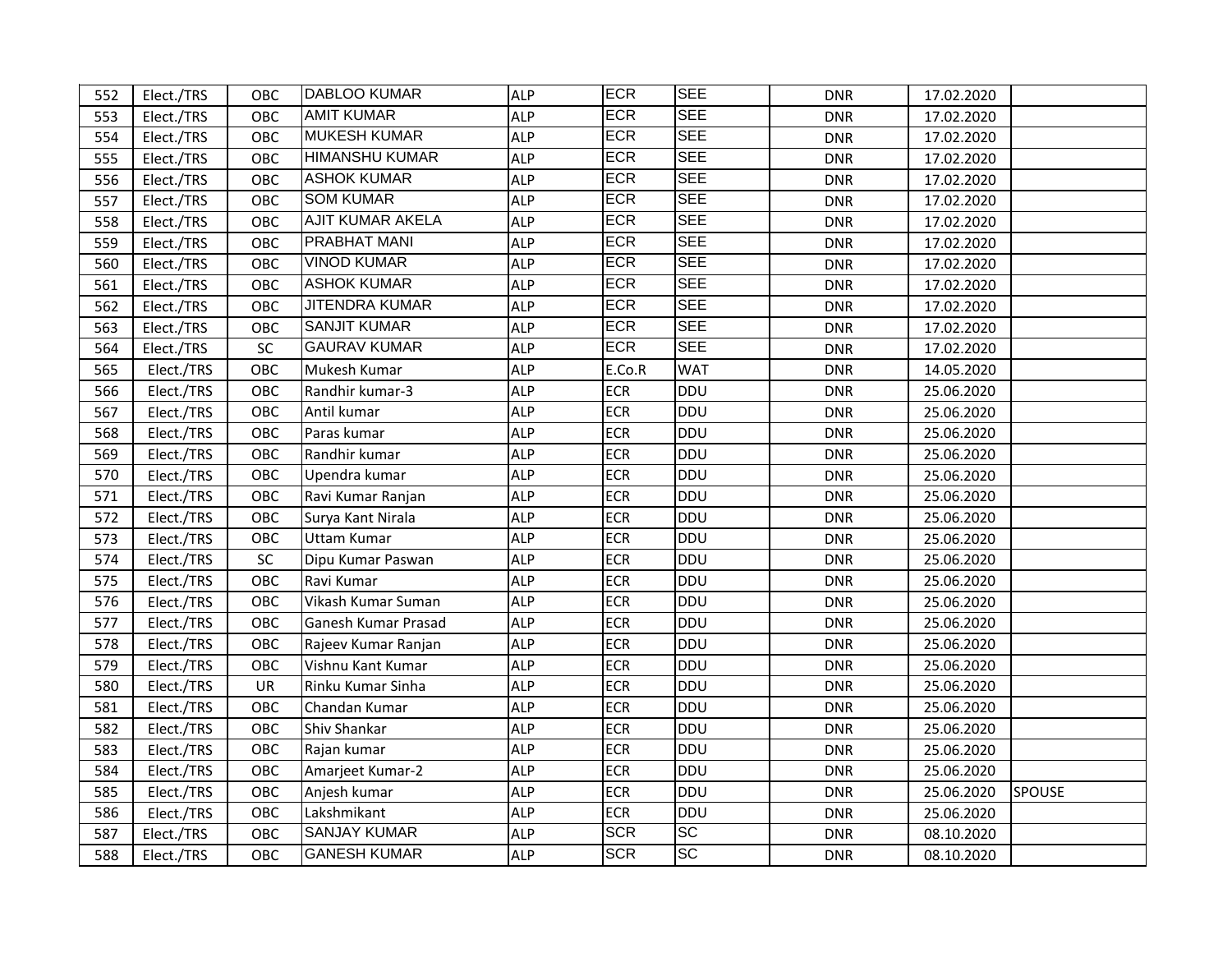| 589 | Elect./TRS | <b>OBC</b> | <b>INDRAJEET KUMAR</b>     | <b>ALP</b> | <b>SCR</b> | ISC               | <b>DNR</b> | 08.10.2020 |
|-----|------------|------------|----------------------------|------------|------------|-------------------|------------|------------|
| 590 | Elect./TRS | <b>OBC</b> | <b>AKHILESH KUMAR</b>      | <b>ALP</b> | <b>SCR</b> | <b>SC</b>         | <b>DNR</b> | 08.10.2020 |
| 591 | Elect./TRS | OBC        | <b>VIJAY KUMAR</b>         | <b>ALP</b> | <b>SCR</b> | <b>SC</b>         | <b>DNR</b> | 08.10.2020 |
| 592 | Elect./TRS | OBC        | <b>ATUL KUMAR</b>          | <b>ALP</b> | <b>SCR</b> | <b>SC</b>         | <b>DNR</b> | 08.10.2020 |
| 593 | Elect./TRS | OBC        | <b>MANJEET KUMAR</b>       | <b>ALP</b> | <b>SCR</b> | <b>SC</b>         | <b>DNR</b> | 08.10.2020 |
| 594 | Elect./TRS | OBC        | <b>CHANDAN KUMAR</b>       | <b>ALP</b> | <b>SCR</b> | <b>SC</b>         | <b>DNR</b> | 08.10.2020 |
| 595 | Elect./TRS | OBC        | <b>RAM NARAYAN YADAV</b>   | <b>ALP</b> | <b>SCR</b> | <b>SC</b>         | <b>DNR</b> | 08.10.2020 |
| 596 | Elect./TRS | OBC        | <b>AJAY KUMAR</b>          | <b>ALP</b> | <b>SCR</b> | <b>SC</b>         | <b>DNR</b> | 08.10.2020 |
| 597 | Elect./TRS | OBC        | <b>SANTOSH KUMAR</b>       | <b>ALP</b> | <b>SCR</b> | <b>SC</b>         | <b>DNR</b> | 08.10.2020 |
| 598 | Elect./TRS | OBC        | RAKESH RANJAN KUMAR        | <b>ALP</b> | <b>SCR</b> | <b>SC</b>         | <b>DNR</b> | 08.10.2020 |
| 599 | Elect./TRS | OBC        | <b>BIPIN KUMAR SINHA</b>   | <b>ALP</b> | <b>SCR</b> | <b>SC</b>         | <b>DNR</b> | 08.10.2020 |
| 600 | Elect./TRS | OBC        | <b>PANKAJ KUMAR</b>        | <b>ALP</b> | <b>SCR</b> | <b>SC</b>         | DNR        | 08.10.2020 |
| 601 | Elect./TRS | OBC        | <b>KUMAR GAURAV</b>        | <b>ALP</b> | <b>SCR</b> | $ \overline{SC} $ | DNR        | 08.10.2020 |
| 602 | Elect./TRS | OBC        | <b>SACHIN RANJAN</b>       | <b>ALP</b> | <b>SCR</b> | <b>SC</b>         | DNR        | 08.10.2020 |
| 603 | Elect./TRS | OBC        | <b>MUKESH KUMAR</b>        | <b>ALP</b> | <b>SCR</b> | $ \overline{SC} $ | DNR        | 08.10.2020 |
| 604 | Elect./TRS | OBC        | RAVI KANT KUMAR YADAV      | ALP        | <b>SCR</b> | $ \overline{SC} $ | <b>DNR</b> | 08.10.2020 |
| 605 | Elect./TRS | OBC        | <b>DINESH KUMAR TIWARI</b> | <b>ALP</b> | <b>SCR</b> | <b>SC</b>         | <b>DNR</b> | 08.10.2020 |
| 606 | Elect./TRS | OBC        | <b>MANISH KUMAR</b>        | <b>ALP</b> | <b>SCR</b> | <b>SC</b>         | <b>DNR</b> | 08.10.2020 |
| 607 | Elect./TRS | OBC        | <b>AMIT KUMAR</b>          | <b>ALP</b> | <b>SCR</b> | <b>SC</b>         | <b>DNR</b> | 08.10.2020 |
| 608 | Elect./TRS | OBC        | <b>ASHISH KUMAR</b>        | <b>ALP</b> | <b>SCR</b> | $ \overline{SC} $ | <b>DNR</b> | 08.10.2020 |
| 609 | Elect./TRS | OBC        | AKHILESH KUMAR VERMA       | <b>ALP</b> | <b>SCR</b> | $ \overline{SC} $ | <b>DNR</b> | 08.10.2020 |
| 610 | Elect./TRS | OBC        | <b>KISHOR KUMAR</b>        | <b>ALP</b> | <b>SCR</b> | $ \overline{SC} $ | <b>DNR</b> | 08.10.2020 |
| 611 | Elect./TRS | OBC        | <b>AMAR KUMAR</b>          | <b>ALP</b> | <b>SCR</b> | <b>SC</b>         | <b>DNR</b> | 08.10.2020 |
| 612 | Elect./TRS | OBC        | <b>SACHIN KUMAR</b>        | <b>ALP</b> | <b>SCR</b> | <b>SC</b>         | <b>DNR</b> | 08.10.2020 |
| 613 | Elect./TRS | OBC        | <b>CHANDAN KUMAR SINGH</b> | <b>ALP</b> | <b>SCR</b> | $ \overline{SC} $ | <b>DNR</b> | 08.10.2020 |
| 614 | Elect./TRS | <b>OBC</b> | <b>SATYENDRA KUMAR</b>     | <b>ALP</b> | <b>SCR</b> | <b>SC</b>         | <b>DNR</b> | 08.10.2020 |
| 615 | Elect./TRS | OBC        | ADITYA KUMAR YADHAV        | ALP        | <b>SCR</b> | <b>SC</b>         | <b>DNR</b> | 08.10.2020 |
| 616 | Elect./TRS | OBC        | <b>MANOJ KUMAR R</b>       | <b>ALP</b> | <b>SCR</b> | <b>SC</b>         | <b>DNR</b> | 08.10.2020 |
| 617 | Elect./TRS | OBC        | <b>NISHANT KUMAR</b>       | <b>ALP</b> | <b>SWR</b> | <b>UBL</b>        | <b>DNR</b> | 02.12.2020 |
| 618 | Elect./TRS | UR         | <b>ANIKET KUMAR</b>        | <b>ALP</b> | E.Co.R     | KHURDA            | <b>DNR</b> | 28.12.2020 |
| 619 | Elect./TRS | OBC        | <b>AJEET KUMAR</b>         | <b>ALP</b> | E.Co.R     | <b>KHURDA</b>     | <b>DNR</b> | 28.12.2020 |
| 620 | Elect./TRS | OBC        | <b>OM NARAYAN</b>          | <b>ALP</b> | E.Co.R     | <b>KHURDA</b>     | <b>DNR</b> | 28.12.2020 |
| 621 | Elect./TRS | <b>SC</b>  | <b>ROHAN KUMAR</b>         | <b>ALP</b> | E.Co.R     | <b>KHURDA</b>     | <b>DNR</b> | 28.12.2020 |
| 622 | Elect./TRS | OBC        | <b>KUMAR NANHERAJE</b>     | <b>ALP</b> | E.Co.R     | <b>KHURDA</b>     | <b>DNR</b> | 28.12.2020 |
| 623 | Elect./TRS | OBC        | <b>SUMIT KUMAR SHARMA</b>  | <b>ALP</b> | E.Co.R     | <b>KHURDA</b>     | <b>DNR</b> | 28.12.2020 |
| 624 | Elect./TRS | <b>SC</b>  | Ranjeet Kumar              | ALP        | E.Co.R     | <b>KHURDA</b>     | <b>DNR</b> | 28.12.2020 |
| 625 | Elect./TRS | <b>OBC</b> | Sanjay Kumar               | ALP        | E.Co.R     | <b>KHURDA</b>     | <b>DNR</b> | 28.12.2020 |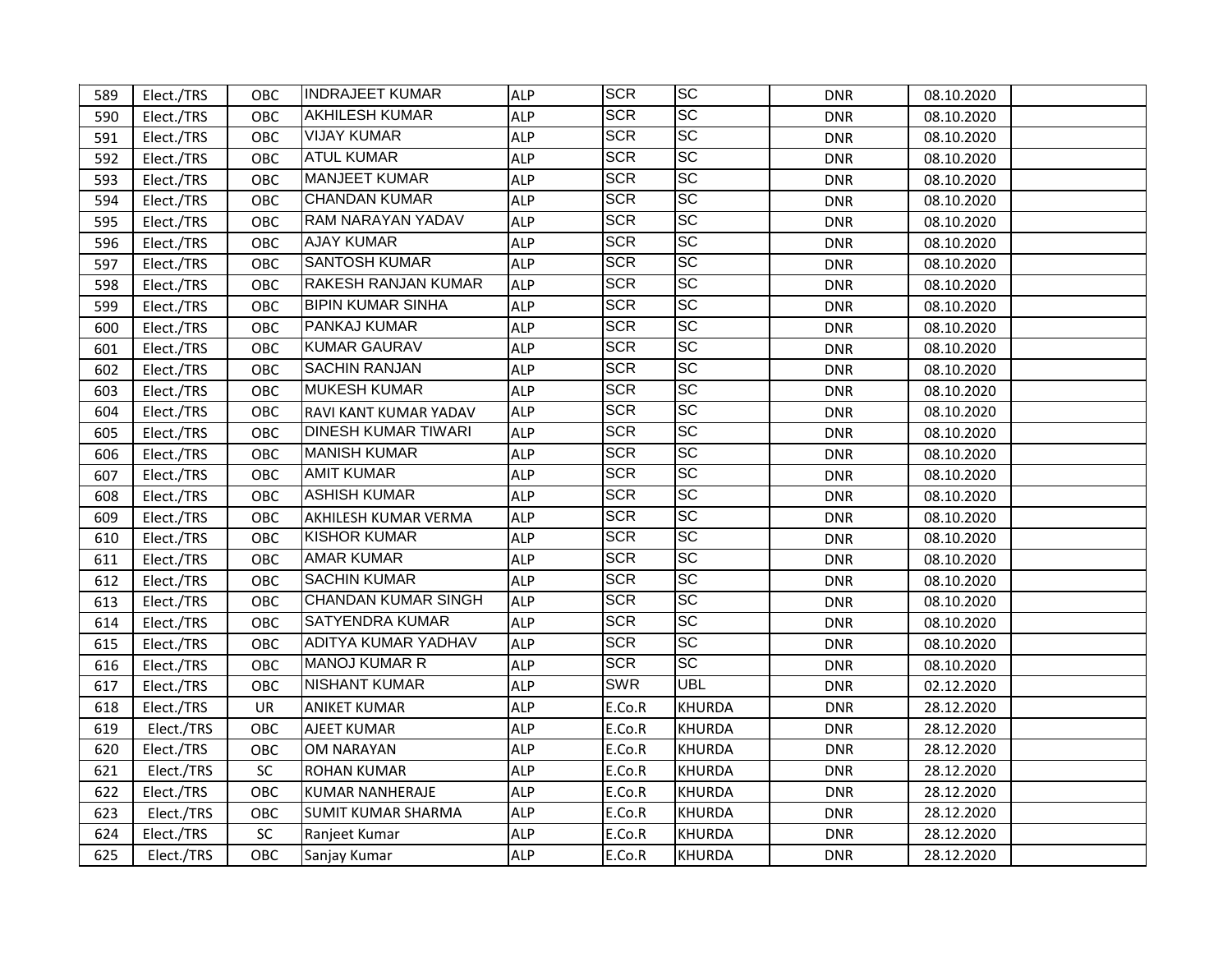| 626 | Elect./TRS | SC.        | ISHRIKANT KUMAR PASWAN   | <b>ALP</b> | E.Co.R     | <b>KHURDA</b>  | <b>DNR</b> | 28.12.2020 |
|-----|------------|------------|--------------------------|------------|------------|----------------|------------|------------|
| 627 | Elect./TRS | UR.        | Manish Kumar SINGH       | <b>ALP</b> | E.Co.R     | <b>KHURDA</b>  | <b>DNR</b> | 28.12.2020 |
| 628 | Elect./TRS | OBC        | <b>NAVNEET GUPTA</b>     | <b>ALP</b> | E.Co.R     | <b>KHURDA</b>  | <b>DNR</b> | 28.12.2020 |
| 629 | Elect./TRS | <b>UR</b>  | PANKAJ KUMAR MISHRA      | <b>ALP</b> | E.Co.R     | <b>KHURDA</b>  | <b>DNR</b> | 28.12.2020 |
| 630 | Elect./TRS | SC.        | KRISHNA KANT SUMAN       | ALP        | E.Co.R     | <b>KHURDA</b>  | <b>DNR</b> | 28.12.2020 |
| 631 | Elect./TRS | <b>SC</b>  | <b>SHARBAN CHOUDHURY</b> | <b>ALP</b> | E.Co.R     | <b>KHURDA</b>  | <b>DNR</b> | 28.12.2020 |
| 632 | Elect./TRS | UR         | JASWANT PRASAD SINGH     | ALP        | E.Co.R     | <b>KHURDA</b>  | <b>DNR</b> | 28.12.2020 |
| 633 | Elect./TRS | UR.        | RAJEEV KUMAR MISHRA      | <b>ALP</b> | E.Co.R     | <b>KHURDA</b>  | <b>DNR</b> | 28.12.2020 |
| 634 | Elect./TRS | ОВС        | JAY PRAKASH SINGH        | <b>ALP</b> | E.Co.R     | <b>KHURDA</b>  | <b>DNR</b> | 28.12.2020 |
| 635 | Elect./TRS | OBC        | MUNNA KUMAR SINGH        | <b>ALP</b> | E.Co.R     | <b>KHURDA</b>  | <b>DNR</b> | 28.12.2020 |
| 636 | Elect./TRS | OBC        | <b>CHANDAN KUMAR</b>     | <b>ALP</b> | <b>NCR</b> | <b>JHANSHI</b> | <b>DNR</b> | 04.01.2021 |
| 637 | Elect./TRS | OBC        | <b>ABHISHEK RANJAN</b>   | <b>ALP</b> | <b>NCR</b> | <b>JHANSHI</b> | <b>DNR</b> | 04.01.2021 |
| 638 | Elect./TRS | UR         | PUSHPRAJ SINGH           | <b>ALP</b> | <b>NCR</b> | <b>JHANSHI</b> | DNR        | 04.01.2021 |
| 639 | Elect./TRS | ОВС        | <b>RAJEEV KUMAR</b>      | <b>ALP</b> | <b>NCR</b> | <b>JHANSHI</b> | DNR        | 04.01.2021 |
| 640 | Elect./TRS | UR         | SHASHI RANJAN KUMAR      | <b>ALP</b> | <b>NCR</b> | <b>JHANSHI</b> | DNR        | 04.01.2021 |
| 641 | Elect./TRS | OBC        | SHAMBHU KUMAR            | ALP        | <b>NCR</b> | <b>JHANSHI</b> | <b>DNR</b> | 04.01.2021 |
| 642 | Elect./TRS | OBC        | RAMJI KUMAR              | <b>ALP</b> | E.Co.R     | <b>KHURDA</b>  | <b>DNR</b> | 14.01.2021 |
| 643 | Elect./TRS | <b>OBC</b> | RATNESH KUMAR BHARATI    | <b>ALP</b> | E.Co.R     | <b>KHURDA</b>  | <b>DNR</b> | 14.01.2021 |
| 644 | Elect./TRS | OBC        | <b>MANOJ KUMAR</b>       | <b>ALP</b> | E.Co.R     | <b>KHURDA</b>  | <b>DNR</b> | 14.01.2021 |
| 645 | Elect./TRS | OBC        | NEERAJ KUMAR PANDIT      | <b>ALP</b> | E.Co.R     | <b>KHURDA</b>  | <b>DNR</b> | 14.01.2021 |
| 646 | Elect./TRS | OBC        | <b>ABHISHEK KUMAR</b>    | <b>ALP</b> | E.Co.R     | <b>KHURDA</b>  | <b>DNR</b> | 14.01.2021 |
| 647 | Elect./TRS | OBC        | <b>RAJESH KUMAR</b>      | <b>ALP</b> | E.Co.R     | <b>KHURDA</b>  | <b>DNR</b> | 14.01.2021 |
| 648 | Elect./TRS | <b>OBC</b> | <b>RAVI ROY</b>          | <b>ALP</b> | ER         | <b>ASN</b>     | <b>DNR</b> | 29.01.2021 |
| 649 | Elect./TRS | OBC        | <b>NIRAJ KUMAR</b>       | <b>ALP</b> | ER         | <b>ASN</b>     | <b>DNR</b> | 29.01.2021 |
| 650 | Elect./TRS | OBC        | <b>DHIRENDRA KUMAR</b>   | <b>ALP</b> | ER         | <b>ASN</b>     | <b>DNR</b> | 29.01.2021 |
| 651 | Elect./TRS | UR         | <b>SURAJ KUMAR</b>       | <b>ALP</b> | ER         | <b>ASN</b>     | <b>DNR</b> | 29.01.2021 |
| 652 | Elect./TRS | OBC        | <b>VIMAL KUMAR</b>       | <b>ALP</b> | ER         | <b>ASN</b>     | <b>DNR</b> | 29.01.2021 |
| 653 | Elect./TRS | UR         | JITENDRA KUMAR           | <b>ALP</b> | ER         | ASN            | <b>DNR</b> | 29.01.2021 |
| 654 | Elect./TRS | <b>UR</b>  | SHISH KUMAR PATEL        | <b>ALP</b> | <b>ER</b>  | <b>ASN</b>     | <b>DNR</b> | 29.01.2021 |
| 655 | Elect./TRS | UR         | Amarjeet Kumar           | ALP        | ER         | <b>ASN</b>     | <b>DNR</b> | 29.01.2021 |
| 656 | Elect./TRS | OBC        | <b>MIRTUNJAY KUMAR</b>   | <b>ALP</b> | <b>ER</b>  | <b>ASN</b>     | <b>DNR</b> | 29.01.2021 |
| 657 | Elect./TRS | UR.        | <b>SHASHI KUMAR</b>      | <b>ALP</b> | ER         | <b>ASN</b>     | <b>DNR</b> | 29.01.2021 |
| 658 | Elect./TRS | OBC        | <b>RAJU KUMAR</b>        | <b>ALP</b> | ER         | <b>ASN</b>     | <b>DNR</b> | 29.01.2021 |
| 659 | Elect./TRS | UR         | <b>SUDHIR DIWAKAR</b>    | <b>ALP</b> | ER         | ASN            | <b>DNR</b> | 29.01.2021 |
| 660 | Elect./TRS | UR.        | <b>BABLU KUMAR</b>       | <b>ALP</b> | ER         | <b>ASN</b>     | <b>DNR</b> | 29.01.2021 |
| 661 | Elect./TRS | <b>UR</b>  | <b>SAURABH KUMAR</b>     | ALP        | ER         | <b>ASN</b>     | <b>DNR</b> | 29.01.2021 |
| 662 | Elect./TRS | <b>UR</b>  | SAURAV                   | <b>ALP</b> | ER         | <b>ASN</b>     | <b>DNR</b> | 29.01.2021 |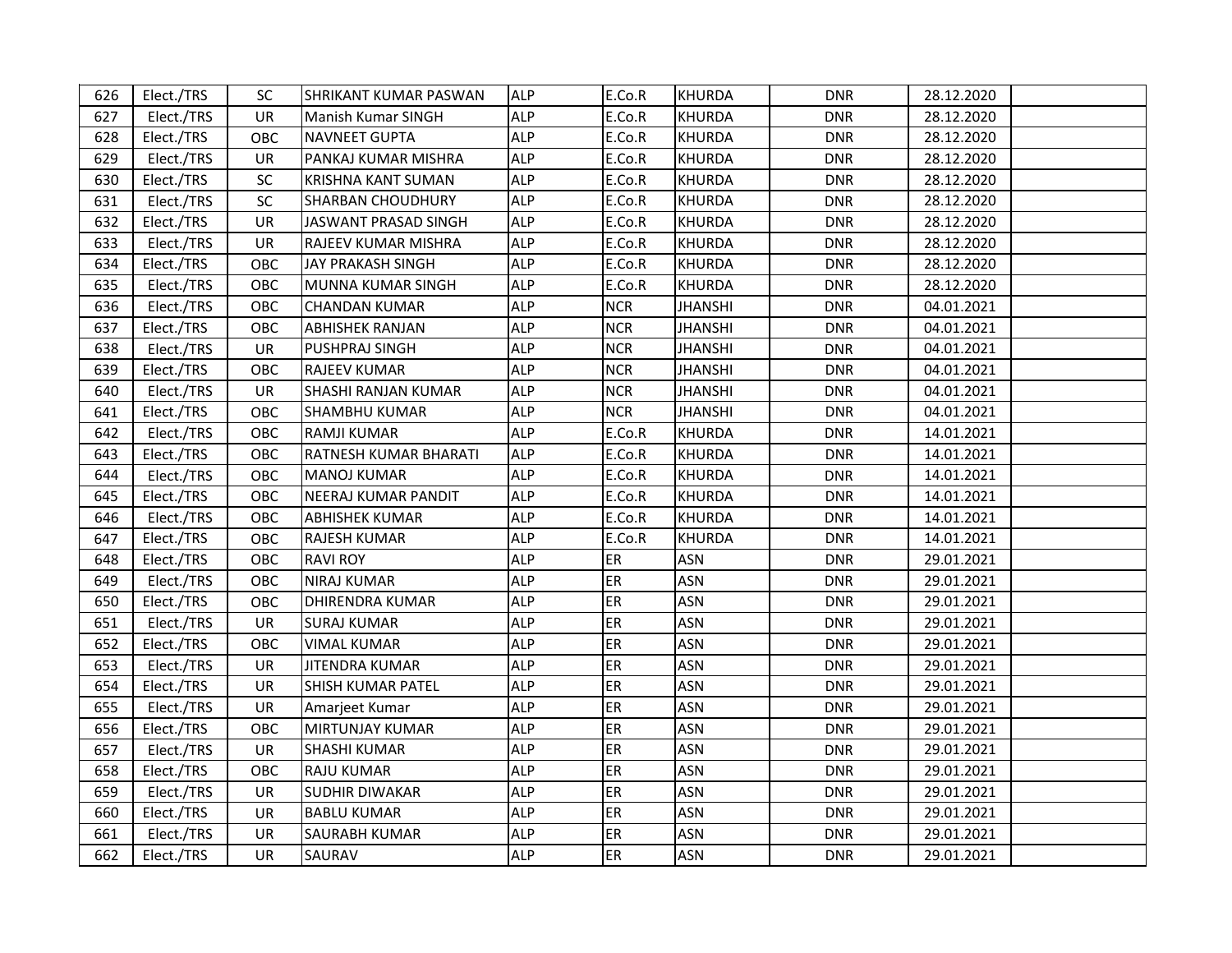| 663 | Elect./TRS | <b>OBC</b> | <b>DILIP KUMAR</b>        | <b>ALP</b> | <b>ER</b>  | <b>ASN</b>     | <b>DNR</b> | 29.01.2021 |  |
|-----|------------|------------|---------------------------|------------|------------|----------------|------------|------------|--|
| 664 | Elect./TRS | UR.        | RAMA SHANKAR SINGH        | <b>ALP</b> | ER         | <b>ASN</b>     | <b>DNR</b> | 29.01.2021 |  |
| 665 | Elect./TRS | UR         | <b>MD.ARIF EKBAL</b>      | <b>ALP</b> | ER         | <b>ASN</b>     | <b>DNR</b> | 29.01.2021 |  |
| 666 | Elect./TRS | OBC        | <b>SUNIL KUMAR</b>        | <b>ALP</b> | ER         | <b>ASN</b>     | <b>DNR</b> | 29.01.2021 |  |
| 667 | Elect./TRS | OBC        | <b>ABINASH KUMAR</b>      | <b>ALP</b> | ER         | <b>ASN</b>     | <b>DNR</b> | 29.01.2021 |  |
| 668 | Elect./TRS | OBC        | <b>AMIT KUMAR</b>         | <b>ALP</b> | <b>ER</b>  | <b>ASN</b>     | <b>DNR</b> | 29.01.2021 |  |
| 669 | Elect./TRS | UR         | MD.SONU                   | <b>ALP</b> | <b>ER</b>  | <b>ASN</b>     | <b>DNR</b> | 29.01.2021 |  |
| 670 | Elect./TRS | OBC        | AMISH KUMAR               | <b>ALP</b> | <b>ER</b>  | <b>ASN</b>     | <b>DNR</b> | 29.01.2021 |  |
| 671 | Elect./TRS | OBC        | KAMLESH KUMAR             | <b>ALP</b> | ER         | <b>ASN</b>     | <b>DNR</b> | 29.01.2021 |  |
| 672 | Elect./TRS | <b>OBC</b> | RAKESH KUMAR              | ALP        | ER         | <b>ASN</b>     | <b>DNR</b> | 29.01.2021 |  |
| 673 | Elect./TRS | OBC        | SATISH KUMAR              | <b>ALP</b> | ER         | <b>ASN</b>     | <b>DNR</b> | 29.01.2021 |  |
| 674 | Elect./TRS | OBC        | <b>BIMALESH KUMAR</b>     | <b>ALP</b> | ER         | <b>ASN</b>     | <b>DNR</b> | 29.01.2021 |  |
| 675 | Elect./TRS | <b>UR</b>  | RAVI RANJAN TIWARI        | <b>ALP</b> | ER         | <b>ASN</b>     | <b>DNR</b> | 29.01.2021 |  |
| 676 | Elect./TRS | OBC        | <b>AJAY KUMAR</b>         | <b>ALP</b> | <b>ER</b>  | <b>ASN</b>     | <b>DNR</b> | 29.01.2021 |  |
| 677 | Elect./TRS | OBC        | MD.SHAHID ALI             | <b>ALP</b> | <b>ER</b>  | <b>ASN</b>     | <b>DNR</b> | 29.01.2021 |  |
| 678 | Elect./TRS | OBC        | SURYA PRATAP KUMAR        | <b>ALP</b> | <b>ER</b>  | <b>ASN</b>     | <b>DNR</b> | 29.01.2021 |  |
| 679 | Elect./TRS | OBC        | ROHIT KUMAR SHARMA        | <b>ALP</b> | <b>ER</b>  | <b>ASN</b>     | DNR        | 29.01.2021 |  |
| 680 | Elect./TRS | OBC        | RANJEET KUMAR             | <b>ALP</b> | ER         | <b>ASN</b>     | <b>DNR</b> | 29.01.2021 |  |
| 681 | Elect./TRS | OBC        | <b>INDRADEO KUMAR</b>     | <b>ALP</b> | <b>ER</b>  | <b>ASN</b>     | <b>DNR</b> | 29.01.2021 |  |
| 682 | Elect./TRS | SC.        | A.K.CHOUDHARY             | <b>ALP</b> | <b>ER</b>  | ASN            | <b>DNR</b> | 29.01.2021 |  |
| 683 | Elect./TRS | OBC        | <b>ABHISHEK KUMAR</b>     | <b>ALP</b> | <b>SWR</b> | <b>MYSORE</b>  | <b>DNR</b> | 29.01.2021 |  |
| 684 | Elect./TRS | OBC        | <b>RITESH KUMAR</b>       | <b>ALP</b> | <b>SWR</b> | <b>MYSORE</b>  | <b>DNR</b> | 29.01.2021 |  |
| 685 | Elect./TRS | OBC        | <b>ROHIT RAJ</b>          | <b>ALP</b> | <b>SWR</b> | <b>MYSORE</b>  | <b>DNR</b> | 29.01.2021 |  |
| 686 | Elect./TRS | <b>OBC</b> | LAL BHAIYA KUMAR          | <b>ALP</b> | <b>SWR</b> | <b>MYSORE</b>  | <b>DNR</b> | 29.01.2021 |  |
| 687 | Elect./TRS | OBC        | <b>AMRENDRA KUMAR</b>     | <b>ALP</b> | <b>NCR</b> | NCR/Jhansi     | <b>DNR</b> | 29.01.2021 |  |
| 688 | Elect./TRS | OBC        | <b>VIVEKANAND KUMAR</b>   | <b>ALP</b> | <b>NCR</b> | NCR/Jhansi     | <b>DNR</b> | 30.01.2021 |  |
| 689 | Elect./TRS | OBC        | <b>MANIKANT KUMAR</b>     | <b>ALP</b> | <b>NCR</b> | NCR/Jhansi     | <b>DNR</b> | 30.01.2021 |  |
| 690 | Elect./TRS | OBC        | ROSHNEE KANT PAPPU        | <b>ALP</b> | E.Co.R     | EcoR/KHURDA    | <b>DNR</b> | 30.01.2021 |  |
| 691 | Elect./TRS | OBC        | <b>VED PRAKASH</b>        | <b>ALP</b> | E.Co.R     | EcoR/KHURDA    | <b>DNR</b> | 30.01.2021 |  |
| 692 | Elect./TRS | OBC        | <b>BALKISHAN BHARTI</b>   | <b>ALP</b> | <b>NCR</b> | <b>JHANSHI</b> | <b>DNR</b> | 10.02.2021 |  |
| 693 | Elect./TRS | OBC        | <b>KUMAR GAURAV</b>       | <b>ALP</b> | <b>ER</b>  | <b>ASN</b>     | <b>DNR</b> | 15.02.2021 |  |
| 694 | Elect./TRS | OBC        | <b>MANISH KUMAR</b>       | <b>ALP</b> | <b>ER</b>  | <b>ASN</b>     | <b>DNR</b> | 15.02.2021 |  |
| 695 | Elect./TRS | OBC        | DHARMENDRA KR.SINGH       | <b>ALP</b> | <b>ER</b>  | <b>ASN</b>     | <b>DNR</b> | 15.02.2021 |  |
| 696 | Elect./TRS | OBC        | <b>SAGAR Kr. SINGH</b>    | <b>ALP</b> | <b>ER</b>  | <b>ASN</b>     | <b>DNR</b> | 15.02.2021 |  |
| 697 | Elect./TRS | OBC        | PRAKASH CH. RAJAK         | <b>ALP</b> | <b>ER</b>  | <b>ASN</b>     | <b>DNR</b> | 15.02.2021 |  |
| 698 | Elect./TRS | <b>OBC</b> | <b>SHIV SHANKAR KUMAR</b> | <b>ALP</b> | <b>ER</b>  | <b>ASN</b>     | <b>DNR</b> | 15.02.2021 |  |
| 699 | Elect./TRS | OBC        | <b>KUNDAN KUMAR</b>       | <b>ALP</b> | <b>ER</b>  | <b>ASN</b>     | <b>DNR</b> | 15.02.2021 |  |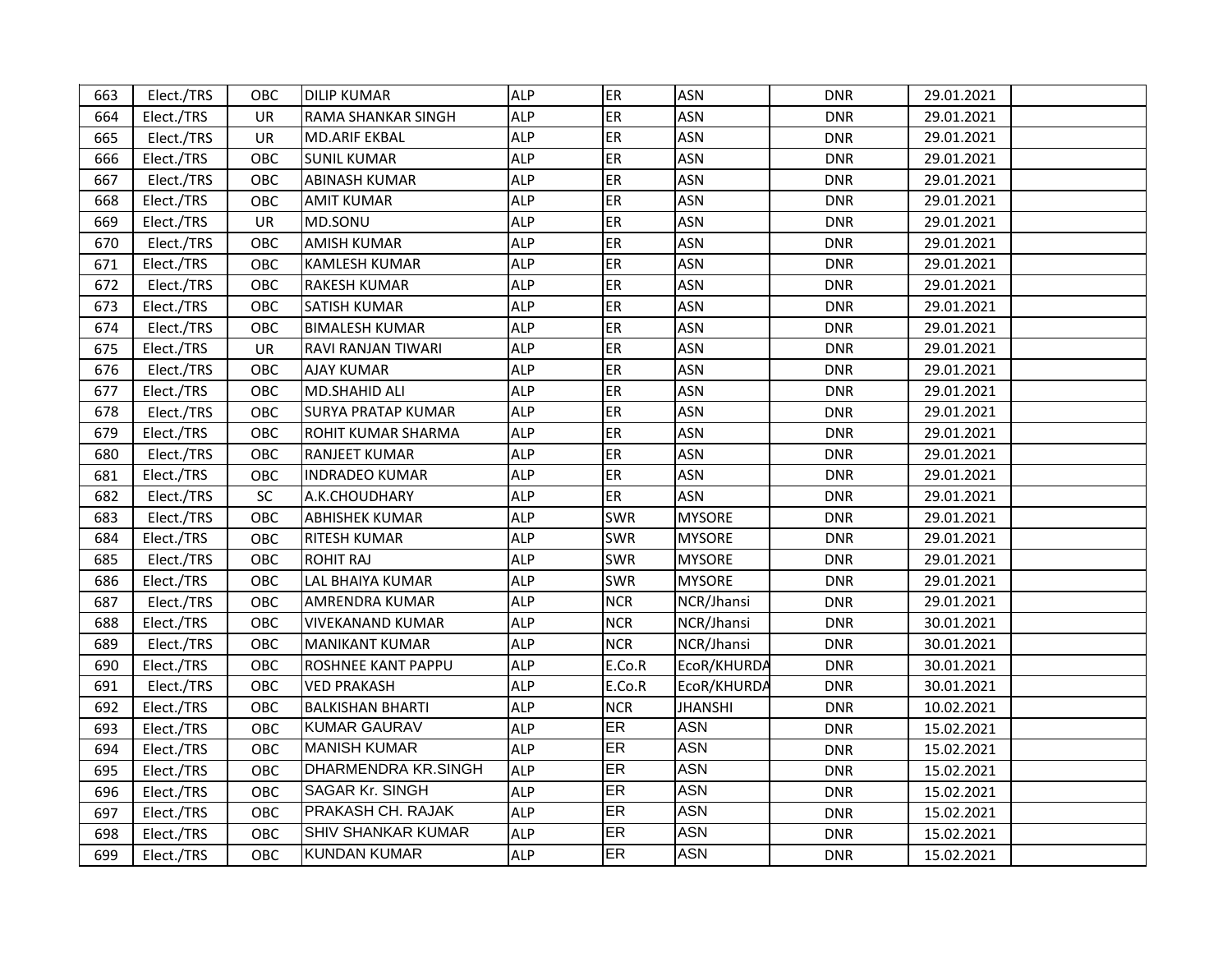| 700 | Elect./TRS | <b>OBC</b> | <b>MANOJ KUMAR</b>         | <b>ALP</b> | ER          | <b>ASN</b>       | <b>DNR</b> | 15.02.2021 |               |
|-----|------------|------------|----------------------------|------------|-------------|------------------|------------|------------|---------------|
| 701 | Elect./TRS | <b>OBC</b> | <b>DEEPAK KUMAR SINGH</b>  | ALP        | ER          | <b>ASN</b>       | <b>DNR</b> | 15.02.2021 |               |
| 702 | Elect./TRS | OBC        | <b>VIKASH KUMAR</b>        | <b>ALP</b> | <b>ER</b>   | <b>ASN</b>       | <b>DNR</b> | 15.02.2021 |               |
| 703 | Elect./TRS | OBC        | <b>UPENDRA KUMAR</b>       | <b>ALP</b> | ER          | <b>ASN</b>       | <b>DNR</b> | 15.02.2021 |               |
| 704 | Elect./TRS | OBC        | <b>SUNIL KUMAR</b>         | <b>ALP</b> | ER          | <b>ASN</b>       | <b>DNR</b> | 15.02.2021 |               |
| 705 | Elect./TRS | OBC        | DHANANJAY KR. AWASTHI      | <b>ALP</b> | ER          | <b>ASN</b>       | <b>DNR</b> | 15.02.2021 |               |
| 706 | Elect./TRS | OBC        | AWADHESH KR.SINGH          | <b>ALP</b> | ER          | <b>ASN</b>       | <b>DNR</b> | 15.02.2021 |               |
| 707 | Elect./TRS | OBC        | <b>PREM SHANKAR</b>        | <b>ALP</b> | ER          | <b>ASN</b>       | <b>DNR</b> | 15.02.2021 |               |
| 708 | Elect./TRS | OBC        | <b>RAVI SHEKHAR</b>        | <b>ALP</b> | ER          | <b>ASN</b>       | <b>DNR</b> | 15.02.2021 |               |
| 709 | Elect./TRS | OBC        | <b>MANISH KUMAR</b>        | <b>ALP</b> | <b>ER</b>   | <b>ASN</b>       | <b>DNR</b> | 15.02.2021 |               |
| 710 | Elect./TRS | OBC        | <b>RAJ TILAK</b>           | <b>ALP</b> | <b>NCR</b>  | <b>ALD</b>       | DNR        | 26.03.2021 |               |
| 711 | Elect./TRS | OBC        | MD.PARWEZ ALAM             | <b>ALP</b> | <b>NCR</b>  | <b>ALD</b>       | <b>DNR</b> | 26.03.2021 |               |
| 712 | Elect./TRS | OBC        | <b>ARVIND KUMAR</b>        | <b>ALP</b> | <b>NCR</b>  | <b>ALD</b>       | <b>DNR</b> | 05.04.2021 |               |
| 713 | Elect./TRS | OBC        | SIDH NATH PAL              | <b>ALP</b> | <b>NR</b>   | <b>DELHI</b>     | <b>DNR</b> | 13.04.2021 |               |
| 714 | Elect./TRS | OBC        | PRITAM KUMAR               | <b>ALP</b> | <b>ECR</b>  | <b>DDU</b>       | <b>DNR</b> | 13.04.2021 |               |
| 715 | Elect./TRS | OBC        | PANKAJ KUMAR ROY           | <b>ALP</b> | <b>ECR</b>  | <b>DDU</b>       | <b>DNR</b> | 13.04.2021 |               |
| 716 | Elect./TRS | SC.        | MUKUL KUMAR CHOUDHARY      | <b>ALP</b> | <b>ECR</b>  | <b>DDU</b>       | <b>DNR</b> | 14.04.2021 |               |
| 717 | Elect./TRS | OBC        | <b>OMKAR BHARTI</b>        | <b>ALP</b> | <b>NFR</b>  | <b>APDJ</b>      | <b>DNR</b> | 15.04.2021 |               |
| 718 | Elect./TRS | UR.        | Ravi Kant                  | <b>ALP</b> | CR          | <b>SOLPAUR</b>   | <b>DNR</b> | 15.06.2021 |               |
| 719 | Elect./TRS | UR         | Janmejay                   | <b>ALP</b> | <b>NCR</b>  | PRAYAGRAJ        | <b>DNR</b> | 28.06.2021 |               |
| 720 | Elect./TRS | <b>UR</b>  | Nitish Kumar               | <b>ALP</b> | E.Co.R      | <b>WAT</b>       | <b>DNR</b> | 08.07.2021 |               |
| 721 | Elect./TRS | <b>SC</b>  | Sudhir kumar               | <b>ALP</b> | E.Co.R      | <b>WAT</b>       | <b>DNR</b> | 08.07.2021 |               |
| 722 | Elect./TRS | OBC        | <b>SANJEEV KUMAR</b>       | <b>ALP</b> | <b>NR</b>   | <b>AMBALA</b>    | <b>DNR</b> | 13.07.2021 |               |
| 723 | Elect./TRS | OBC        | Arvind kumar               | <b>ALP</b> | E.Co.R      | <b>WAT</b>       | <b>DNR</b> | 14.07.2021 |               |
| 724 | Elect./TRS | <b>SC</b>  | Ashish kumar               | <b>ALP</b> | E.Co.R      | KHURDA           | <b>DNR</b> | 20.07.2021 |               |
| 725 | Elect./TRS | SC         | <b>SUMIT KUMAR</b>         | <b>ALP</b> | <b>CR</b>   | <b>MUMBAI</b>    | <b>DNR</b> | 20.07.2021 |               |
| 726 | Elect./TRS | OBC        | Jitendra Saw               | <b>ALP</b> | <b>SECR</b> | <b>BILAPSPUR</b> | <b>DNR</b> | 26.07.2021 | <b>SPOUSE</b> |
| 727 | Elect./TRS | OBC        | Ashish Ranjan              | <b>ALP</b> | <b>SECR</b> | <b>BILASPUR</b>  | <b>DNR</b> | 26.07.2021 | <b>SPOUSE</b> |
| 728 | Elect./TRS | OBC        | Sumit Kumar                | <b>ALP</b> | <b>SECR</b> | <b>BILASPUR</b>  | <b>DNR</b> | 26.07.2021 | <b>SPOUSE</b> |
| 729 | Elect./TRS | UR         | <b>AJAY KUMAR</b>          | <b>ALP</b> | <b>SR</b>   | <b>TPJ</b>       | <b>DNR</b> | 27.07.2021 |               |
| 730 | Elect./TRS | OBC        | SAINGITA KUMARI            | <b>ALP</b> | <b>SR</b>   | <b>TPJ</b>       | <b>DNR</b> | 27.07.2021 |               |
| 731 | Elect./TRS | SC.        | <b>MUKUL KUMAR</b>         | <b>ALP</b> | <b>NFR</b>  | <b>TSK</b>       | <b>DNR</b> | 09.08.2021 |               |
| 732 | Elect./TRS | OBC        | Ravi Kumar                 | <b>ALP</b> | <b>ECR</b>  | DDU              | <b>DNR</b> | 11.08.2021 |               |
| 733 | Elect./TRS | SC.        | Ashutosh Kumar             | <b>ALP</b> | <b>SECR</b> | <b>BILASPUR</b>  | <b>DNR</b> | 11.08.2021 |               |
| 734 | Elect./TRS | OBC        | Imdad Ali                  | <b>ALP</b> | <b>SECR</b> | <b>BILASPUR</b>  | <b>DNR</b> | 11.08.2021 |               |
| 735 | Elect./TRS | OBC        | <b>SHIV SHAMBHU PRASAD</b> | <b>ALP</b> | <b>NFR</b>  | <b>TSK</b>       | <b>DNR</b> | 18.08.2021 |               |
| 736 | Elect./TRS | OBC        | <b>GOPAL CHANDRA VERMA</b> | <b>ALP</b> | <b>NFR</b>  | <b>TSK</b>       | <b>DNR</b> | 23.08.2021 |               |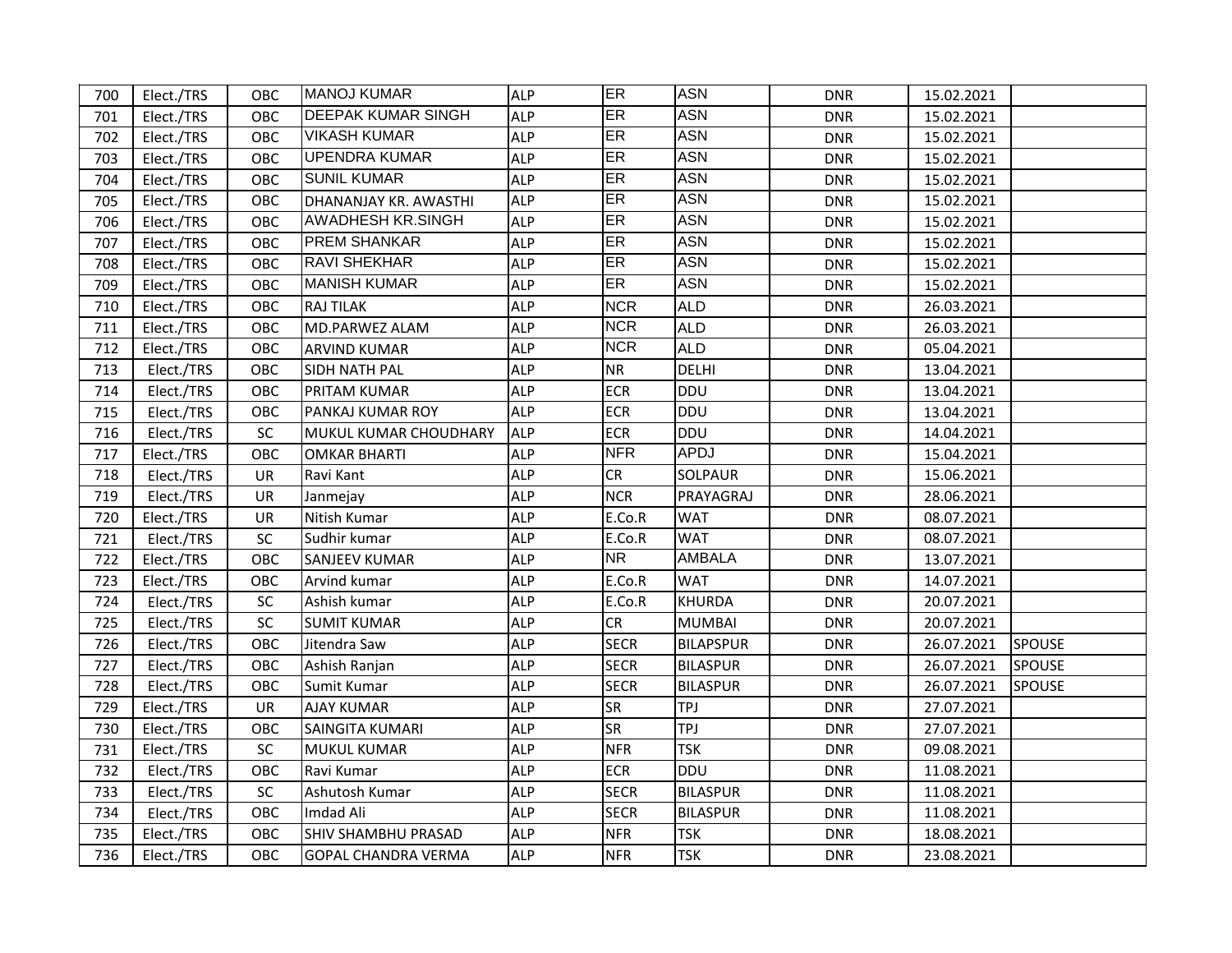| フつフ<br>: ت | /TRS<br>Elect., | OBC | ે il Kumar<br>Sushil     | <b>ALP</b> | <b>CR</b>  | <b>SOLAPUR</b>  | <b>DNR</b> | 31.08.2021  |  |
|------------|-----------------|-----|--------------------------|------------|------------|-----------------|------------|-------------|--|
| 738        | /TRS<br>Elect.  | ОВС | $\sim$<br>Gaiendra Kumar | <b>ALP</b> | <b>ICR</b> | <b>ISOLAPUR</b> | <b>DNR</b> | 31.08.2021  |  |
| 739        | /TRS<br>Elect., | OBC | Vikash Kumar             | <b>ALP</b> | <b>NFR</b> | LMG             | <b>DNR</b> | 16/11/25018 |  |